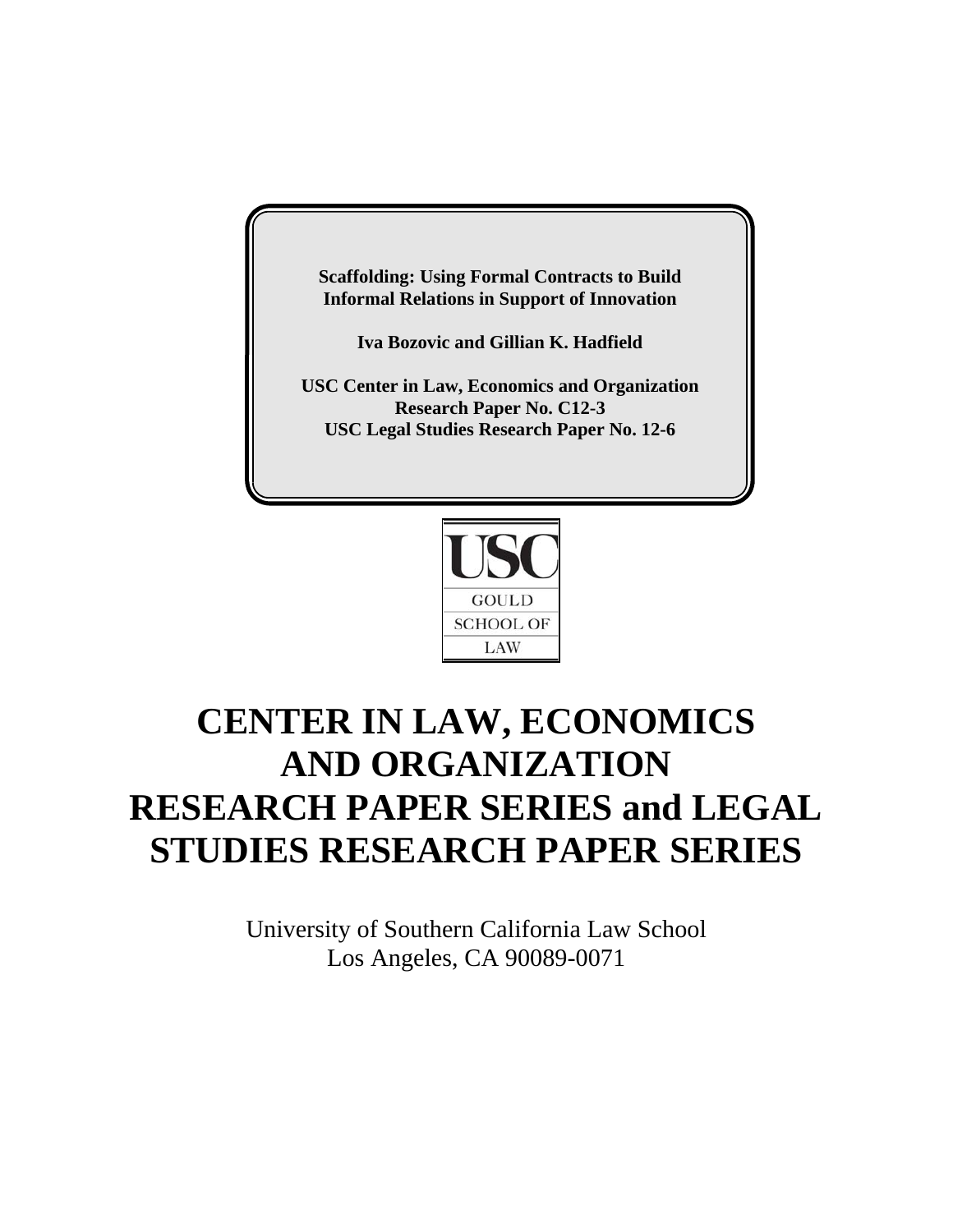# **Scaffolding: Using Formal Contracts to Build Informal Relations in Support of Innovation**

**Iva Bozovic** University of Southern California

**Gillian K. Hadfield** University of Southern California Harvard Law School

February 15, 2012

#### **Abstract**

Is it still the case that formal contracts are largely remote from day-to-day management of transactional relationships? Using a preliminary series of 30 interviews we find that in traditional stable industries, much like Macaulay (1963) suggested, little is invested in detailed contracting and unexpected contingencies are handled with little reference to contract language. Contracting partners in these relationships do not resort to formal court enforcement, relying instead on informal mechanisms such as reputation, repeat business, and norms to secure their agreements. We also found evidence, in contrast, that in industries with high rates of innovation, even though contracting partners continue to rely on informal rather than formal enforcement mechanisms, they make substantial use of formal documents and legal advice to plan and manage their relationships. To understand this twist on Macaulay's results, we develop a model that shows the relationship between formal contracting and informal enforcement mechanisms. We show that formal contracts and contract doctrine can serve as a mechanism by which, as the relationship evolves, classification of conduct as breach or not can be reached. With this common classification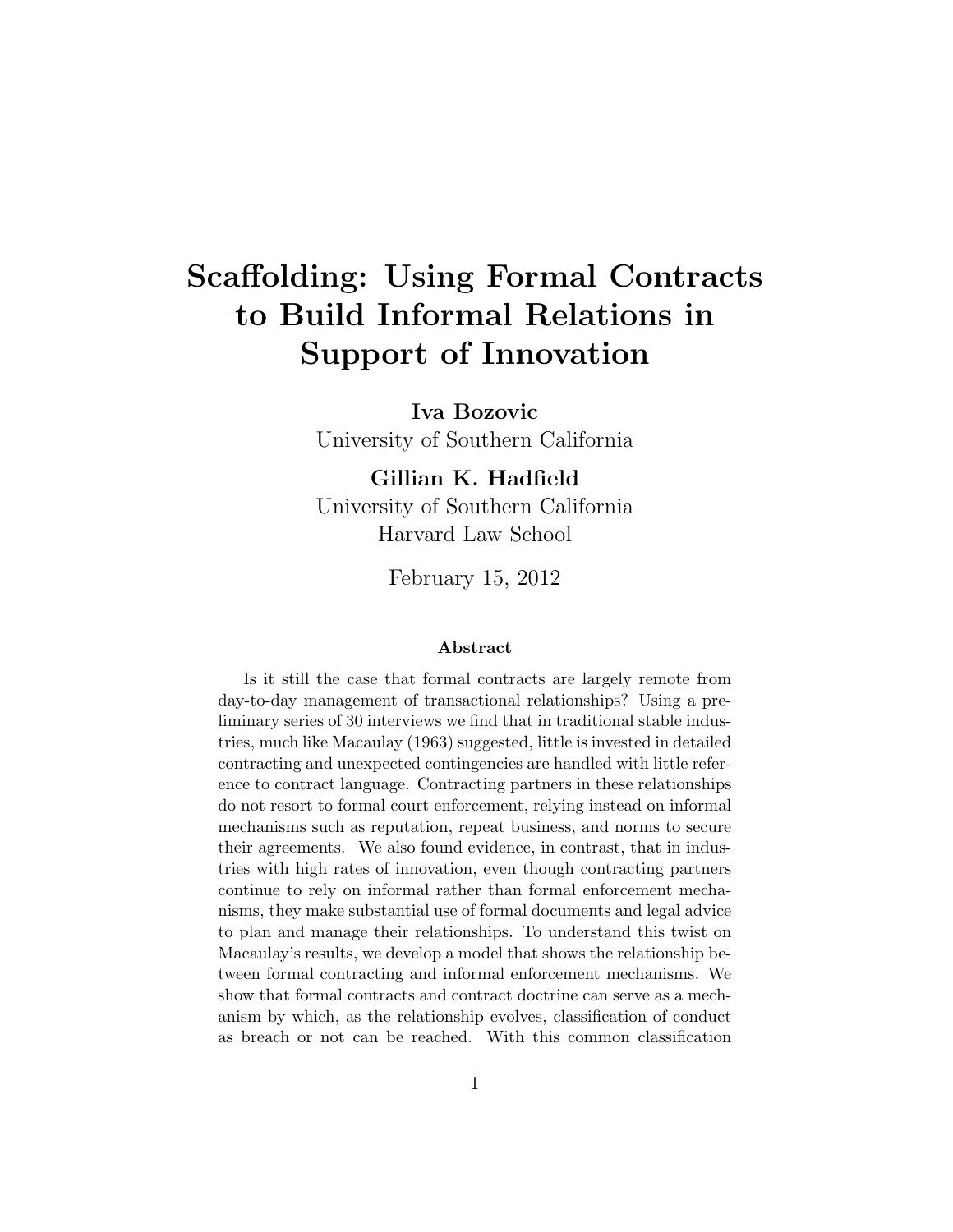scheme, parties can use the simple set of strategies and a simple belief system to support an equilibrium in which breach is deterred through informal enforcement. We call this role for formal contracting scaffolding and claim that it provides a support system for the efficacy of informal enforcement mechanisms, including the endogenous development of trust, on which the relationship depends, precisely in settings subject to significant ambiguity and unpredictable change.

## **1 Introduction**

When close to 45 years ago Stewart Macaulay (1963) asked, "What good is contract law?" his research suggested that it mattered a lot less than expected. In fact, the study found that businesses often fail to plan transactions carefully by providing for future contingencies, and seldom use legal sanctions to address problems during exchange. Written contracts, he found, were often highly standardized documents that were largely confined to the drawer once drafted by the legal department and then rarely consulted to resolve disputes. His results are still among the most highly cited in the literatures of law and social science.

In the half century since Macaulay conducted his interview there have been considerable changes in the way businesses are organized and commercial relationships are structured. Macaulay's manufacturers were prototypical of the Chandlerian enterprise: large organizations exploiting economies of scale to produce highly standardized products for a mass market, with a clearly mapped internal hierarchical structure, and several important upstream and downstream external relationships. Today's economy is still wellpopulated by such firms. But in many cases, the boundaries of the modern firm are much less visible to an outside observer. Rather than consisting of a vertically-integrated multi-unit Chandlerian structure, the prototypical modern firm is embedded in an eco-system of relationships between diverse units that contribute to the production process. While external relationships played an important role in the profitability of the firm in the past as they do now, it is well recognized that the maze of external relationships contributes to the modern firm's innovative capacity and is essential for sustaining its competitive advantage in a high velocity and global environment (Jones, Hesterly, and Borgatti 1997; Powell 1990; Pittaway, Roberston, Munir, Denyer, and Neely 2004; Gilson, Sabel, and Scott 2009).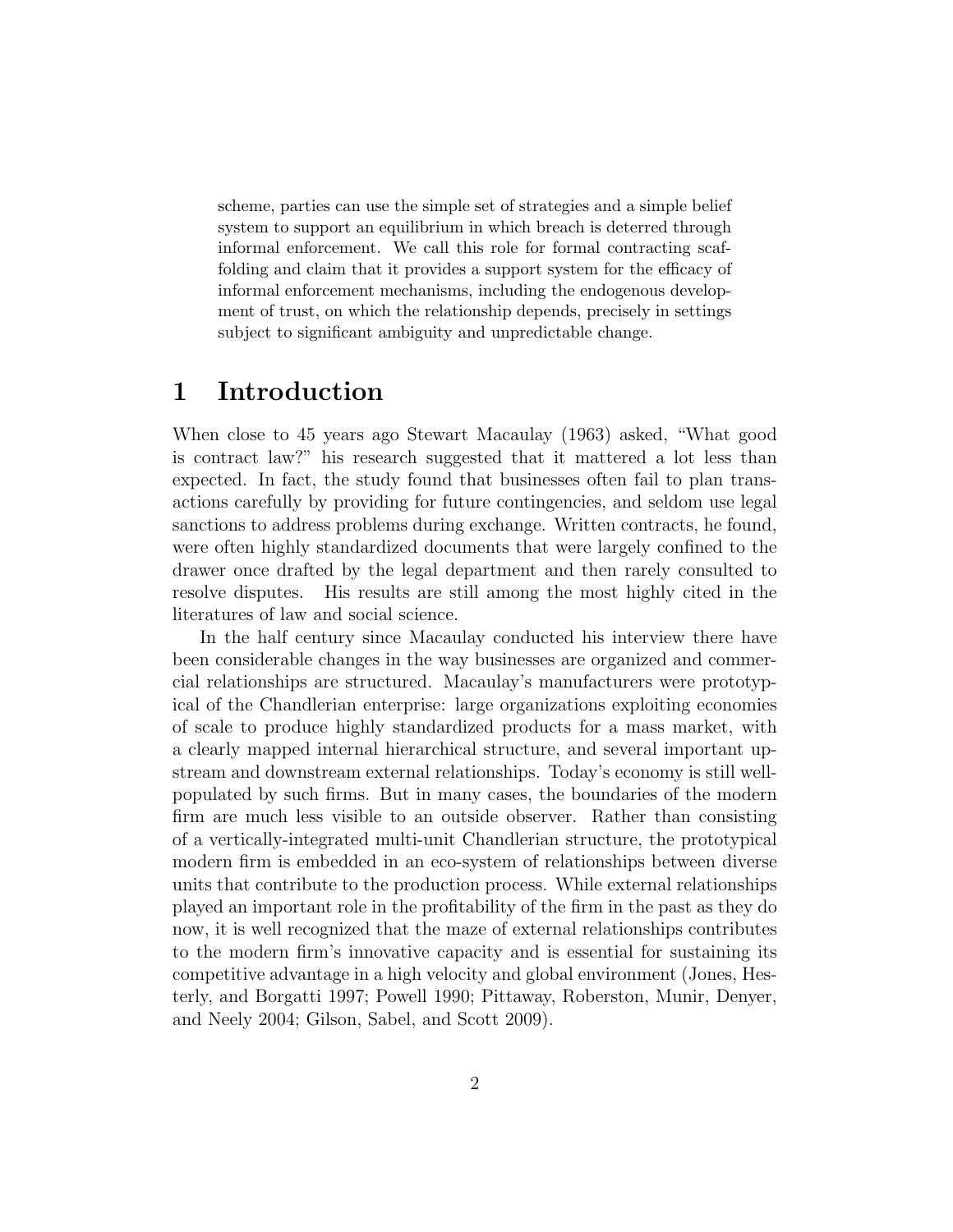In light of the changes in the organization of work and the firm to meet an increasingly dynamic, innovative, and networked environment, is it still the case, as Macaulay suggested, that formal contracts are largely remote from the day-to-day management of transactional relationships? On the one hand, the sheer number and complexity of boundary-crossing relationships is much higher in a networked environment (Hadfield 2011). We might expect fewer of these relationships to be built on a solid foundation of trust and repeat interaction, able to rely on the informal means of ensuring compliance and adaptation that Macaulay's work (and later Macneil's) emphasized.<sup>1</sup> At the same time, a dynamic and innovative context would seem to make the prospect of formal contracting even more unlikely than it was in the relatively stable and standardized setting occupied by Macaulay's respondents. As Gilson, Sabel and Scott (2009) have emphasized, the challenges of writing complete contracts that can be adequately enforced by a third-party court are significant in such a setting.

To investigate the question of whether formal contracting is still largely remote from day-to-day management of transactional relationships, we conducted a preliminary series of 30 interviews with businesses in California. We found evidence suggesting that Macaulay's result still holds in traditional largely standardized industries: there is little attention to detailed contracting and formal contract documents play little role in the day-to-day management of the transactional relationship; failures to perform as expected and adaptation to unexpected contingencies are mostly handled through informal means and with reference to informal norms rather than formal contract language.

We also, however, found evidence of an important new twist in the Macaulay finding in industries associated with high rates of technological or organizational innovation. On the one hand, it seems to be still the case that contracting partners rely heavily on informal means of enforcing their contractual rights. Most of our respondents expected that formal enforcement of contracts in court was a remote possibility at best. But this reliance on informal enforcement mechanisms was not paired, as it was in Macaulay's sample, with a minimal role for formal contract negotiation, documents and legal advice. Instead, we saw evidence of robust reliance on formal documents and legal advice about contractual issues. Unlike Macaulay's respondents, our respondents did not simply execute standardized contracts and

<sup>&</sup>lt;sup>1</sup>See Macneil (1978).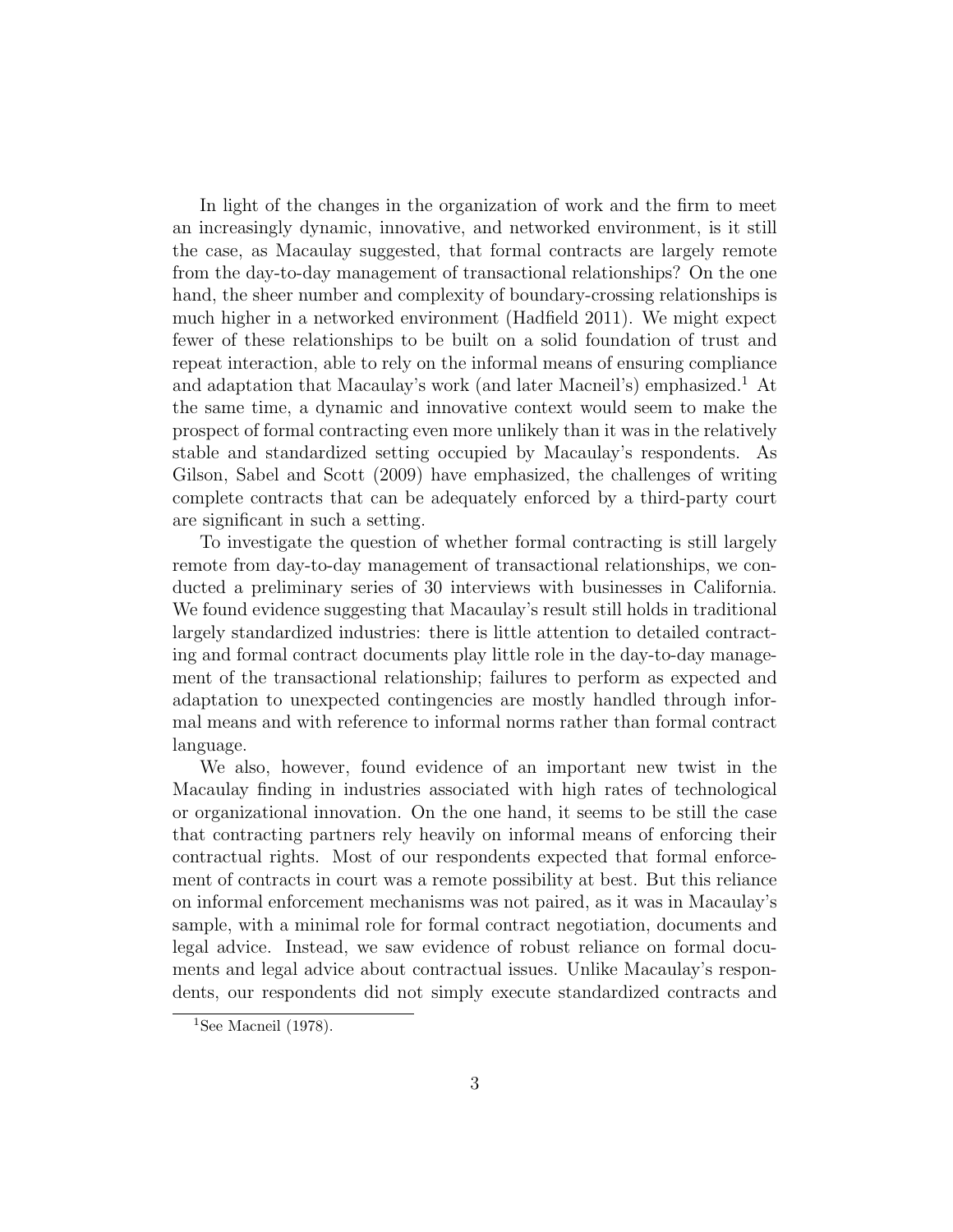then leave them in the drawer when transactional issues arose; they customized their contracts upfront and then took them out, studied them, got legal advice about them, and often amended them in the course of a relationship. Our small sample (like Macaulay's original self-styled "preliminary findings") make these findings suggestive only but they clearly call for a larger scale empirical study of how Macaulay's findings about the role of contracting may have changed over the past several decades.

Like Macaulay's original findings, these preliminary findings raise a theoretical puzzle. If informal mechanisms such as reputation and repeat play are the primary means of enforcing contractual obligations, why do parties bother with formal contracts at all? In Macaulay's result, the puzzle was relatively mild, since there appeared to be low investment in the formal dimension: contracts were largely boilerplate standard forms drafted by the legal department and few resources were devoted to reading, consulting or interpreting them in the ordinary course of events. Our findings, however, suggest a deeper puzzle. It is one thing to waste a small amount of effort on largely irrelevant documents; it is another to devote substantial effort and attention to the creation and interpretation of them. This suggests they are not at all irrelevant. But if they are not being used as the basis of formal enforcement efforts—which clearly they largely are not—then what good are they?

Devoting resources to the creation and interpretation of formal contract documents but not using them to enforce contractual commitments in courts presents a deep challenge to the literature spawned by Macaulay's seminal work. The vast majority of this literature, like the vast majority of work in the law and economics of contracting more generally, assumes that formal contracts are of use *only* to obtain formal contract enforcement. This was Macaulay's operating assumption: either an obligation is enforced with a threat of litigation and court-awarded damages or it is enforced by threat of informal penalty such as termination of a valuable relationship or reputational harm. The transaction cost literature takes this approach, identifying the parameters that shift the costs and benefits of enforcing obligations with court-awarded damages relative to the costs and benefits of relying on informal tools such as reputation or termination of a relationship. Work in both behavioral economics and contract theory (e.g. Hermalin, Li and Naughton (2011) and others) suggests that substitutability can cause crowding out: using formal enforcement can diminish the efficacy of informal enforcement mechanisms, either by destroying the basis for informal enforcement such as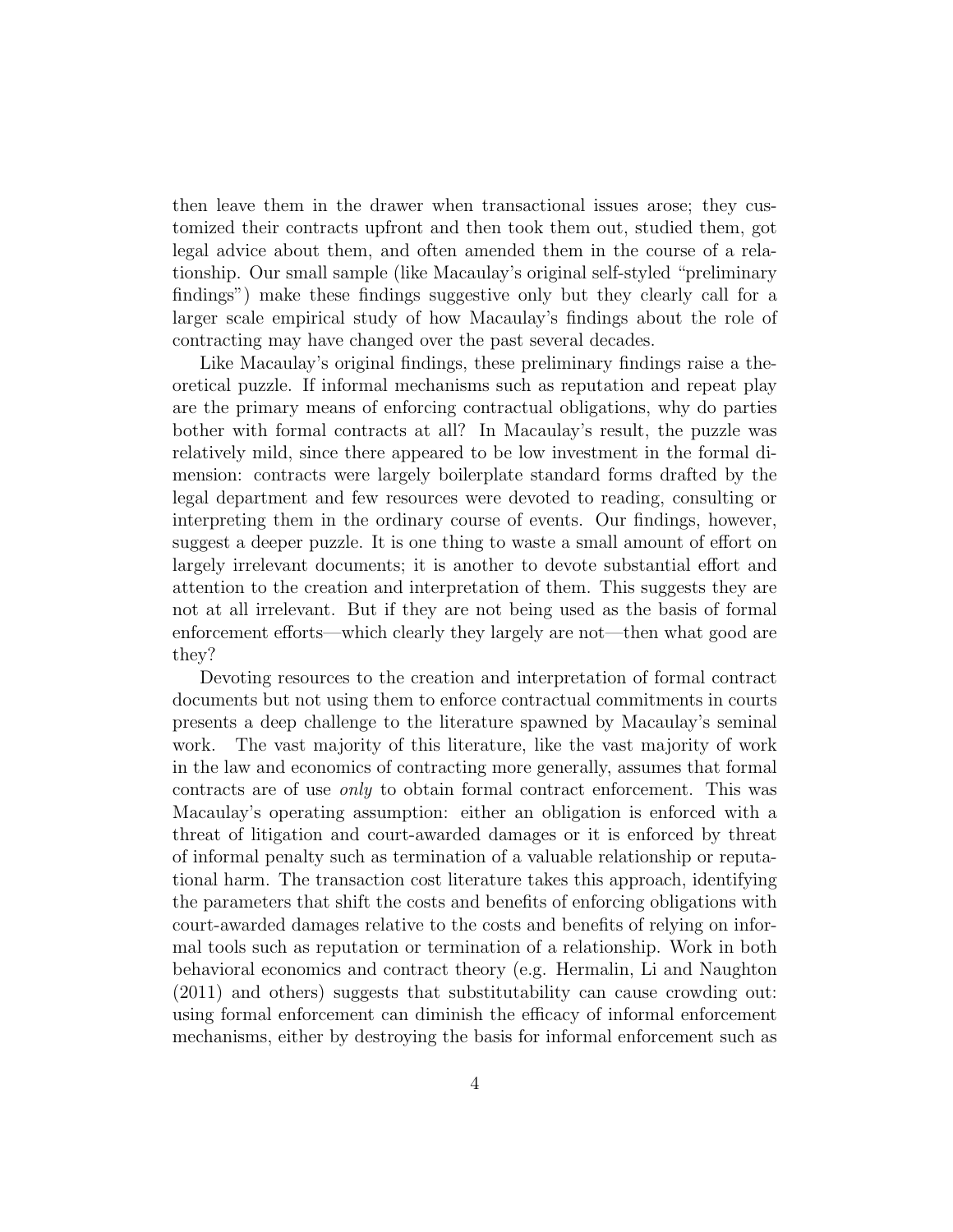trust (Macaulay himself makes this argument, p. 64) or by diminishing the penalty for breach when a weak formally enforceable contract is substituted for a more robust relational contract. Other work suggests that formal and informal enforcement mechanisms can work together as complements: when contracts are incomplete and breach involves the failure of both formally enforceable obligations and obligations that are enforceable only with informal means, formal enforcement can reduce the gains to breach and so make the reliance on informal enforcement mechanisms more effective where it is needed (Lazzarini, Miller, and Zenger 2004; Hermalin, Li, and Naughton 2011). Even in this "complements" literature, however, the focus is on choosing between informal and formal enforcement mechanisms for particular obligations.

We take a different approach. We begin by distinguishing between the use of formal *contracting*—using specialized legal advice, norms and rules to create and interpret contractual obligations on the basis of a distinctive body of contract law—and the use of formal *contract enforcement*—using litigation to secure court-awarded damages. (Most of the literature speaks of "formal contracting" but means, in our terminology, "formal contract enforcement.") We then build on a model developed by Hadfield and Weingast (2011) to argue that parties can, in some settings, derive value from using formal contracting even without using formal contract enforcement. We argue that formal contracting can help to coordinate and improve the efficacy of informal contract enforcement mechanisms such as the threat to terminate a valuable relationship or damage commercial reputation. Specifically, we propose that formal contract reasoning and interpretation–based on a distinctive body of contract law and practice–coordinates the interpretation of ambiguous and multi-dimensional events by the parties to a contractual relationship and, in particular, allows those events to be classified in a binary manner as "breach" or "not breach." Relatedly, formal legal doctrine with norms and rules of contract analysis reduce the variance associated with estimates of the likelihood that contracting events will be classified as breach or not, and can serve to identify cases in which there are reasonable arguments on both sides. We show that by coordinating beliefs and classification in this way, a formal contract supports the efficacy of informal enforcement mechanisms – such as terminating a relationship or generating negative reputation – by motivating the kind of belief systems that underlie the game theoretic structures at work in these mechanisms.<sup>2</sup>

<sup>2</sup>Hart and Moore (2008) examine a different way in which a formal contract can in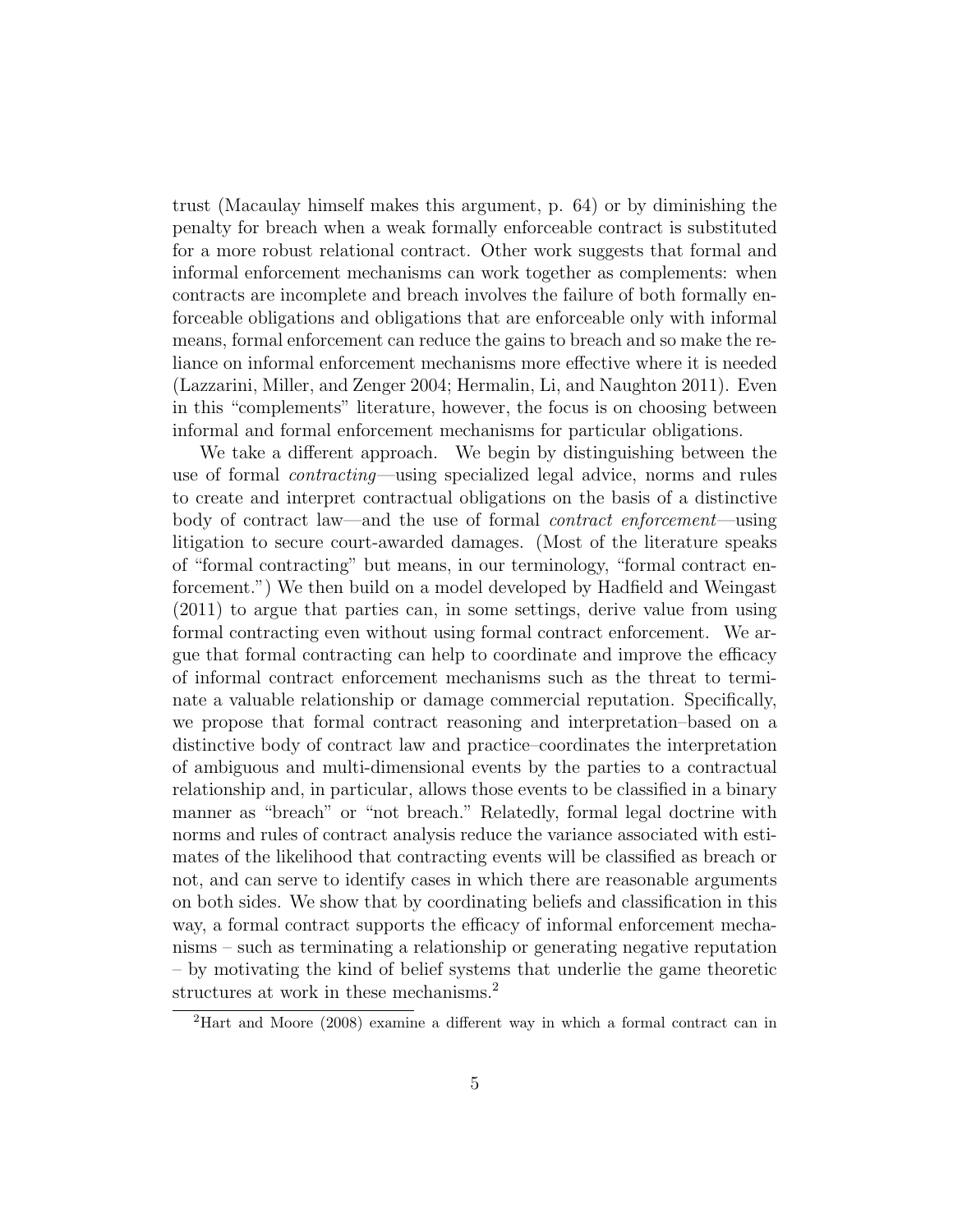Our model predicts a relationship between formal contracting and informal enforcement mechanisms in settings with high degrees of uncertainty and ambiguity—the setting that we suggest exists in businesses involved in high degrees of technological and organizational innovation. In these settings, formal contracts may be best thought of not as specifying, ex ante, what actions will count as performance or breach in particular contingencies but rather as specifying a mechanism by which, as the relationship evolves, classification of actions as breach or not can be reached. In our framework, however, the classification of conduct is not done by a court for purposes of awarding contract damages. Nor is it done by the parties for purposes of settling in the shadow of expected court-awarded damages (Mnookin and Kornhauser 1979). Rather, the formal reasoning of contract law provides a shared and knowable procedure by which the parties can, independently, arrive at common knowledge classifications of conduct. With this common classification scheme, the parties can then use a simple set of strategies and a simple belief system to support an equilibrium in which breach is deterred by the threat of termination of the contract. This equilibrium, we argue, is less likely to emerge in relationships in settings of high innovation and uncertainty in the absence of a formal contract because of the difficulty of predicting how the contracting partner (and possibly others) will interpret complex behavior and circumstances.

Our focus on the role of formal contracting in coordinating the interpretation of complex and ambiguous events brings out a key point in Macaulay's original work. In the manufacturing setting of the 1960s that he considers, what constitutes "performance" is largely unambiguous and what gaps exist are frequently dealt with by widely shared industry norms:

Most problems are avoided without resort to detailed planning or legal sanctions because usually there is little room for honest misunderstandings or good faith differences of opinion about

effect coordinate beliefs about what is required by a relational contract. In their model, a formal contract is formally enforceable; but the performance that is formally enforceable does not generate first best efforts by both parties to the contract. That is, an element of performance remains beyond the reach of formal enforcement. In Hart and Moore's model, agents possess non-standard preferences: they prefer to impose losses on their contracting partner if they perceive that their partner has chosen an action within the range permitted formally that falls short of "consummate" performance. The "aggrievement" contracting partners feel is anchored by the terms in the formal contract and so formal contract terms can be used to modify contract behavior by controlling the potential for aggrievement.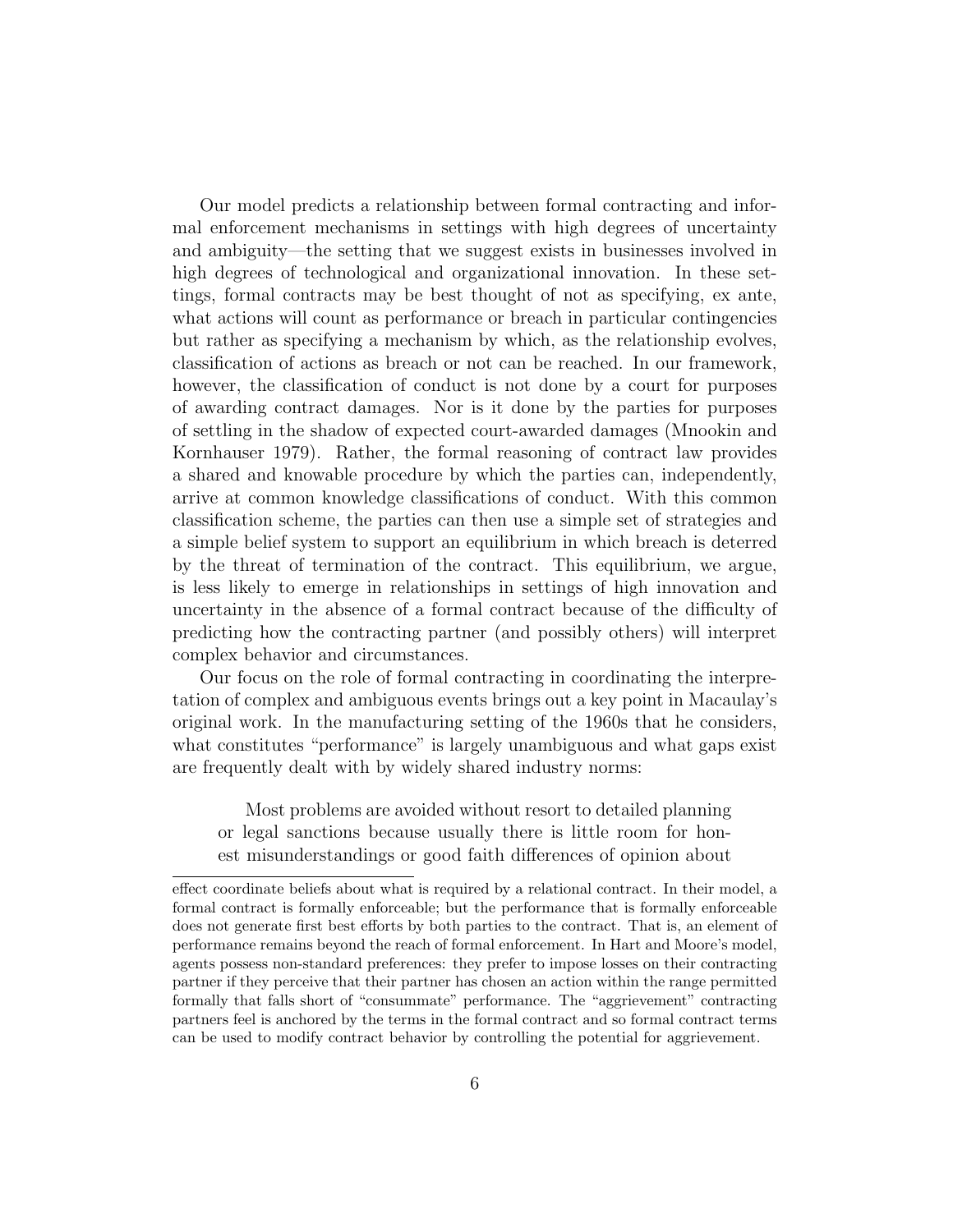the nature and quality of a seller's performance...Either products are standardized with an accepted description or specifications are written calling for production to certain tolerances or results. Those who write and read specifications are experienced professionals who will know the customs of their industry and those of the industries with which they deal. Consequently, these customs can fill gaps in the express agreements of the parties. Finally, most products can be tested to see if they are what was ordered; typically in manufacturing industry we are not dealing with questions of taste or judgment where people can differ in good faith (Macaulay 1963, p.62-63).

Our model identifies a role for formal contracting in settings where, by contrast, ambiguity about what constitutes performance is high: informal enforcement mechanisms are likely to falter in the many gaps that exist in the assessment of whether someone has breached and thus whether they should be subject to informal penalty. With these gaps come disagreements and hence the diminished efficacy of informal enforcement threats. (I'm more likely to avoid an action I know you will interpret as breach than one that you only may interpret as breach; you will be less likely to punish an action you consider to be breach if you are not sure I, or others, will agree that it is breach.) In some settings the weakness of informal enforcement structures can be expected to cause the parties to resort to the use of formal enforcement based on detailed and specified contractual provisions. But in other settings, formal enforcement based on detailed contract terms will be unavailing; this is what we find in highly innovative settings, where the nature of technology, firm, and industry organization is subject to significant and frequently unpredictable change. In these settings, parties will continue to rely on informal enforcement mechanisms. The role for formal contracting in these settings, we argue, is to support the reliance on informal enforcement mechanisms by reducing collective ambiguity about what constitutes breach.

We use the term *scaffolding* to capture this role for formal contracting. We intend by this term to invoke the imagery of a supportive structure that bridges gaps and flaws in an underlying structure. Scaffolding allows the parties to do building and repair work on their informal relationship and to make use of the informal structure even when it is incomplete. The scaffolded structure, however, does not itself perform the function of the relationship it supports and bridges. It has its own many weaknesses.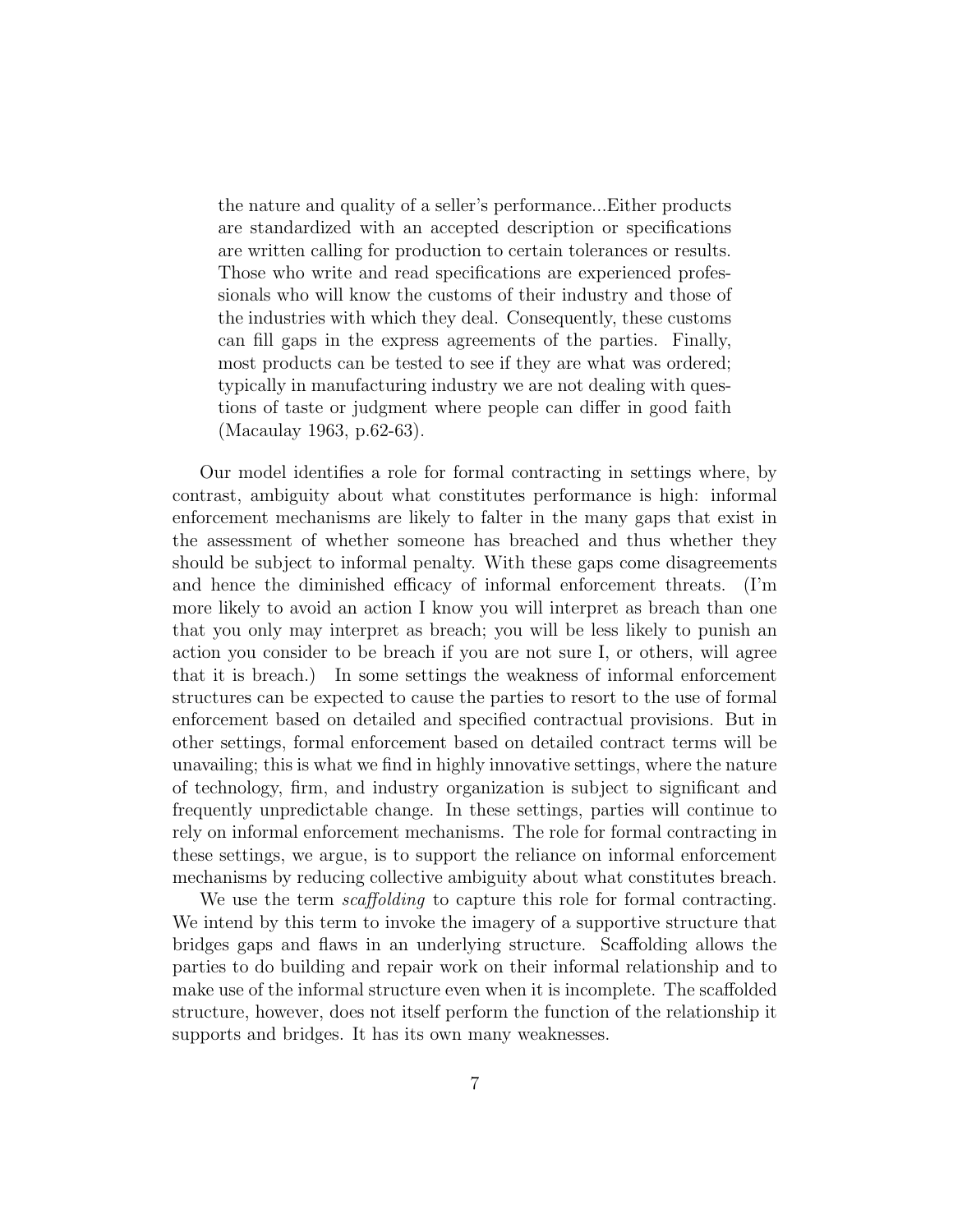In a recent pair of important papers, Gilson, Sabel and Scott (2009, 2010) ("GSS") have also proposed that formal contracting and informal relations may play complementary roles in supporting commercial relationships in innovative settings. They use the visual imagery of braiding: contracting partners braid formal and informal contracts together to support commitment during innovation stages in a relationship. During those stages, uncertainty about the nature of a joint venture makes it impossible to specify an ordinary contingent contract secured by court-awarded expectation damages. By using formal (but low-powered<sup>3</sup>) enforcement of an agreement to participate in an information exchange regime, they argue, a successfully braided contract endogenously generates a level of trust (and practical information about the value of a joint project) sufficient to support the non-contractible commitments that make for successful collaboration in an environment of high uncertainty. Our approach complements GSS in that we too are considering how informal and formal contracting tools may interlace to support commitment in settings of high uncertainty where conventional complete contracting and court-awarded damages are unavailable as a practical matter. But, unlike their approach, we do not associate the role of formal contracting with the use of formal contract enforcement. Thus the formal contracting we envision ranges, potentially, over the full domain of the contractual relationship and is not limited only to what the literature has defined as "contractible" (meaning verifiable and court-enforceable) terms. In the GSS setup, formal contracts are written only over formally enforceable commitments to share information and participate in designated dispute resolution procedures, such as presenting disagreements to a jointly-constituted committee or to the executives of the contracting partners

Like GSS, we also propose that the formal elements of the contractual relationship can help endogenously to build trust, and thus to strengthen the informal enforcement mechanisms on which the relationship depends. In GSS, the building of trust occurs through the information regime that is formally enforceable in court. In our model, trust is built by the accumulation of observations of a party's conduct along the contract path; using the formal contract, the parties are able to reach common knowledge classifications of this conduct on a simple binary scale: breach or not. Because we do not propose formal court-awarded penalties for breach, however, we do not en-

<sup>3</sup>By "low-powered" GSS mean reliance damages for breach, as opposed to expectation damages.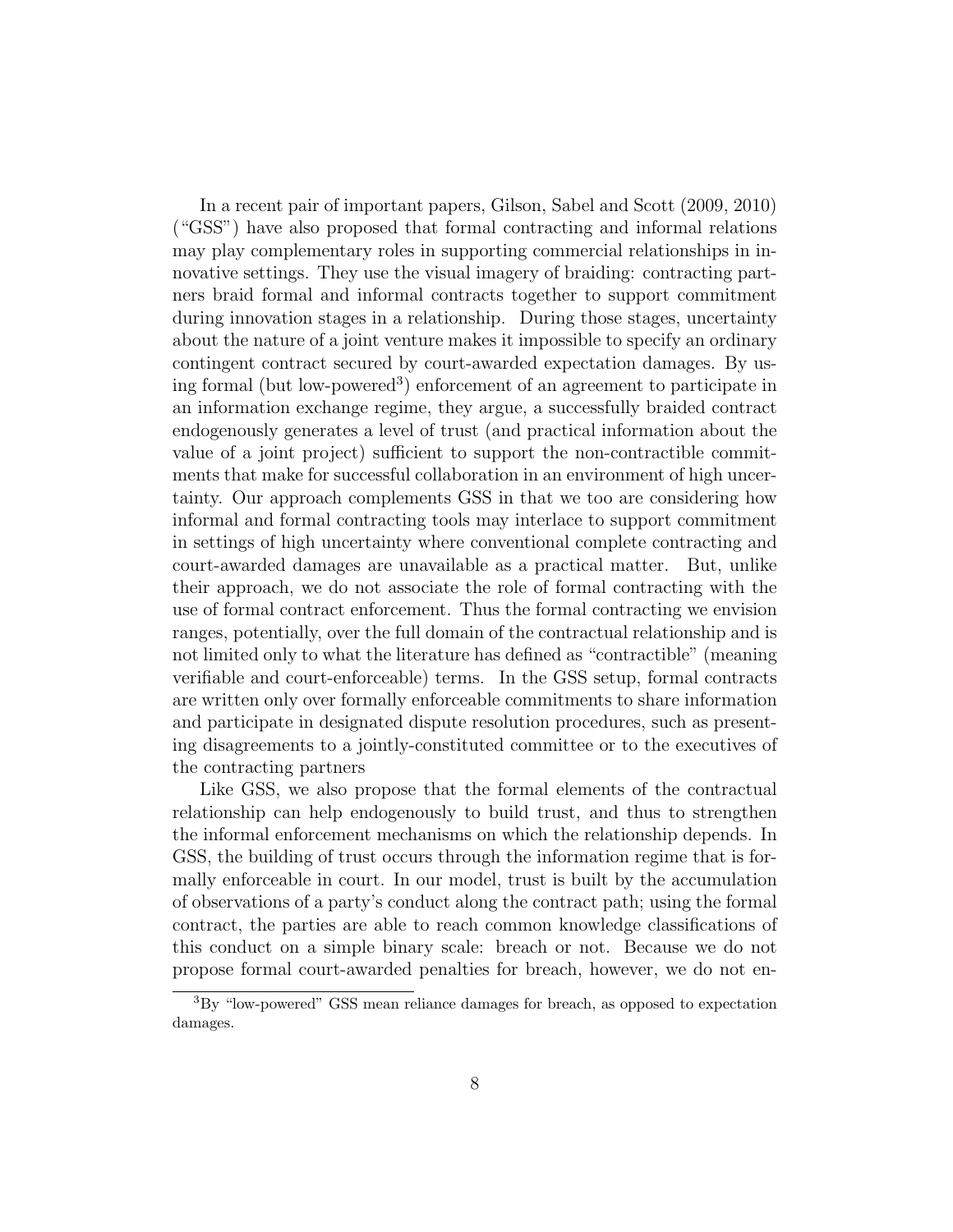counter the potential for crowding-out of the inference that can be drawn from performance: performance conveys information about the party's assessment of the value of the contractual relationship relative to alternatives, and so is a good signal.<sup>4</sup>

In the next section we quickly recap Macaulay's findings from 1963, and then present an overview of what we learned from conducting a similar study, interviewing businesses about how they used contracts in creating and managing their external relationships. We draw on these interview data to demonstrate our key findings–which, like Macaulay's self-styled "tentative findings"–must be taken as suggestive only in light of our small sample. Those findings are:

- 1. In industries that businesses identified as relatively standardized and similar to the manufacturing settings Macaulay investigated, Macaulay's findings still largely hold: business partners pay little attention to formal contracts and rely on informal means to create and adjust their relationships and resolve disputes.
- 2. In industries that businesses identified as relatively innovative and heavily dependent on external relationships for successful innovation and thus competitive success, businesses engage in substantial formal contracting. They turn to legal documents and legal advice to create relationships and they revisit those documents to determine their own actions and to evaluate the actions of their contracting partner. Where substantial disagreements about contract performance arise, they engage in legally-informed problem-solving that can result in formal amendment or modification of contract documents.
- 3. Innovative businesses use formal contracting, however, with little expectation of turning to the courts to enforce their formal contracts; instead, they expect their contracting partners to perform either because of an alignment of interests or, when alignment fails, because of informal enforcement threats such as the threat of terminating or limiting a relationship or the threat of harm to reputation.

Following the discussion of key findings we present an overview of the literature that highlights the characteristics of businesses operating in the

<sup>4</sup>Boot, Greenbaum and Thakor (1993) provide a formal model of how formal enforcement can destroy the signaling power of contractual agreements.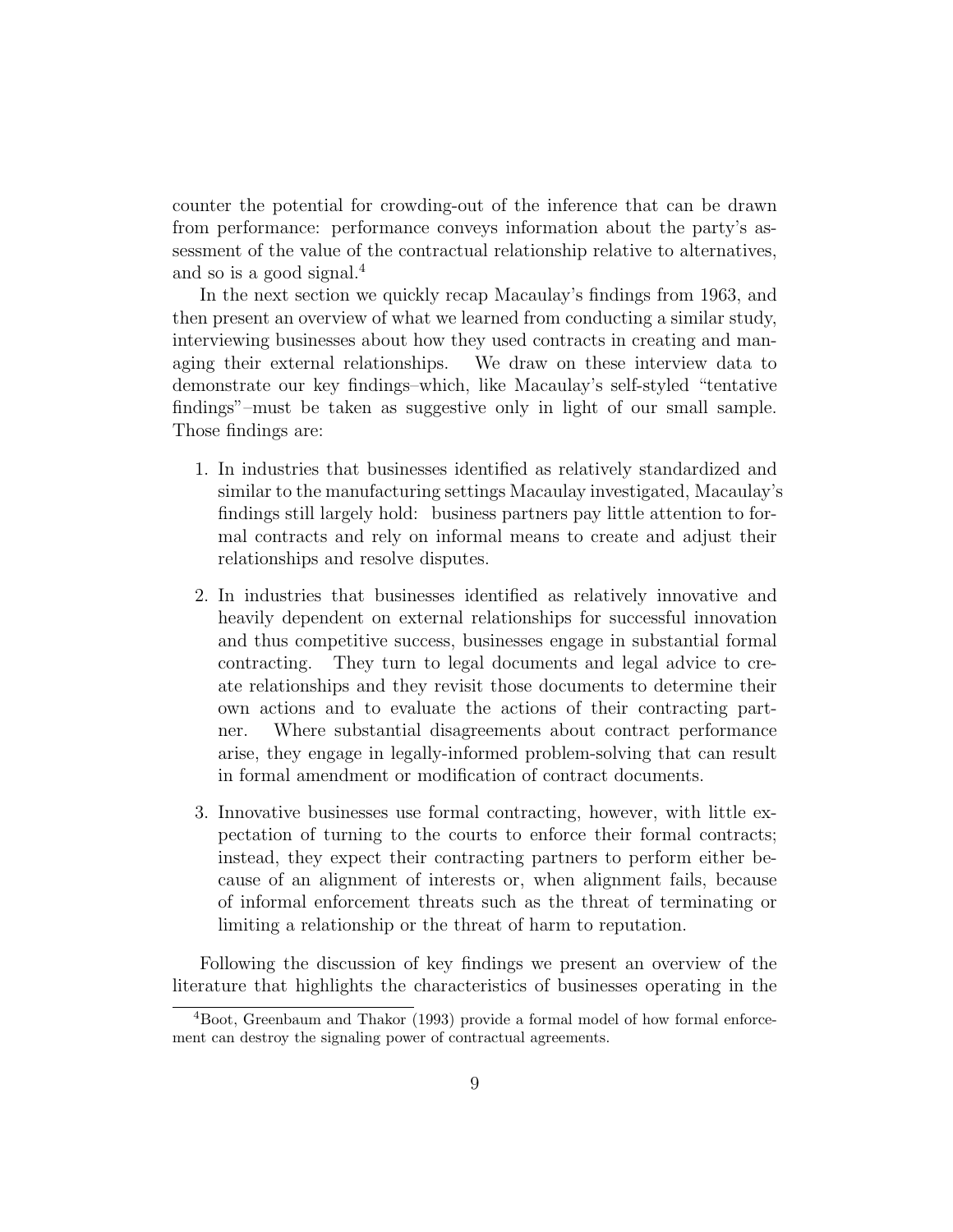"new" economy and paints the picture of contracting within the group of businesses where Macaulay's findings do not hold. In section 3 we present a simple coordination model to illustrate the role of formal contracts in innovative relationships where partners do not expect to rely on formal contract enforcement. We then discuss in section 4 the findings from our interviews that offer support for the model's implications. This discussion also pays attention to the contract doctrines that emerge to support contract compliance even in the absence of formal contract enforcement. The last section concludes.

### **2 Replicating Macaulay**

Macaulay's seminal 1963 study and the socio-legal and economics scholarship his work helped pioneer demonstrated the critical importance of informal relationships in business. Based on interviews with businessmen and lawyers from 43 companies in Wisconsin, most of which were manufacturing corporations such as American business giants S. C. Johnson, General Electric and Harley-Davidson, Macaulay generated rich stories about the ways in which contracts were, and were not, used to create exchange relationships, to adjust existing relationships, or settle disputes. What Macaulay uncovered by interviewing businessmen and lawyers in this small subset of manufacturing companies was profoundly informative. His research showed that when it came to setting up exchange relationships, businesses often planned very little, especially as it related to legal sanctions and consequences for defective performance. Rather than relying on detailed formal documents to carefully plan out exchange, they preferred to rely on "a man's word" or a handshake to cement the terms of the agreement. If contracts – detailed formal agreements that explicitly and carefully defined terms of performance, effects of contingencies, effects of defective performance, and legal sanctions – were used, they were boiler plate agreements with standardized terms and conditions. Obligations of the parties in an exchange were often adjusted without reference to the terms of the original contract and breaches were resolved without the threat of litigation. When problems arose, parties would find a solution "as if there has never been any original contract" (Macaulay 1963, p.61). Lawsuits for breach of contract, as well as explicit or implicit threats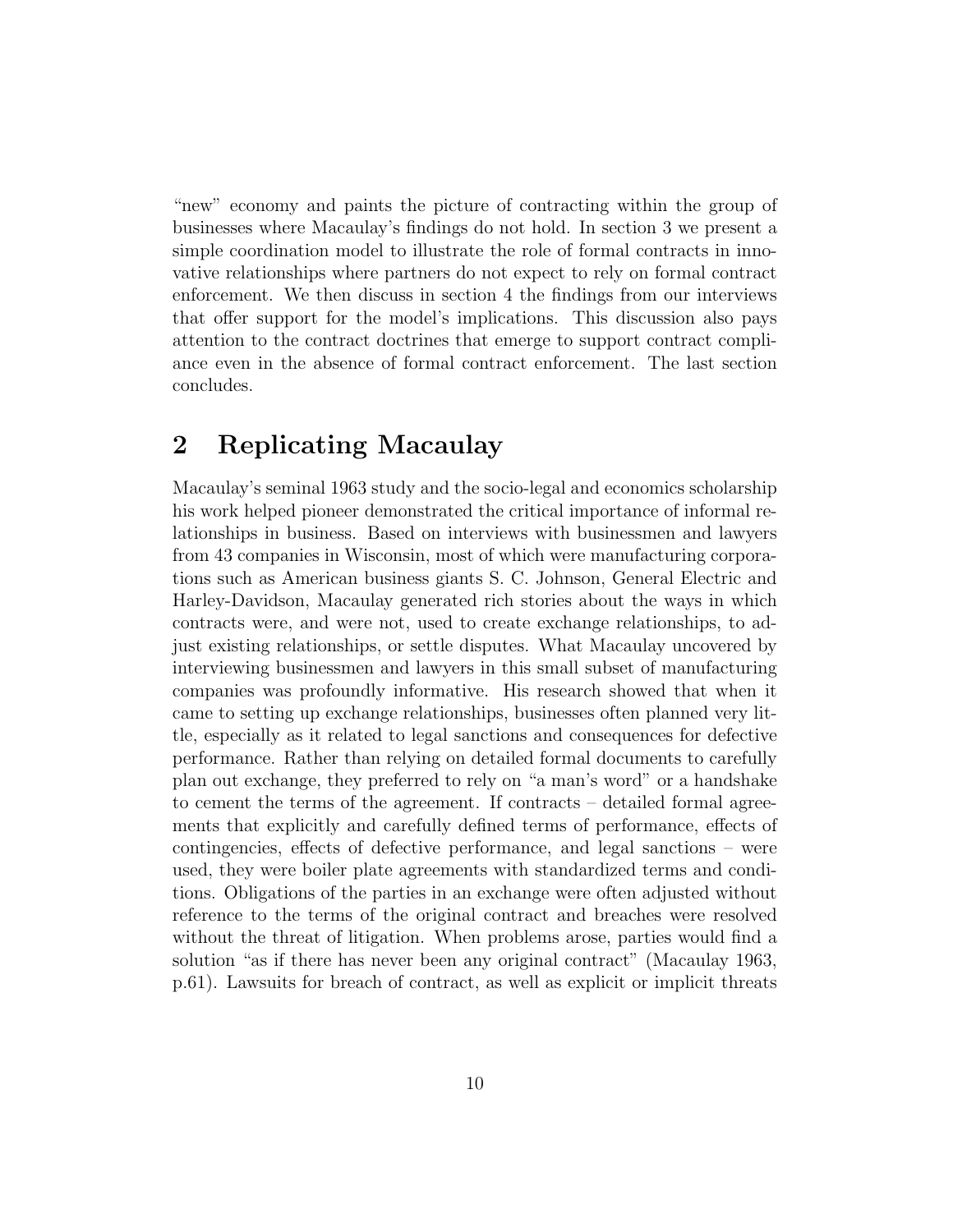to sue unless parties came to a mutually agreed upon solution, were rare. <sup>5</sup>

We conducted informal, semi-structured interviews with businesses in California in order to replicate Macaulay's approach. Participants were recruited both by cold-call of businesses in the San Francisco and Los Angeles areas, drawing from the National Establishment Time-Series (NETS) database, and through personal contacts of the investigators. Approximately half of our 30 business final sample were identified using each of these techniques. We attempted to identify a balanced sample of both innovative and standardized businesses. The combined sample includes a wide variety of businesses in terms of size, activity, number of employees, and years in operation. The small size of the resulting sample is its key limitation. Our goal, however, was not to engage in formal statistical analysis but to pursue a similar exploratory strategy to Macaulay's in search of rich accounts of the nature of contracting in today's economy and the types of challenges encountered by modern businesses in their day-to-day activities. To obtain such narrative data, interviews of 45 minutes to 2.5 hours interviews were conducted. The collected information we believe is suggestive of important new trends that warrant further systematic research.

At the beginning of each interview, the subject was asked whether the business they are part of can be classified as innovative or whether other businesses in the industry would consider them to be innovative or not. Interviewees were asked to think beyond product innovation and to consider innovative practices in terms of production processes or organizational structure as well. We largely relied on these responses for the classifications reported below. Interviewees were asked to answer a series of questions describing the importance of external relationships for the success of the company or innovation in particular. These questions explored the nature of relationships, their history, risks involved, and any mechanisms used to manage them. A particularly illustrative set of questions allowing us to learn more about external relationships dealt with dispute resolution. Interviewees were asked to identify an example of a recent dispute, what it entailed, and how it was resolved. This was helpful in learning about businesses' strategies for problem solving and their expectations for what role contracts could play in this process. Together, these questions allowed us to peer into businesses' own

<sup>5</sup>Galanter (2001) presents a picture of the ups and downs in contract litigation in the U.S.Contract cases boomed in the 1970s and 80s, as business-to-business litigation did in general. Galanter sees a drop-off beginning in the 1990s. Contract cases showed a sharp increase in 2002 data (Kessler and Rubinfield 2007).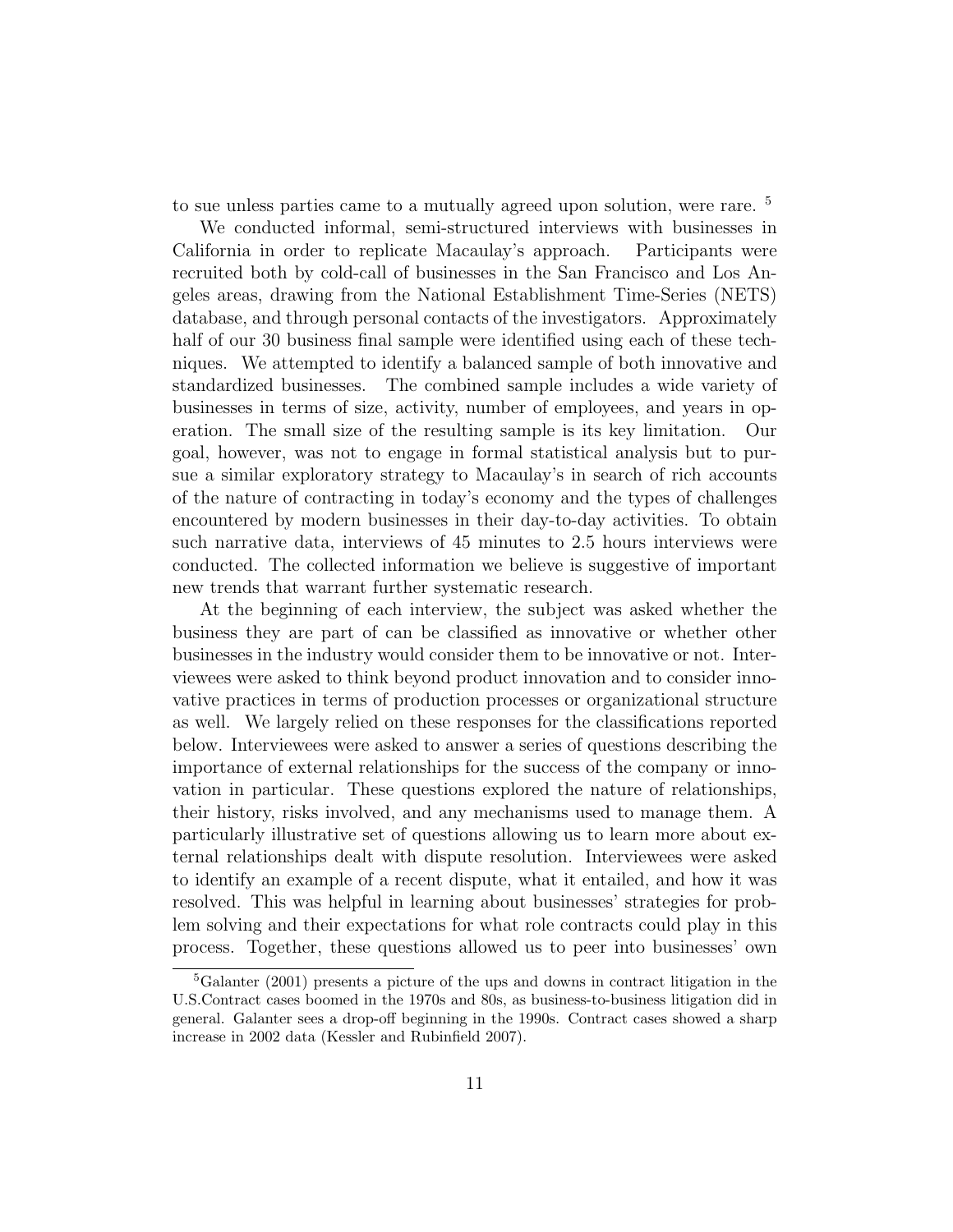interpretation of what contract can accomplish and how important they are for managing risks. Most importantly, they allowed us to gauge the degree to which they rely on formal contracting and formal enforcement to maintain external relationships crucial to their day-to-day business activities.

Of the 30 businesses we spoke to, we classified 14 respondents as stable or standardized industries based on self-reported characteristics. This subset includes a large number of manufacturers – candy, brakes, wheels, clothing, undergarments, plastic bags, noodles – although a few standardized businesses were focused on services and other types of economic activities such as production oversight in the entertainment industry, independent film production, project management, wireless services retailing, and production of movie advertising materials. The respondent businesses that characterize themselves as innovative are a much more diverse group. They include manufacturers (optical systems, pharmaceutical technologies, screening equipment, space technology) and service and technology providers (advertising, online business services, consulting services for mergers and acquisitions, logistics, information technology, object-oriented programming, web productivity platform provision, and web knowledge sourcing). In almost 90 percent of the cases, individuals we spoke to were high level executives who had access to information about the firm's critical outside relationships and any challenges encountered by companies in maintaining those relationships. In approximately 5 percent of the companies the individual we spoke to was either legal counsel at the firm in question or was an executive with significant legal training. The remaining 5 percent of businesses include those where we did not secure access to the highest level executives but spoke to lead engineers who were still able to speak about the firm's interaction with interested parties.

#### **2.1 Where Macaulay's results still hold**

For a significant share of the businesses we spoke to, predictions stemming from Macaulay's work continue to hold. This group of respondent businesses tend largely to ignore formal contract law, ignore formal contracts in resolving transactional issues, and rely instead on informal contract enforcement mechanisms to ensure compliance and achieve joint-optimizing outcomes.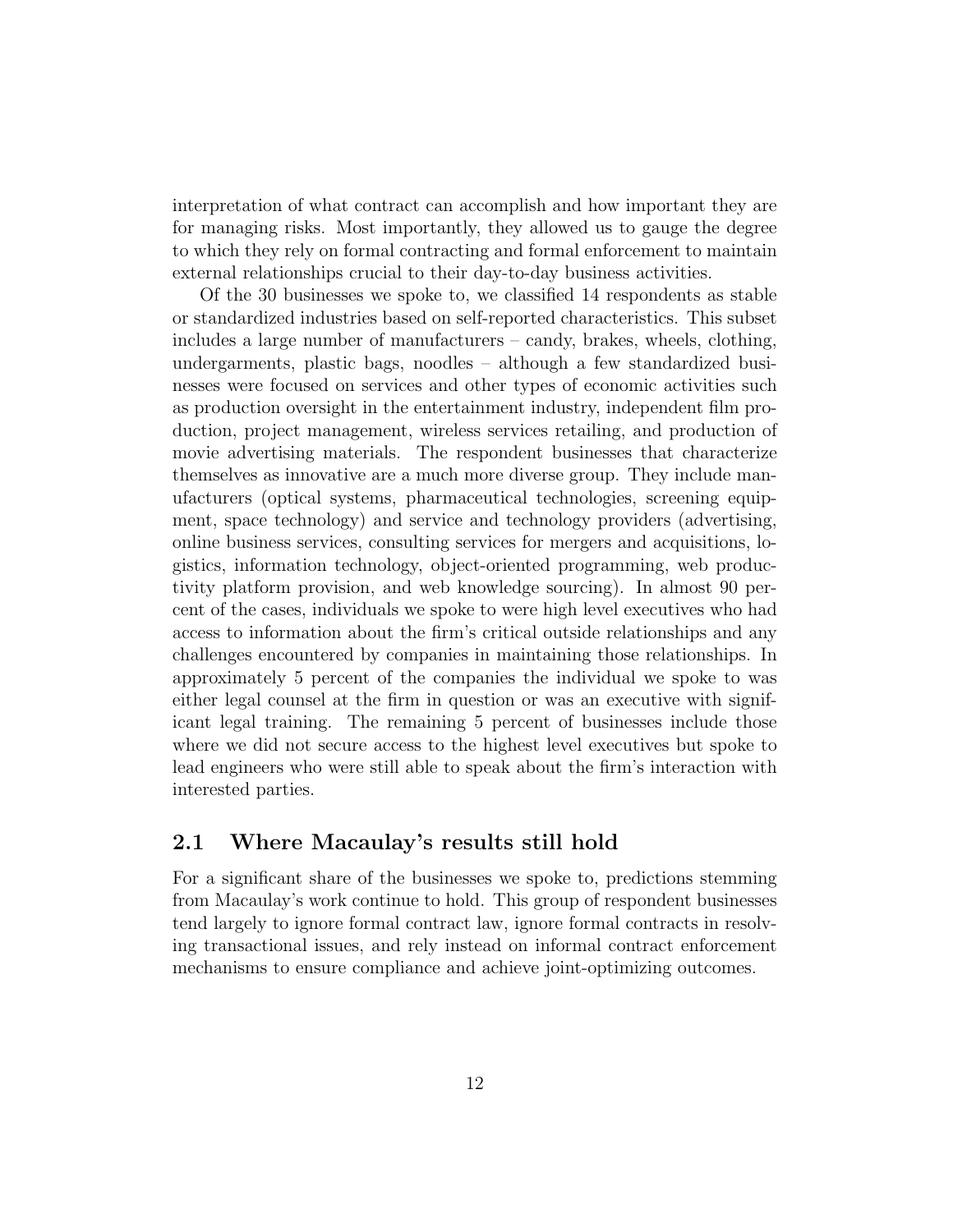#### **2.1.1 Little use of formal contracting**

While they may have a formal written contract for a lease or for protection of intellectual property, most of the respondents in this group spoke of relying on verbal agreements or emails for initiating exchange. They often spoke of sending out and receiving orders as opposed to contracts.

*I have very little interest in going forward with any sort of contract with anybody that I remotely trust, because I would rather just agree to a one-pager that broadly outlines the deal*. (independent film company)

*Really, we have no written contracts that obligate us to purchases or anything like that. We call up a place and order over the phone aluminum and steel wire like all other customers...we have never really written out contracts or that sort of thing. We have hooked up suppliers and gotten other stuff done with people coming in and not demanding that they sign a contract from our end. We won't produce those.* (motorcycle assembler)

*Most of our customers we do not have contracts with. They just place orders with us and we ship the order...We have general terms and conditions placed in order forms. Suppliers is the same - they typically work without contracts. . . What I had found with contracts, it's a little like computer problems. You can never think of all the possibilities in a contract. A contract can quickly become obsolete because now you are dealing with all this kind of stuff that you weren't thinking of when you wrote the contract in the first place. And so I think a contract works best when it's kept broad enough instead of being so precise that it becomes an impediment to business.* (brake manufacturer)

While they appreciated that these written formal documents include standardized terms "on the backs of the forms, " they did not consider them to be formal written contracts that create an opportunity for formal enforcement. Most of the companies were unaware of the terms stated by their partners' purchase orders. The one aspect most frequently mentioned by respondents was the payment term while the rest were described as "pretty basic" or "standardized" or "what everyone else has." In situations in which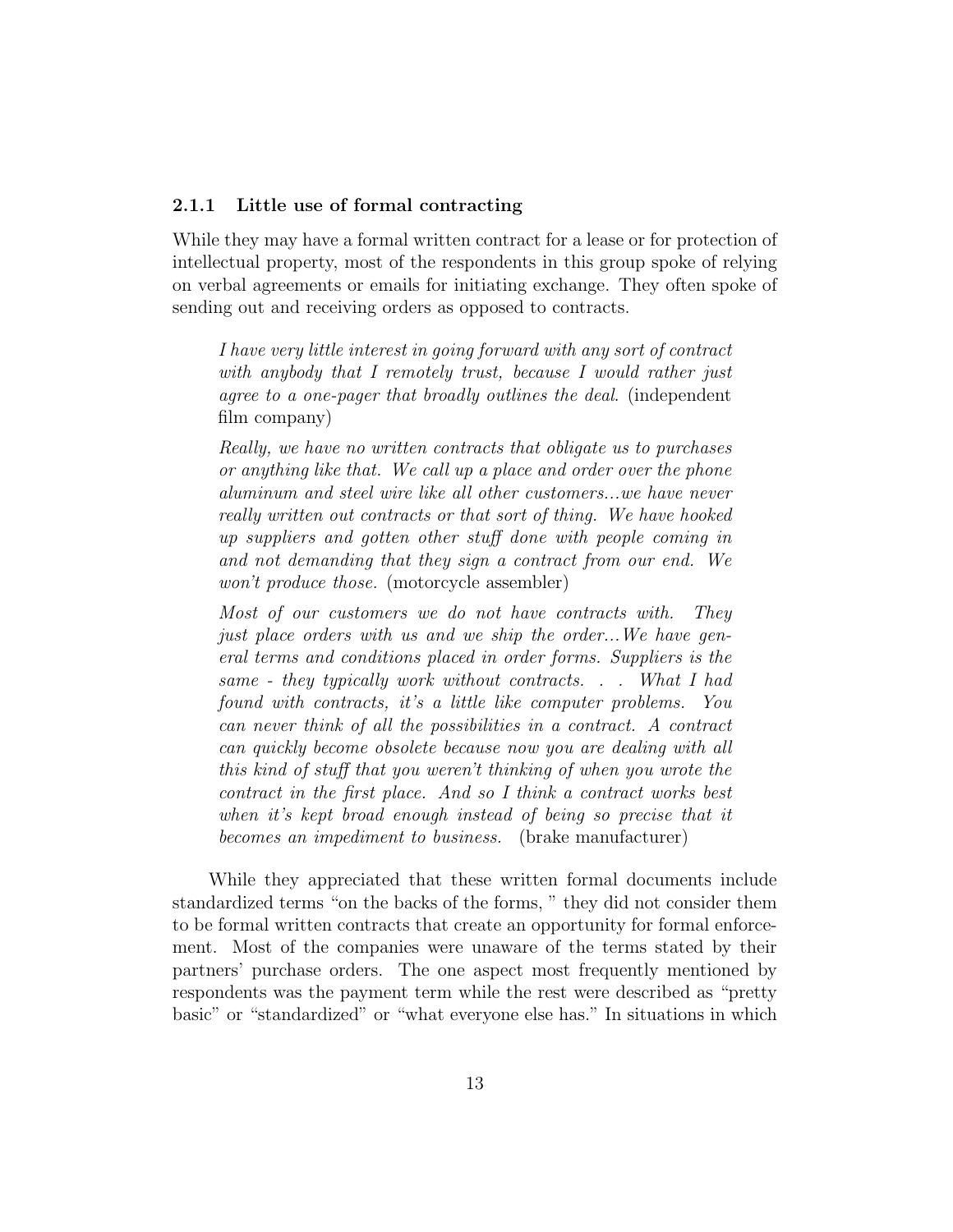both the respondent firm and their partners signed forms in the same exchange, there was a complete lack of understanding as to whose terms are governing the exchange or whether any issues of conflict or overlap exist in the forms signed by all parties. Like Macaulay's respondents, regardless of the terms and conditions expressed in formal purchase or sale documents, this group of businesses spoke of placing or canceling orders, not forming or breaching contracts.

Most of the respondents in this group indicated that they would prefer to design their agreements without the assistance of lawyers. Lawyers are perceived as untrustworthy and uneducated in terms of how their businesses work. In addition, relying closely on lawyers to design contracts signals distrust of the other party - the party that has agreed to enter into a business venture prior to the lawyers' involvement. The focus on legal liability can be an impediment to business because the lawyer's involvement stands in the way of reaching agreements. From the perspective of these firms, formal legal advice does not create value; it destroys value.

*Lawyers are usually overreaching. You ask them to review this and just make sure that legally the bases are covered. They don't understand those instructions. They don't. Well, some of them do, but they are the good ones. Most lawyers feel that their job is to protect you from yourself...It's not just that they want to present the right legal framework. They are actually changing the terms. I can agree on the deal with [a partner's] marketing people but then it goes to their legal and they change the deal to something that I can't accept. . .* (brake manufacturer)

*But I just don't trust the lawyers, I feel when they write anything, it's somewhat generic and they don't really understand what I'm trying to do. And so I end up going through the whole thing. I am paying them to send me something so I can re-write it and pay them to read what I wrote and fix it, and send it back to me so that I can tell them that they did not understand what I was writing in the first place...I should be doing it but I don't trust the lawyers to do it properly, and they are going to bill me \$10000 for a stupid piece of paper that is going to sit in their drawer. So we know what the deal is and they either do it or they don't. They either trust me or they don't.* (candy manufacturer)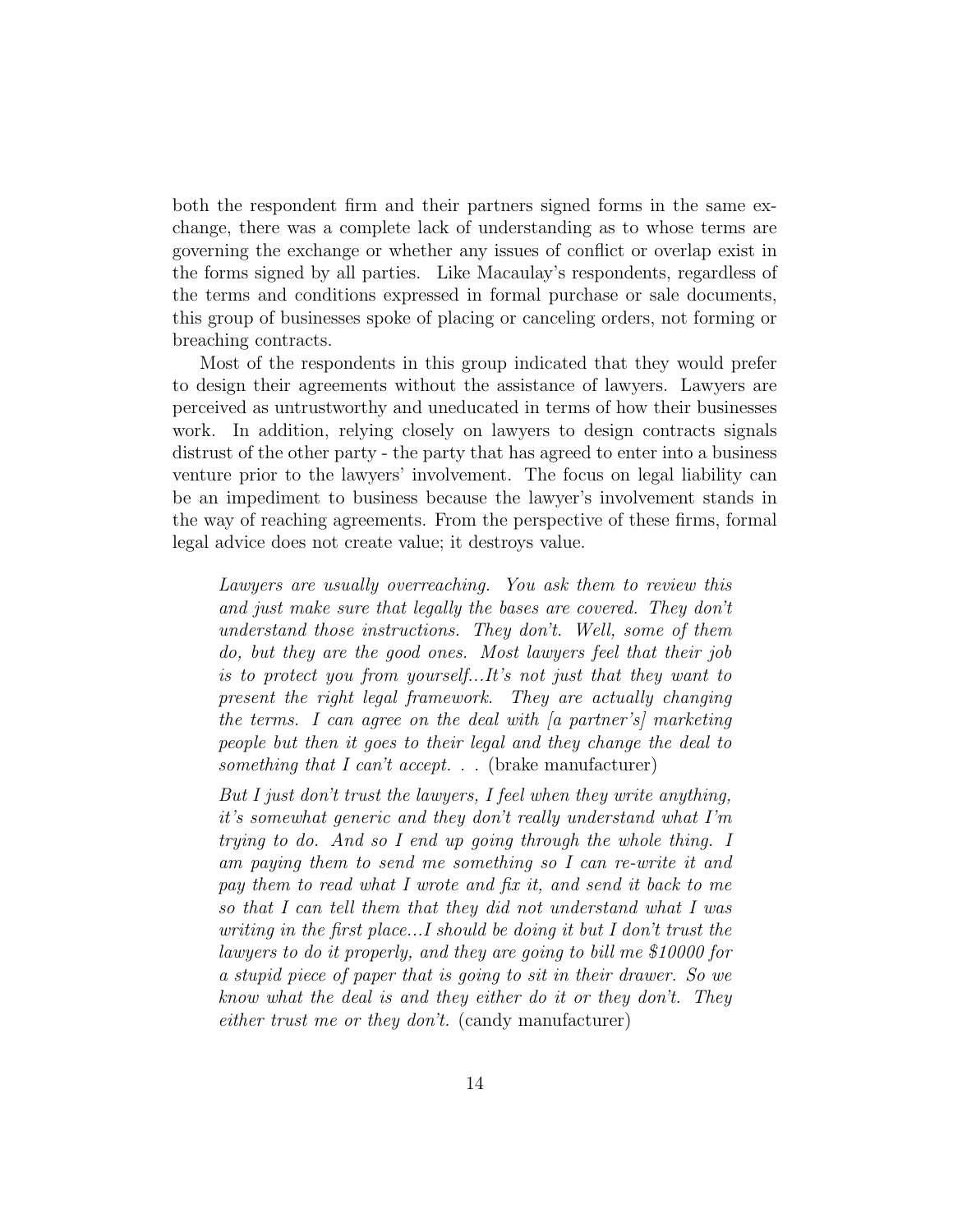*As a general rule, I will avoid legal involvement at all cost, because it is not helping resolve things. It's only there, really, for contracts that are necessary to engage in a job or a business situation or a bank loan, that are essentially unavoidable steps in a business deal - where paper trails need to exist.* (independent film company)

#### **2.1.2 Little reference to formal contract terms to resolve transactional issues**

Just as Macaulay found in the early 1960s, in this first group of respondents we found that businesses paid little attention to formal contract terms when resolving problems in the relationship. Instead, these businesses looked to industry and relational norms to adapt to contingencies and respond to the behavior of their contracting partners.

*[Distributors] have pretty extensive contracts that we sign with them for exclusivity. Those are the only really negotiated things and it's such bullshit. No one ever looks at the things...You spend all this time, energy, effort, money, moving one comma to one side, and the other to the other side. And then you throw the thing in the drawer....*(candy manufacturer)

A clothing manufacturer, for example, told us that their order forms played little role in determining what would happen if the customer changed its mind and wanted to cancel an order. According to the formal terms, the customer was obligated to take and pay for the order the company signed for, with no opportunity to cancel. But in fact the relationship between the manufacturer and its customers allowed for significant accommodation to circumstances in which the customer no longer wanted the ordered goods. If production was still in the early phases, such that cancellation would not cause the manufacturer to incur significant losses, the customer would be allowed to cancel. If manufacturing of an order had progressed significantly, the customer would be asked to take the partially completed merchandise at discount or to find alternative use for the clothing already produced, even if it required additional processing. This same clothing manufacturer's order forms stated that when the customer received the order it was required to issue payment within 30 or 60 days. In practice, however, if the customer's customers (major retailers) refused the clothing because they decided to go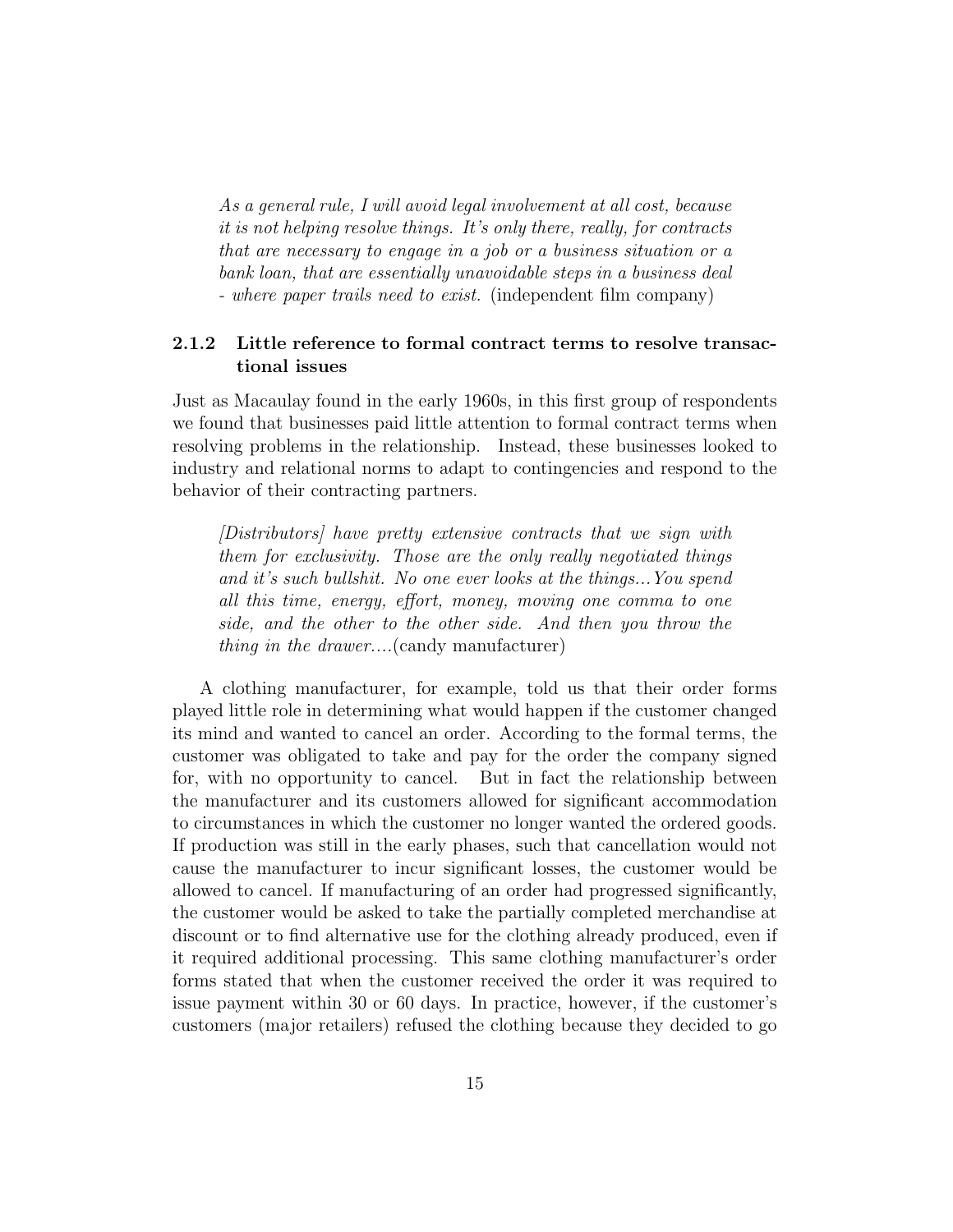with a different style, the clothing manufacturer reported that he and his customer informally would agree to absorb the cost of the lost sale. The clothing would either be re-styled and sold to other retailers or the two companies would split the loss. None of these arrangements are specified in the order forms–even with vague terms about best efforts or reasonable accommodation.

As this manufacturer explained to us, the ability to ignore the contract and "go off-script" is tremendously important in his line of business because the company needs to be able to respond to negative market shocks faced by them and their partners in order to ensure the viability of their long-term business relationships. Not only is going off-script important for dealing with problems after the orders are completed but not following the terms and conditions set in the order forms allows the business to respond more quickly to the needs of their customers. This quick response time allows their customers to compete more effectively to secure business from major clothing retailers. A customer will often indicate that they will need a particular order fulfilled, and they will share as many details as they have available at the time from the retailers, so that the clothing manufacturer can start ordering the right materials. This occurs before any work is formally ordered but it allows the clothing manufacturer to shorten the delivery time for his customer's clothing to the major retailer.

*If we did everything by contract it would basically slow us down; it just won't work in our business. We would not be able to call, pick up the phone and say: hey, I have this order coming in, please get the materials ready* (clothing manufacturer).

Such problems in exchange are not uncommon and businesses in this group of respondents, like Macaulay's respondents, also told us that they were often guided not by formal contract terms but by well-understood prevailing practices or informal business norms in deciding how to resolve them. A shopping bag manufacturer told us that in this industry when an order is correctly fulfilled but the customer made a mistake in the order, the prevailing norms specify that the customer is obligated to accept the product. The manufacturer could choose to offer a discount on the merchandise but was obligated to do so. In the clothing manufacturing industry, in contrast, if the customer has made a mistake in ordering, but the manufacturer has failed to double-check with the customer, the manufacturer absorbs all the losses. In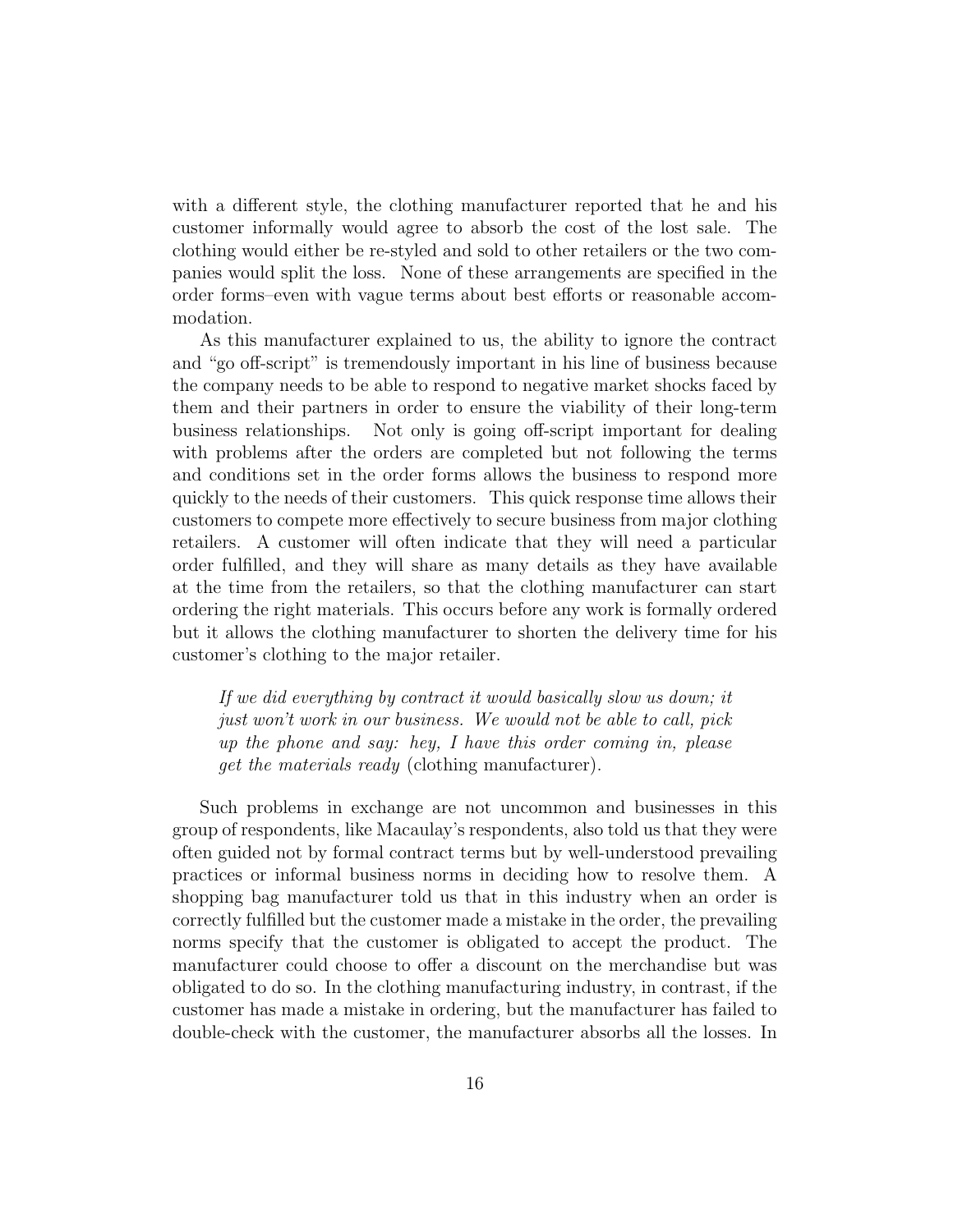the spoke manufacturing and wheel assembly industry, we were told that the prevailing norms suggest that it is the manufacturer's obligation to verify the quality standards of the materials received for manufacturing and it is the seller's obligation to replace any defective materials. However, the seller is not obligated to pay for the cost of any products manufactured with defective materials. It is accepted that the manufacturer is at fault for using materials whose quality was not verified prior to use.

None of these practices are reflected in a formal contract, according to the respondents. The formal contracts– the purchase or sale order form(s)–sit dormant and the parties rely on prevailing norms or common understanding to address any problems in exchange. Past practices and norms, and not the contract, are the reference point for judging the quality of partner's effort and direct, open communication is key to problem solving.

*We talk to everybody, it's all...it's mostly conversation. I got a problem I call somebody; I call somebody on the phone and we deal with it...It's all trust.* (undergarments manufacturer)

An independent film company executive jokes that he was known as a "page 15 guy" because his contracting partners would send him only the signing page which he would return and the partners would attach it to whatever contracts they had drafted. The executive explained why he ignored the contract terms he was ostensibly "agreeing" to in formal documents:

*I don't care because I know that if I had a dispute about the deal, I'd go to [the partner] and say: you know the spirit of our understanding, so I don't care what's in the contract; I care about what you and I agreed to, like in the old mafia, with a handshake.* (independent film company)

#### **2.1.3 Reliance on informal enforcement mechanisms**

Respondents in this group clearly did not see courts as a significant means of enforcing contractual obligation. They avoid litigation. Only 3 of the 14 businesses in this group of respondents had ever engaged in litigation. In two of those cases, the contested relationship was with employees and not with outside partners. In the remaining case, the company ended up in litigation to protect intellectual property claims raised by someone other than a contracting partner. When asked, our respondents said that they avoided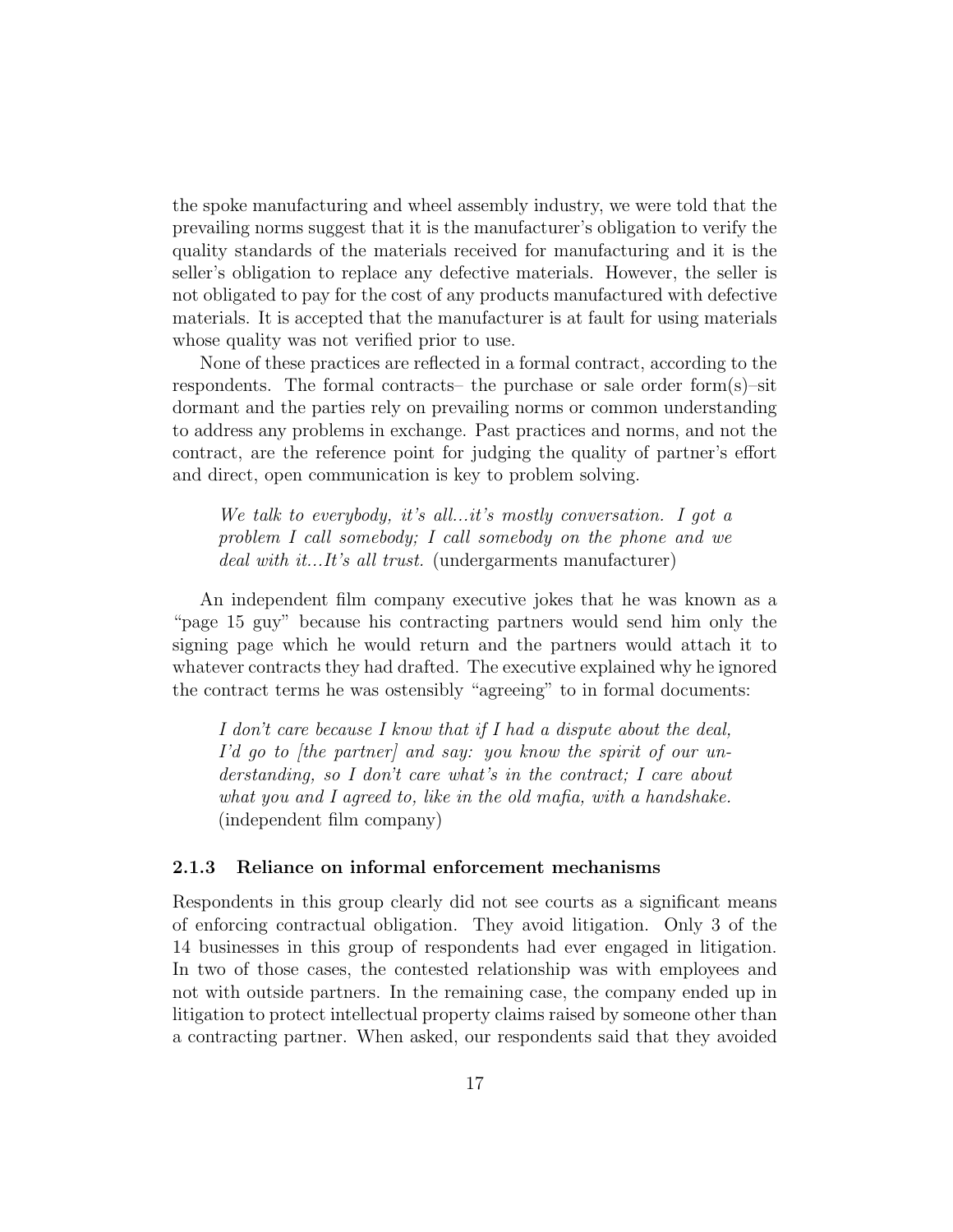litigation because of its high cost and uncertainty about whether the cases would be resolved in their favor; they perceived this as a substantial risk even if they were clearly in the right. Even if cases were resolved in their favor, our respondents said they expected the cost of legal fees to far outweigh the benefit of damages obtained through a court award or settlement. Litigation is largely seenby these respondents as an unrealistic means of enforcement.

These respondents instead turned to the types of informal enforcement mechanisms that Macaulay found. They sought out partners they trusted and relied on a tendency for people to follow industry norms and to take care to avoid earning a bad reputation or losing a valuable business relationship.

*It's really the good old-fashioned way–I have to make a judgment call on how reliable the person is.* (brake manufacturer, asked how he ensures his partners in China do not use his technology and training to supply his competitors)

*All in all, [our choice of a contracting partner] was based solely on our take of them and we thought they were reputable and extremely skilled. And that's what we needed but I just can't see how you would write a contract on that.* (wheel assembler)

*There is no formal contract. All I have is an agreement [for partners] not to make certain formulas that are proprietary....I mean, they are "proprietary" in the sense that [our partners] aren't gonna jeopardize their business with us [by making] a similar tasting [candy].* (candy manufacturer)

*We will be stronger if we treat them well, pay them on time, and they will follow us too. There's other people like us. And look, we don't like the way we're being treated, we'll go somewhere else. So we have choices also.*(clothing manufacturer)

*I am, for better or for worse, gravitating to the people that I trust so that I don't have to get into these convoluted legal relationships that are so unenforceable and fraught with misinterpretation.* (independent film company)

#### **2.1.4 Characteristics of the standardized sub-sample**

All of the businesses we interviewed that matched Macaulay's predictions are involved in the sale or manufacturing of relatively standardized prod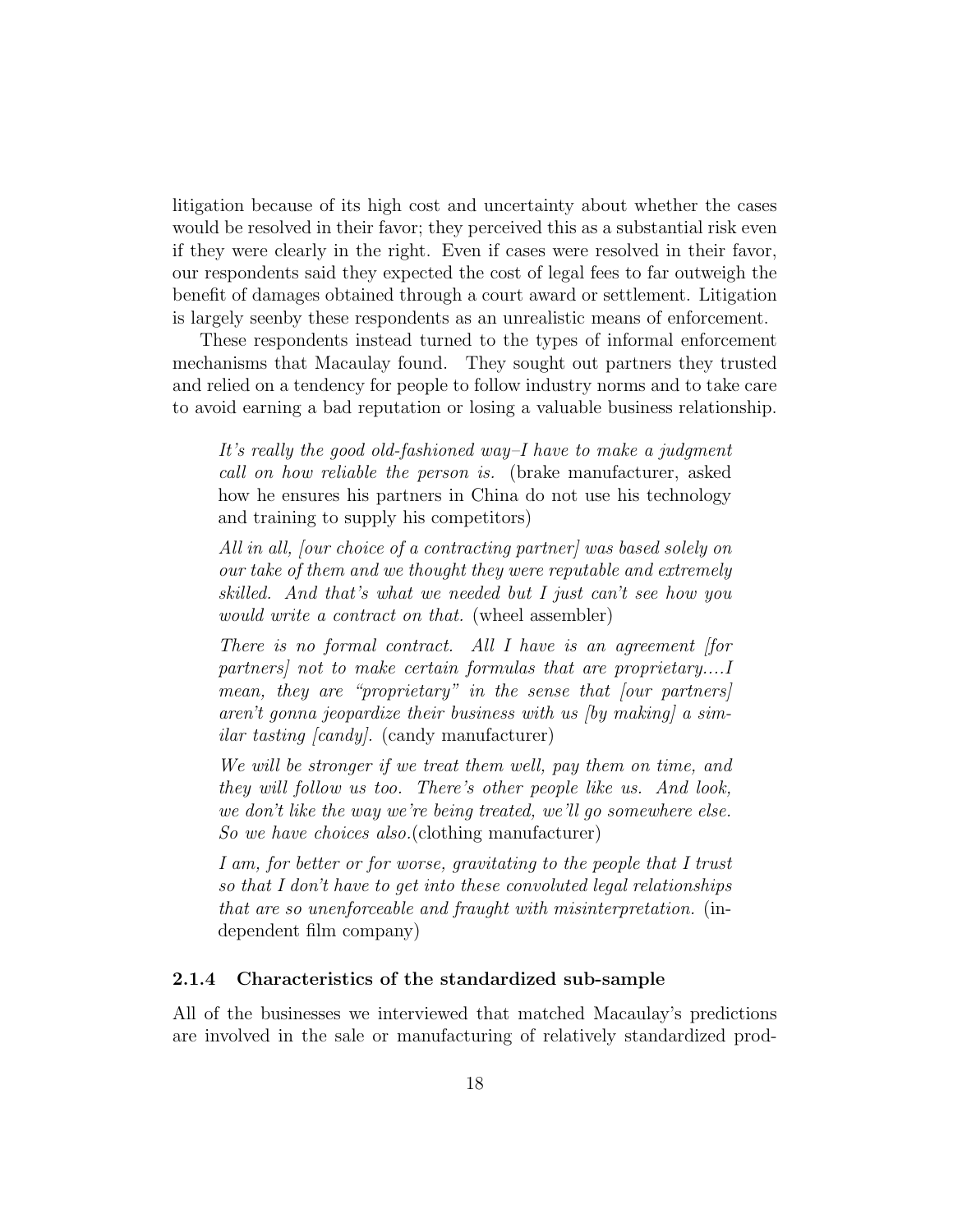ucts. Candies, brake systems, motorcycle wheels, plastic bags, undergarments: these are products that have characteristics that are relatively easy to define and characteristics that are relatively easy to assess. The success of a transaction involving these products is easy to verify: Was the right candy formula delivered; was the right bag color produced; was the clothing done with the correct design and material?<sup>6</sup> Moreover, these manufacturers operate in industries with many players–on both the buyer and the seller side. This means that the threat of terminating a relationship and going to someone else is often relatively credible. Perhaps more importantly, however, it means that there is wide experience with repeat transactions of the same type, facing the same types of potential problems. In such a setting, industry-wide norms and practices can emerge which are capable of serving as reference points for judging performance.

None of the businesses in this group believed that their products, productions processes or organizational structures had any innovative features. While the businesses in this group do create value added, there is very little innovation in the product and production processes. Low innovation keeps uncertainty about what is expected and what kinds of issues the relationship might encounter to a minimum.

These characteristics explain why standardized forms are appropriate contracting tools for governing transactions in these industries. These standardized agreements are sufficiently complex to define the characteristics of the product to be manufactured and the payment structure for its delivery. Very little time is devoted to discussing contingencies and recourse for bad performance. When performance disputes do arise, established industry norms and reputational mechanisms are the most efficient and cost-effective enforcement tools available for ensuring cooperation. Very little room exists for alternative interpretations of what the parties' obligations are and thus informal mechanisms are all that is necessary to secure compliance. As Macaulay

<sup>6</sup>Films produced by the independent filmmaker are difficult to classify as a standardized product like undergarments and plastic bags. However, as the filmmaker explained to us, the relationships with investors and his single distributor are based on relatively standardized agreements because the characteristics of the presumed work are specified ahead of time as well as the deadlines for all deliverables. Thus, it is easy to determine whether the work once completed satisfies those criteria.

<sup>7</sup>The candy manufacturer is a sole exception. The executive expressed the view that while their product or packaging is not innovative, their sales and marketing approach was somewhat different from their competitors.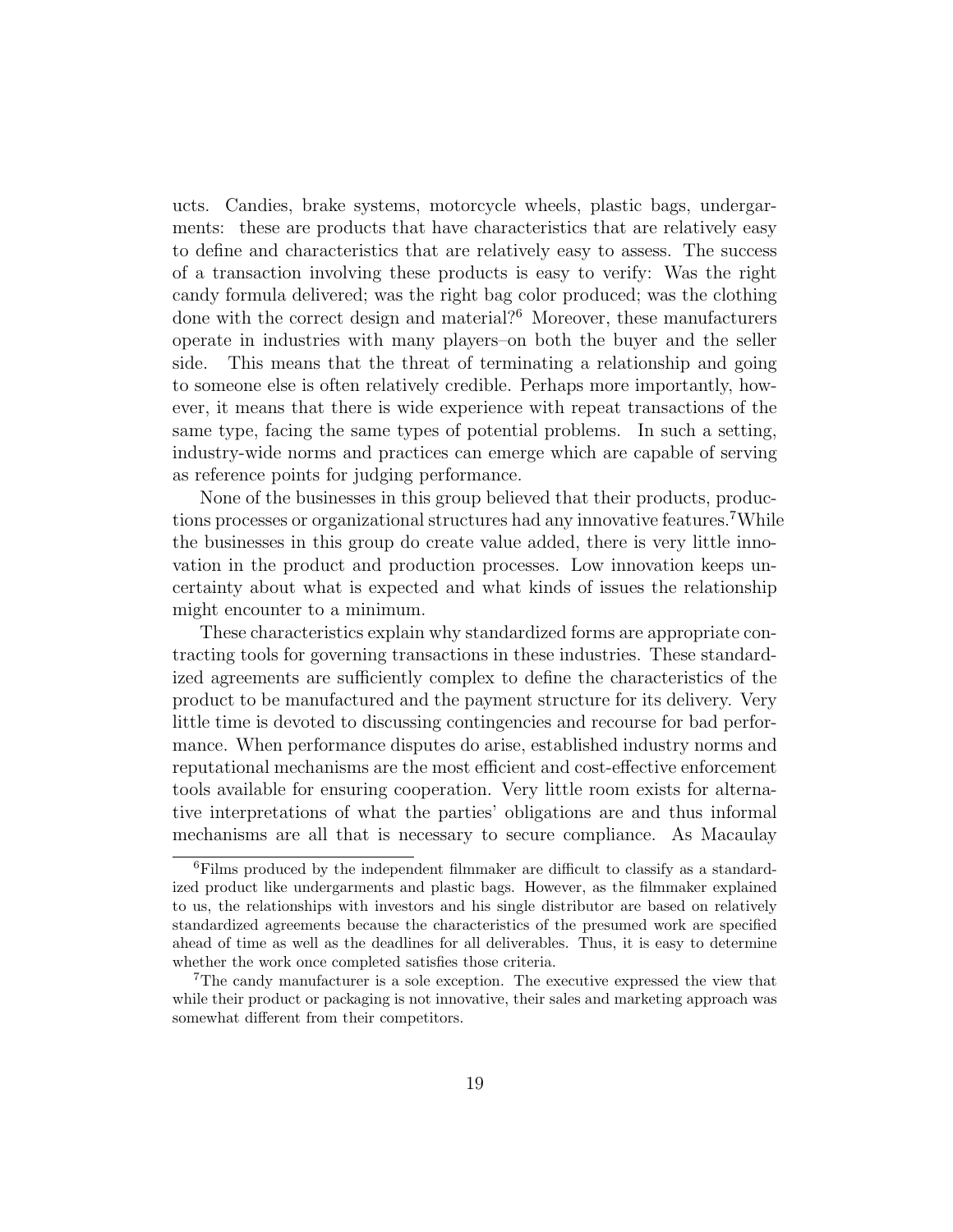predicted, for these types of industries, contract law plays only a limited role.

#### **2.2 Where Macaulay's results do not hold**

In talking to businesses in California, we were able to identify a significant share that did not conform to the predictions stemming from Macaulay's 1963 work. For this subset of businesses, formal contracting is an important component of setting up relationships and formal contracts inform the process for dealing with any problems in exchange. But formal contract enforcement is not.

#### **2.2.1 Significant reliance on formal contracting**

Contrary to the practice of businesses that Macaulay spoke to, many of the businesses in our sample did not turn away from contractual mechanisms. These businesses told us they invested significant time and resources to explicitly and carefully plan and generate formal contracts dealing with obligations and contingencies. Lawyers, many said, were always consulted in the course of preparing and designing written agreements.

*Yeah, we definitely have a formal contract in place...The contract was signed after we had negotiated all of the business terms...before we started, for sure. Before we did anything to get the business relationship in the works, we signed the contract. So we negotiated everything, all the business terms, all the legal terms, and then we got started. We have made amendments to it mostly for pricing, and some expansion of services.* (online knowledge sourcing)

*We have partnerships, relationships with distributors and we have important economic relationships with other service providers whose services are included in our [...] products...they have an extremely high legal content.* (information technology)

*A lot of contracts basically just leave [the definition of ] working capital as current assets minus the current liabilities using the historical practice of the company. I say attach a balance sheet and just say "as done in this particular balance sheet." Or go and put [in] the company's chart of accounts and say current assets is*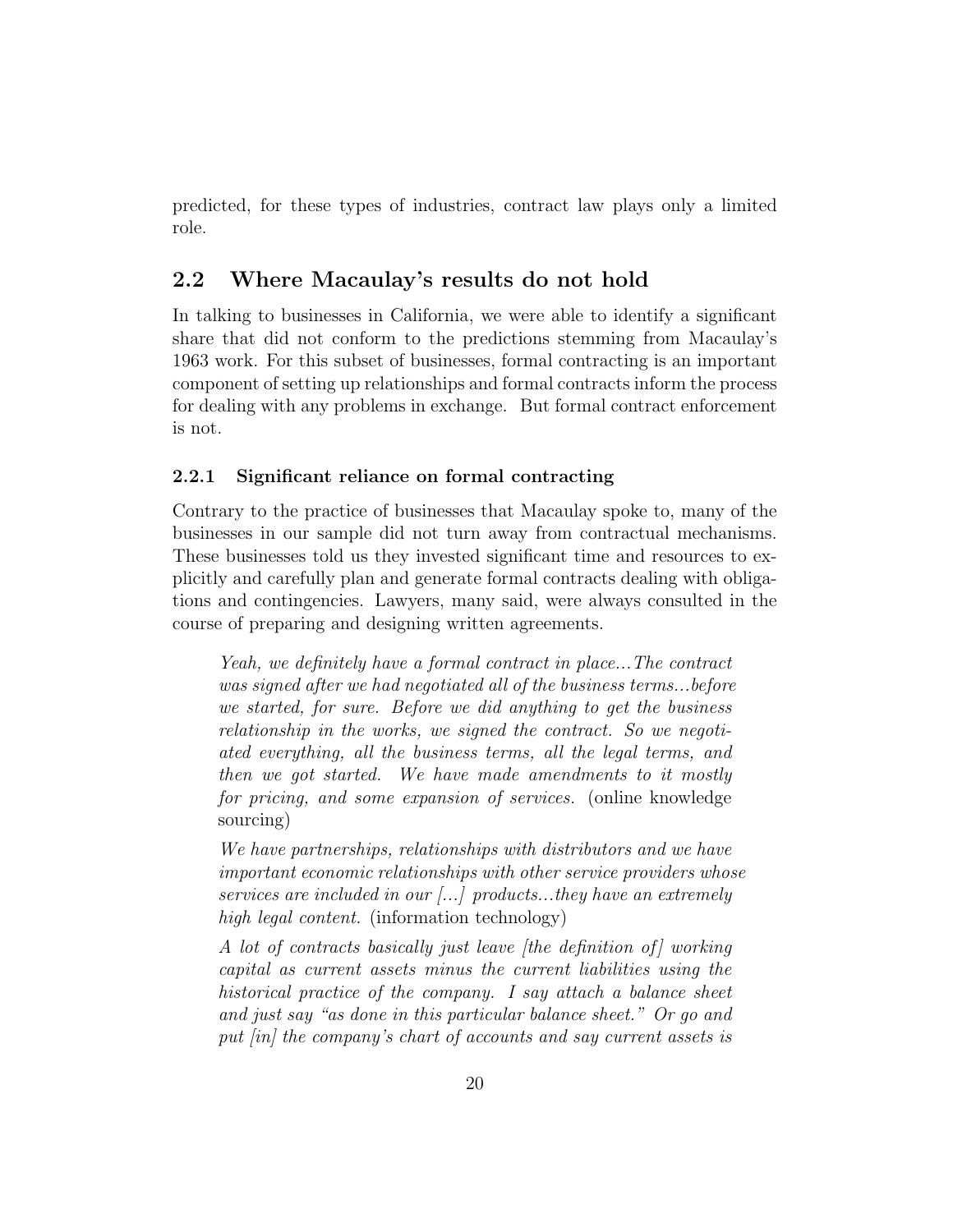*this line plus this line. It's the precision of the contract; it's the imprecision that leads to the controversies....it comes down to the same thing: clarity and definition* (M&A consulting services)

*I don't want to do business without a contract...If you're going to invest in something, even if we are putting our time into it, I have to understand who is going to own what and how it's going to be...how the future rights are going to be handled.* (optical systems)

*We give our client a contract to sign. We have an investigation period where we find out and go through all the discovery of what we are going to be doing, and how they want us to do it. Then base the contract on all of that information...I think because it's just the comfort of knowing that both parties are protected by a contract. And if there's going to be a dispute, there is something to fall back on other than an e-mail...being more formal in a lot cases still is better in the thoughts of people doing business with us.* (logistics services)

For these businesses, contracts are not simply static tools that set up exchange but then have little role in day-to-day relationship management. In fact, these respondents report relying on various mechanisms to continually update the formal contract to track as much as possible their changing relationships. To add "fluidity" to contractual mechanisms, the ad agency executive relies on a communication system with his clients that carefully records client's feedback and references any changes to the workload as an addendum to the original contract. To secure and monitor commitment in dynamic relationships involving IT services, a production company relies on service level agreements that reference the original contract but allow for much more refined definition of performance benchmarks and mechanisms for ensuring compliance with the overall service obligations. To protect specific assets while exploring possibilities for collaboration, information technology firms, optics systems manufacturers, and online business service providers rely on non-disclosure agreements and written memoranda of understanding in which any communicated information and ideas are referenced in explicit written form.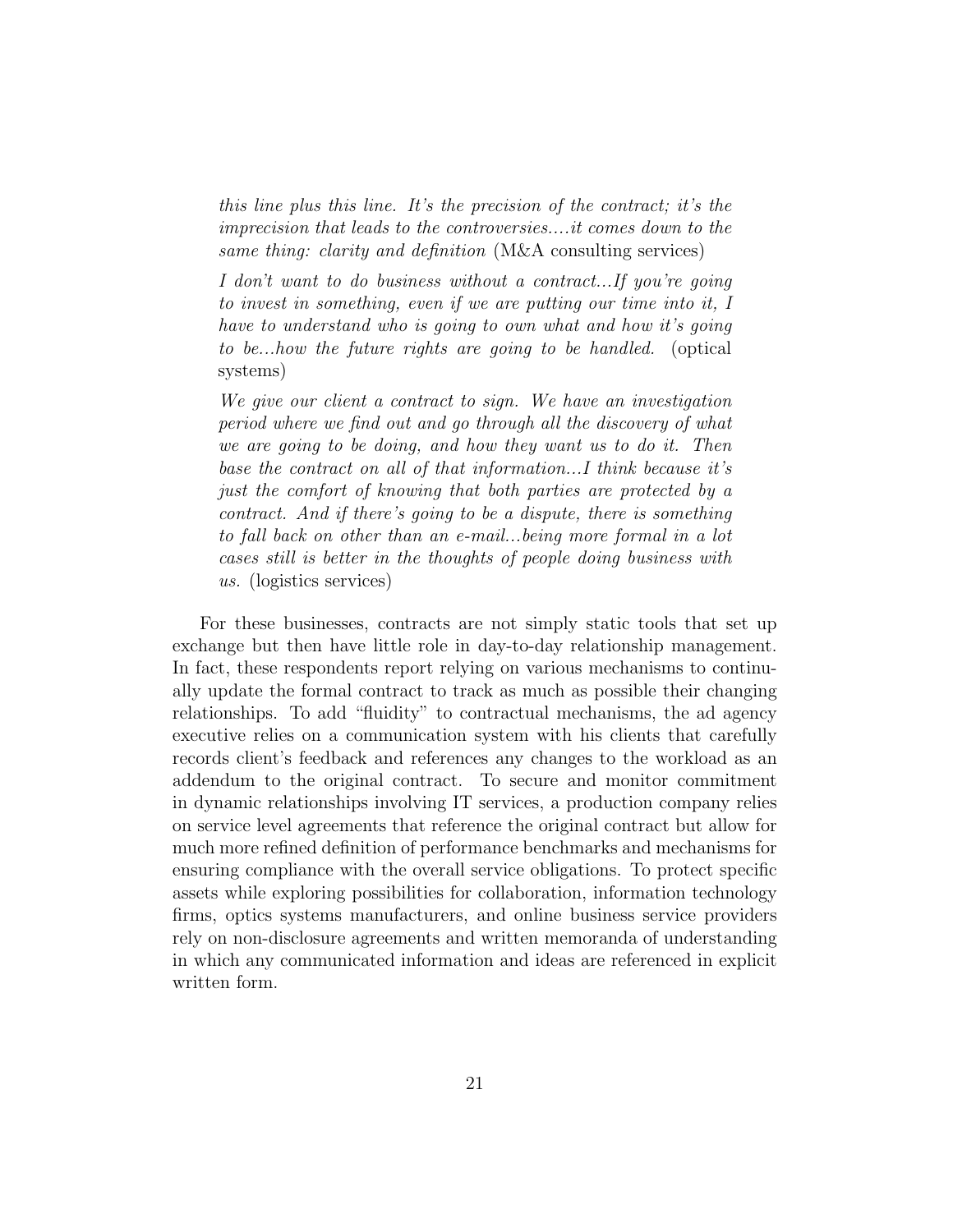#### **2.2.2 Formal contracts frequently referenced in solving problems**

The formal contracts that the businesses in this sub-sample spend significant resources creating and amending are not documents that lie dormant in a drawer once they have been drafted. Instead, we heard, they are frequently consulted by these businesses to understand their own obligations and those of their partners. They are expressly brought out to help settle disputes that arise during the course of the relationship.

*...I just refer to the contract first because that was our guiding principle basically. Especially when we get a little bit more customized, because that's what we agreed upon. And you know...hey, we both signed off on this and that's what we are supposed to do. ...The whole reason I am putting emphasis and the time and effort into that contract in the first place, is that I can rely on that if I have to.* (screening equipment manufacturer)

*It's not infrequent that we have to do something; we have to change something as time goes by; we change a term or something...But we would say...we would reference the contract. I mean you won't just write a letter in vacuum; you are going to reference it..."per our discussion regarding our agreement that we are going to change the royalty rate from 2% to 2.25%. Please sign and send me back a copy. This copy is evidence in our change in royalty rate."* (optical systems)

*[Contracts] are frequently revisited to understand your own obligations and the other party's obligations...I would frequently analyze the contract if something we are considering doing complies with our relationship...*(information technology)

*Contract is effective because it shows direct consequences of inaction. When I have a problem, first thing I look at is damages, what am I responsible for here. Contract is an operational document that lets everyone know how they can proceed...it is the basis for business reviews and performance assessment.* (analytic database systems)

*Every time someone comes and says to me, I think we need to terminate this relationship, or revisit this relationship, or assess this relationship, the first thing I do is look and see, what is the*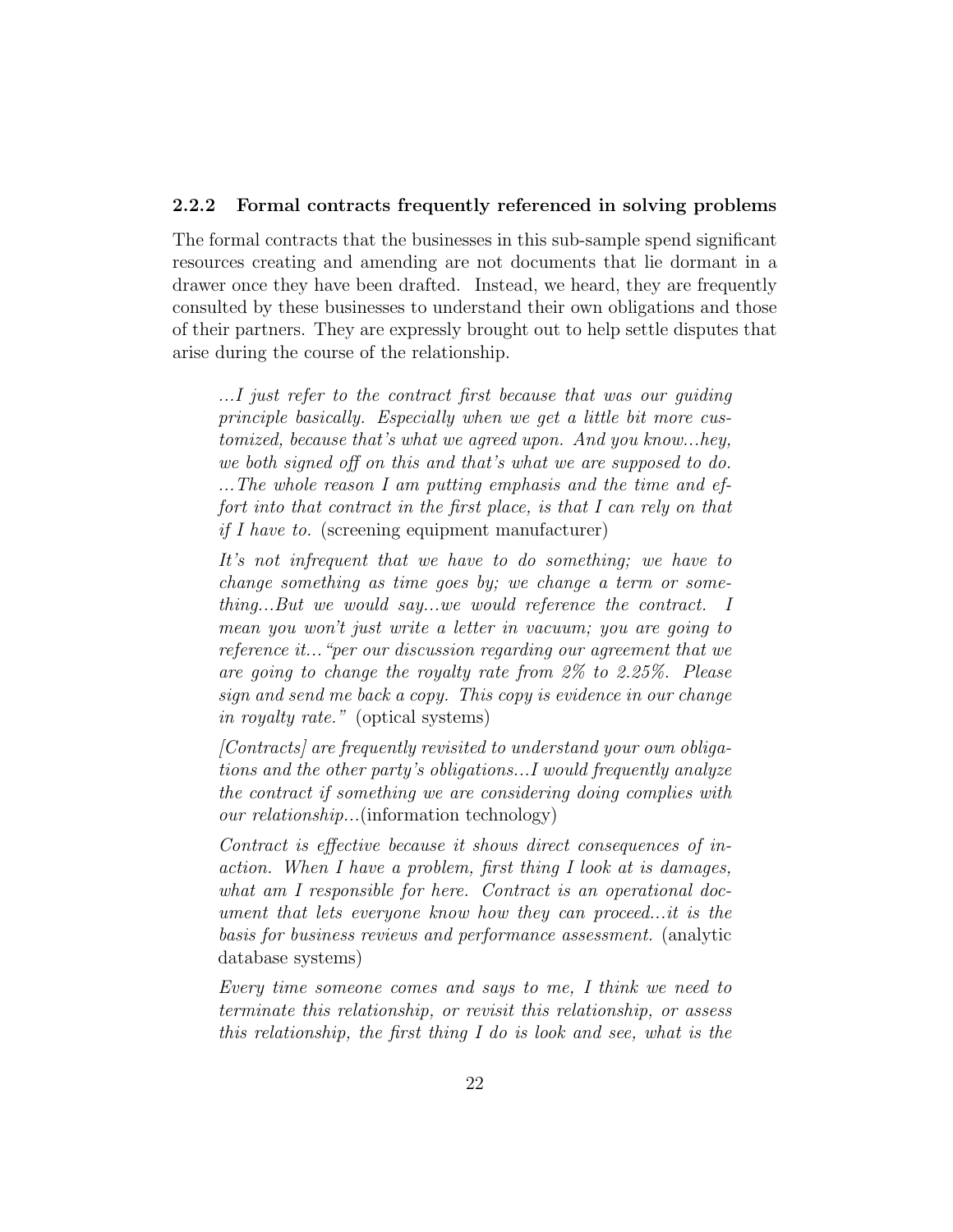*relationship? Not just what someone says it is. I want to read what we agreed to, whether it was two months ago or twenty years ago. That's what's really important - you pull out the contract, so you would refresh your memory.* (online service provider)

*Well, the contract tells me simply the documentation of what we agreed to, and we'll remember what we discussed and agreed to, and if anybody forgets, well this is what we put on paper, right, it becomes a reference document . . .you forget the exceptions. What did we say about: if we sell the deal here, but it goes to Europe, or something, you know, it would be: did we agree how to...? . . .I would use it as a reference document. It wouldn't be [that] I never go back to these things, [that] they're in a file drawer. I dig them out when I have to, when there's some reason: what did we do? I can't remember, what did we agree to? Oh, that's what we agreed to. All right, well that's the deal. Get on with it.* (online productivity platform)

*The contract gets dusted off frequently.* (logistics services)

#### **2.2.3 Reliance on informal enforcement**

Despite the significant attention paid to drafting, amending and consulting formal contracts, businesses in this sub-sample clearly did not expect to use them to obtain formal contract enforcement. This was not merely a prediction that they would be able to resolve their differences successfully in the shadow of a litigation threat. Rather, they viewed litigation as simply not presenting a credible option for enforcement. Litigation, they told us, is prohibitively costly and associated with reputational harm that is not compensated by potential court-awarded remedies. The legal process takes too long, particularly relative to the speed with which their business moves. Court-awarded damages, they said, are unlikely to adequately capture the value of joint technology and projected profits. Even if awarded damages, damages, they told us, are next to impossible to collect and very likely to be surpassed by legal costs.

*[Theoretically, going to court] is always an option, but I think that everybody knows that if it happens, both parties lose. There will be a winner and a loser, but at that point, it's bad for everyone.* (online service provider)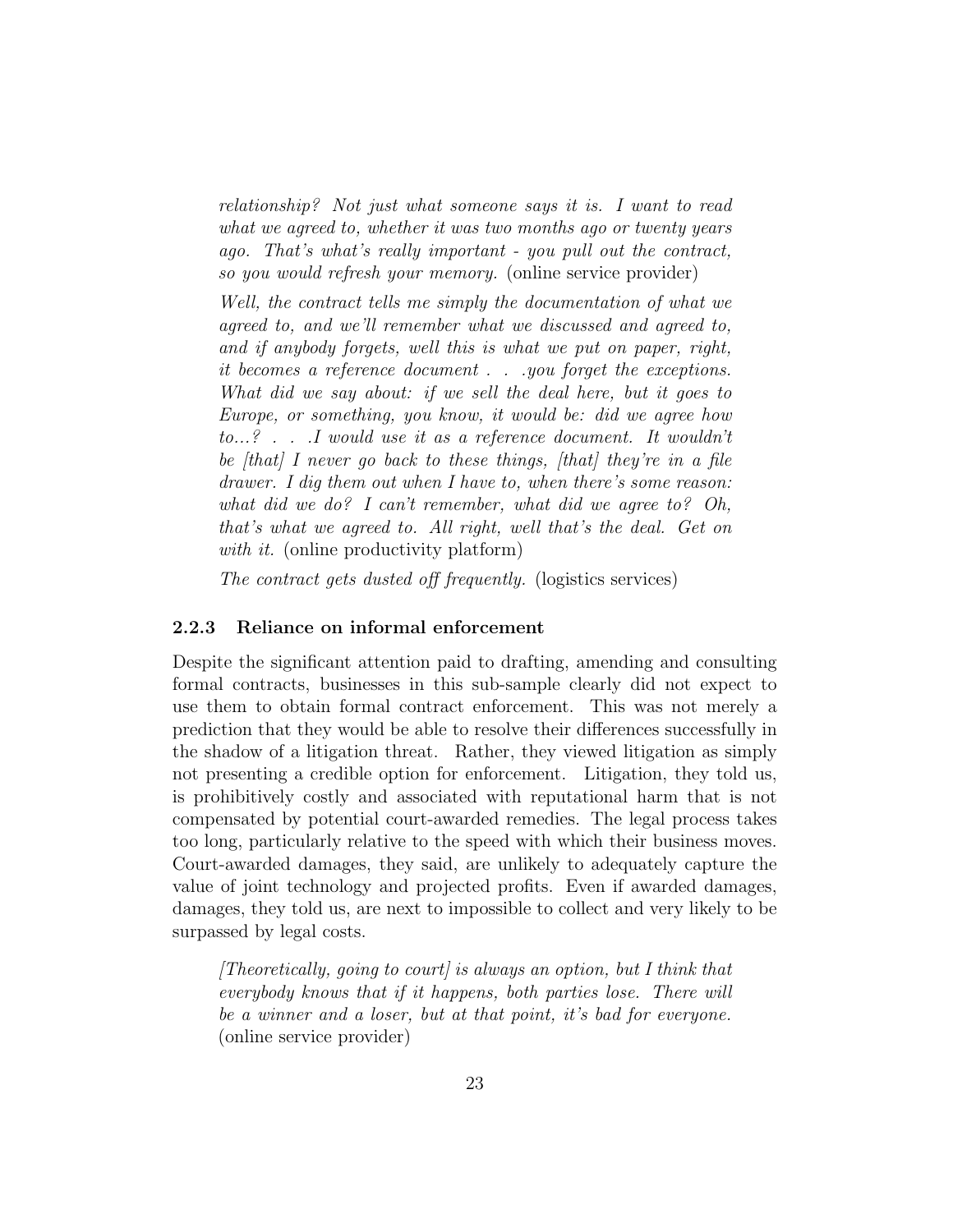*[N]othing would cost enough to make me go sue somebody.* (screening equipment)

*...okay [suppose] I have an individual, an employee, who signed an NDA [non-disclosure agreement], right? So we start a legal process. Now I am running lawyers, and they say, well, what are your damages? Well, I say: I don't know, the damages are all going to show up a few years from now, and they are going to go to the competitors, then they got to make it, get it out to the market...so that gets very murky. And on a practical level, let's say it costs me three hundred thousand dollars. Well, my ability to get these thousands of dollars is for me tenuous, so very quickly, you do the first few, and you realize it's way too much...*(online business service provider)

*The fundamental problem [with litigation], and again, this is very much a Silicon Valley perspective, is: the things that delay you are as bad as the things that don't happen. They're kind of equivalent. So, the minute you open litigation, you've put in this time delay. [Moreover] if [your customers see you involved in all kinds of legal problems, they start to wonder] 'what's going on?' ... then they [decide] "I'm not going to do business with them." If somebody views you as high-risk– it's absolutely deadly for small companies to start up in anything to do with litigation...*(online productivity platform)

*Well certainly not taking legal action - it's not the best way. It takes a lot of money and usually nobody is happy. Seriously, almost all issues of conflict need face-to-face discussion. I find that by far the best and to make sure I never like to get there in the first place. I feel it's necessary to open discussion: here is my intent, and you got to tailor everyone with that supplier because it's important enough; I'll do that. But then I have a feeling we won't ever have to use that contract because we agreed, we understood, and that was something we both agreed to and they are our supplier.* (screening equipment manufacturer)

Our respondents did indicate that they might end up in court over major bet-the-company problems. But even then, litigation was seen as of limited value and hence not perceived as a credible threat. The screening equip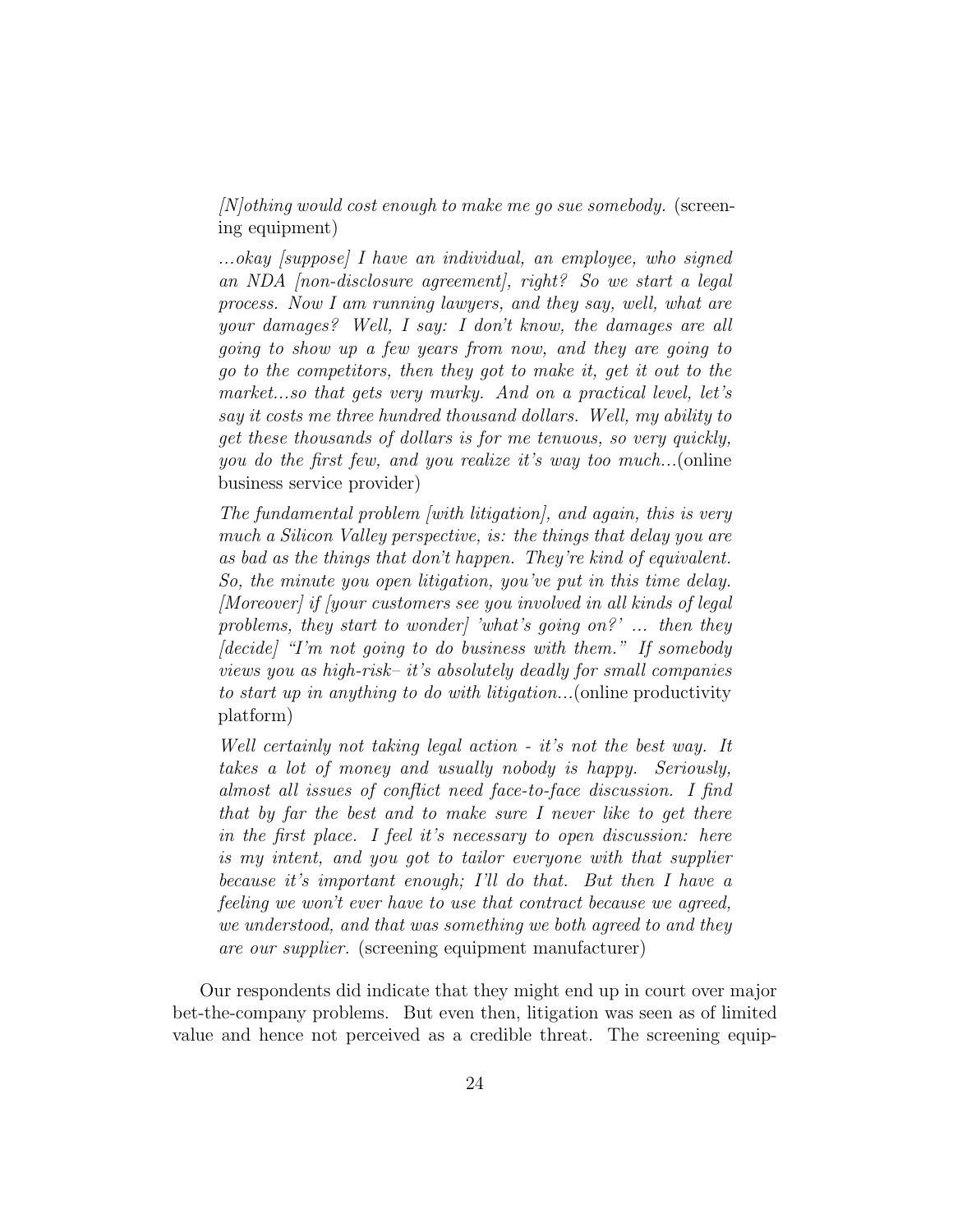ment manufacturer explained to us, for example, that even if his customers or competitors obtain and copy his technology, he is unwilling to consider litigation as a recourse because of exorbitant legal fees and the inability to prove damages in terms of lost profits to the competitor. Instead of relying on legally enforceable patents, the executive uses less formally structured confidentiality agreements and has no intention to enforce these in court. Some of our respondents in fact spoke of using formal legal documents, such as memoranda of understanding and non-disclosure agreements, knowing that they would not or probably could not use them in court.

*[You find yourself] calling these lawyers [for advice in the context of a dispute] who say these are non-enforceable contracts...I always hear lawyers say: don't do MOUs - memoranda of understanding - they are worthless; they are not legally enforceable by law. Well they're right. They are not. But that's not why we're doing it. This memorandum of understanding - it's a memo that says what we've been talking about, what we agreed to, and we want to be clear with each other. So it's all about clarity...and so those types of things become useful instruments for communication clarity. [Even if they] become a contract; well, I'd argue they are still for communication clarity.* (online productivity platform)

*We signed thousands of NDAs over the years, we've had people breach them, and it's usually not worth following it...it's just part of the process.*(online business service provider)

Instead of relying on formal enforcement of their formal contracts, the businesses in this sub-sample turned to extra-legal enforcement mechanisms much like the ones Macaulay identified: contract breach is penalized by the loss of a valuable relationship or reputational harm. An online productivity platform executive, for example, told us that the best mechanism for ensuring contract compliance is the "mutual dependency" which serves as the "real deterrent" against malfeasance. When both parties depend on each other to achieve joint-profit maximizing outcome, the self-interest of the contracting partners is aligned with the goals of the cooperation. In such relationships, the threat of termination can be sufficient to ensure performance. The fact that many respondents are aware that regardless of their business size, others in their line of businesses will know about their interactions with partners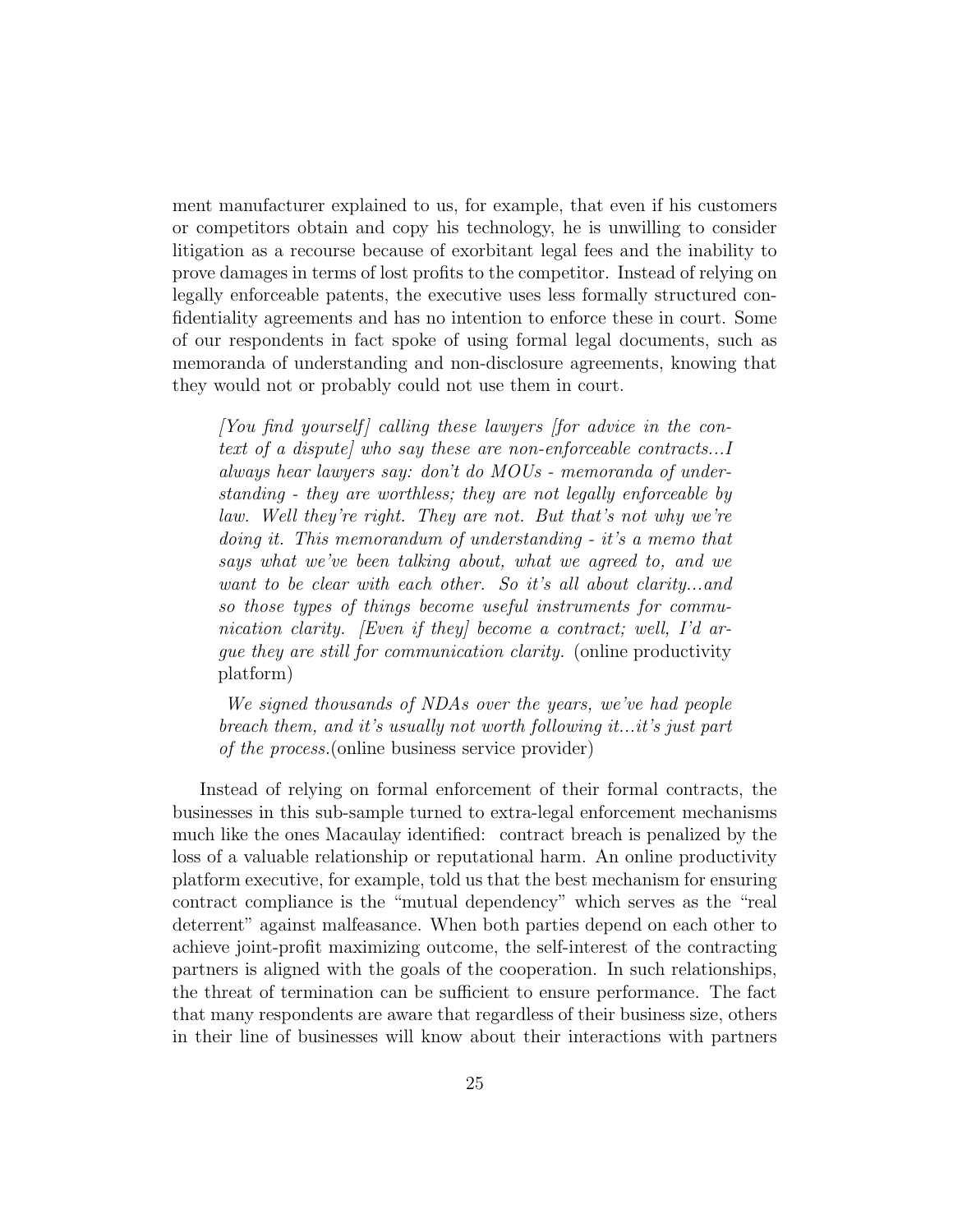was important to make sense of businesses' significant concern about their reputation. Respondents found it important to mention that they, and their business partners, operate in small communities where "everyone knows everyone else." Performing on their obligations, whether written or informal, is important for maintaining reputation in one's network of industry contacts. Maintaining friendly ties with businesses across industry boundaries is important to capitalize on critical market information or ideas. Businessmen often spoke of "going beyond the contract" or "beyond what we need to do to get the job done." Doing so promotes the value of their relationship and their reputation. It also allows those with preferences for honest, trustworthy and cooperative behavior to satisfy those preferences. The fact that these businesses, as much as those in the Macaulay sub-sample, pay so much attention to reputation and qualities such as honesty and trustworthiness in choosing their contracting partners in the first place speaks to the role of these informal mechanisms in securing contract compliance.

*If either side were to do that [breach confidentiality terms], it would look real bad for them. So it would have ramifications then. You'd very quickly develop a reputation of someone not to do business with. So if this business went south, or it got to where you didn't do it, it's the same reason why even when you, in the end agree to disagree. You don't make a big deal about it, because you know that particularly in business, there's a very good chance that somewhere down the road, you're going to see that company or that person again under different circumstances, so don't burn your bridges, it'll come back to you.*(online productivity platform)

*We don't need a contract to have the relationship, to do what we do. We could agree on the terms. What makes these things work is the alignment of interest. [Company A] wants to promote their [...] product to as many users as possible. [Company B's product] gives them a way to do that. [Company B] wants to offer users choice for different [...] products. [Company A] provides a way to do that. Put the two together so we are both interested in being in a relationship. It's like being married. Are you married only if you have a justice of the piece or a priest sanctify your relationship? There is a commitment that goes beyond the anointing and then allocation of risk in case something goes wrong.* (information technology)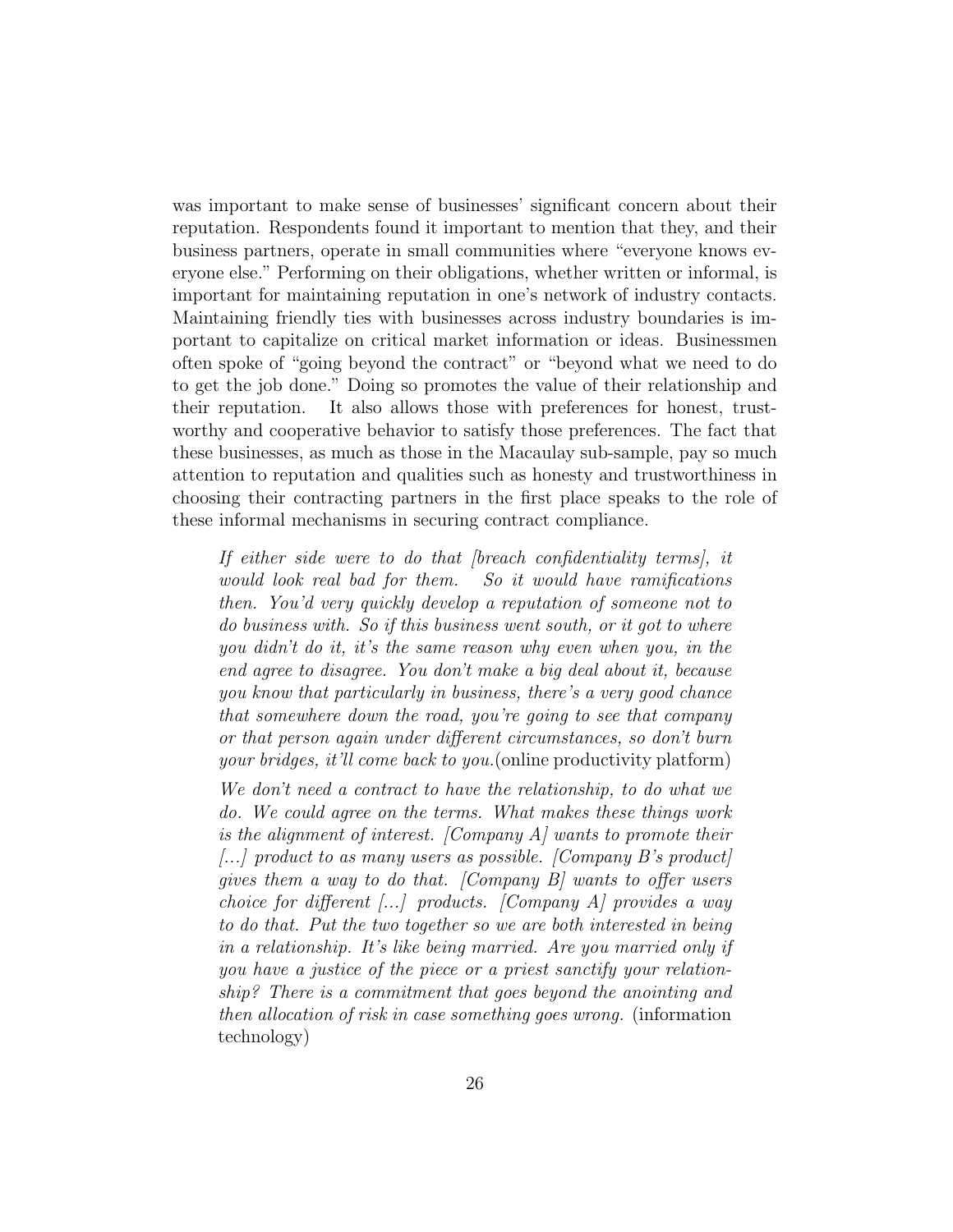*[We write a formal contract] because it memorializes in one place, instead of looking though a hundred emails or whatever, what the essential terms of the deal turned out to be, and how the parties expect each other to act. So people think basically that if you act according to expectations and the agreement, then you're a good company, and if you breach it, you're not a good company. It doesn't matter if you end up going to court or not, I mean, it just matters that you didn't keep your promise.* (online knowledge services provider)

*But maybe we go over and above what we need to do to get the job done, even if it is more than what we were contracted to do. We just do it knowing that we really want to serve the client and we want the end the way the campaign or the project ends up is very important to us, so we want it to be the best it can be. So we might go over and above what we contracted to do just so that things end.. have a great conclusion.* (advertising services)

*I think choosing the right partner is the most important thing. it's just like interviewing a job candidate - I mean, you can put anything in the contract about how they have to give you this level of service and that - but if you just hired someone who's not that smart, but tried their hardest or something, nothing you put in the contract is going to help that...so to me the most important thing is picking the right partner, doing the due diligence to figure out who performs well, who's trustworthy, who's going to stay around, and then it has to work for your business, and then everything after that is just figuring out what the optimal terms might be, and then looking towards the worst case scenario.*(online services provider)

#### **2.2.4 Characteristics of the innovator sub-sample**

The set of businesses we spoke to for whom Macaulay's predictions do not hold is very diverse and common characteristics are hard to establish in this preliminary study. What seems to be true for all of them is that external relationships play a much more critical role in the success of the company and their innovative efforts. Instead of listing customers and suppliers as their critical relationships, the companies in question would also name consultants,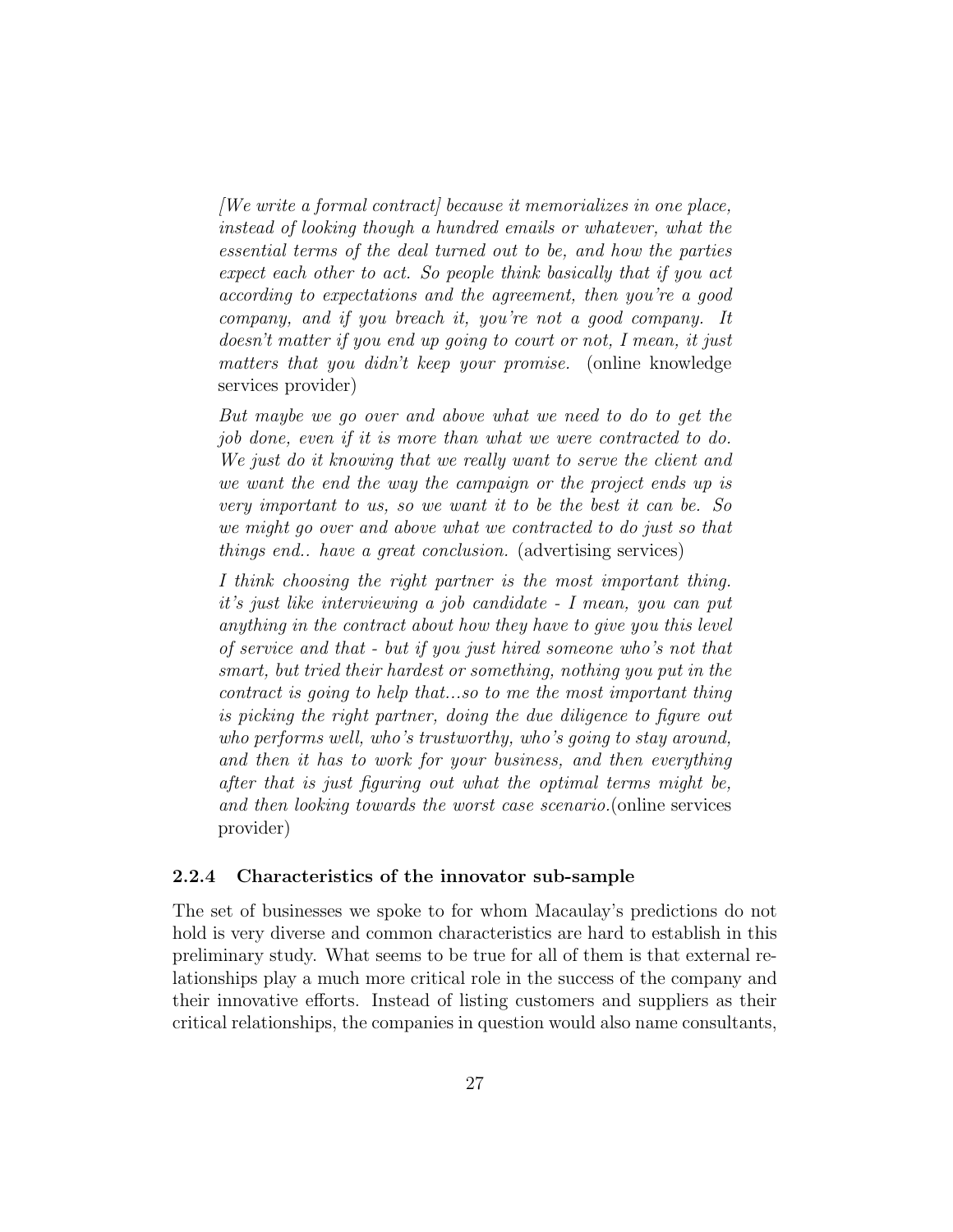collaborators, customer focus groups, contributors, competitors, venture capitalists, investors, partners for outsourcing, and joint venture partners.

Virtually all of them believe that either their products, process of production, or organizational structures are innovative or have innovative approaches. By nature, these companies also tend to be working in very dynamic environments because they constantly have to adapt their production processes, products, or services to new technologies; they need to continuously develop new perspectives on how to increase efficiency in their production process or service delivery; or they need to be a step ahead of everchanging customer needs.

External relationships, which are so integral to businesses in this subset, seem to be much more fluid than in the subset for which Macaulay's results held. The nature of a partnership could easily morph over time, as the parties discovered new ways in which collaboration could pay of or ran into deadends in their experiments. This is in sharp contrast to the nature of ongoing relationships in the Macaulay sub-sample. In the case of the plastic bag manufacturer we interviewed, for example, the supplier of dyes is unlikely to play any additional roles for the manufacturer over the course of the relationship. However, in the case of the database systems vendor we spoke to, it is possible that the software development partner, as a result of their work, also develops proprietary software or hardware which can optimize the speed for any third-party application systems querying the database, thus dramatically altering the nature and the potential of the company's product. As a result, it is difficult to estimate the value of external relationships and contract over products or services that can significantly change over time or alter the scope of the initial relationship. In some cases, businesses spoke to us about contracting with partners to develop services or products whose exact characteristics were unknown to all involved parties.

Businesses in this innovator sub-sample also often spoke in terms of being involved in small communities of like-minded innovators, entrepreneurs, or colleagues. This is in contrast to the communities consisting of many alternative buyers and sellers in which businesses in our Macaulay sub-sample operate. In addition, the uniqueness of assets and technologies offered by these companies also means that there is little experience with repeat transactions with similar types of exchange problems. In this environment, these businesses have little recourse to specific business practices or norms to guide them in judging performance and solving exchange problems. Rather than speaking about the norms for how clothing manufacturers adjust to last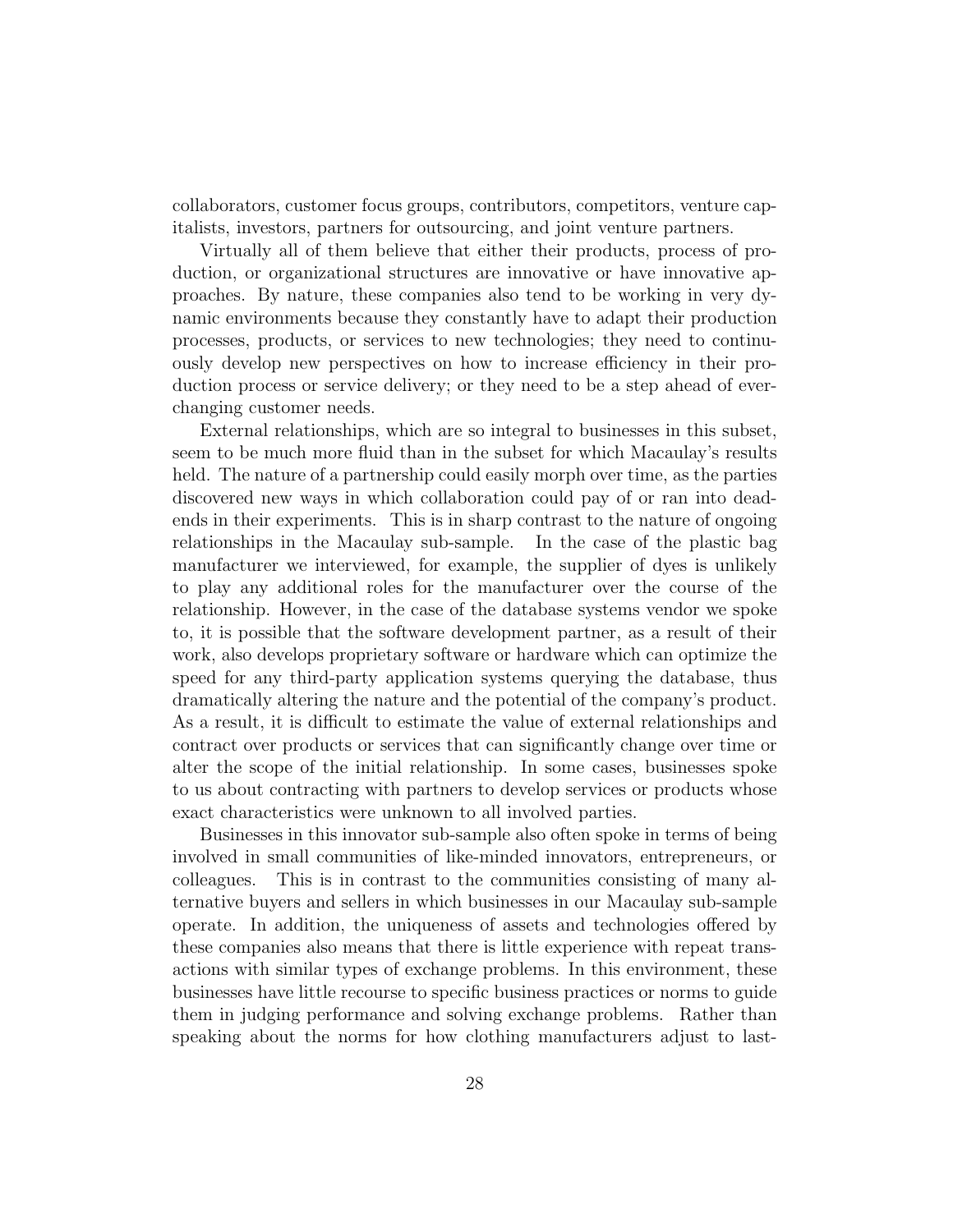minute changes in demand, as distinct from how shopping bag manufacturers respond, we heard about reputations in communities of engineers, venture capitalists, technology companies or in Silicon Valley.

#### **2.2.5 Contracting in the new economy**

As a broad generalization, the respondents in our second group can be identified as businesses that are part of the "new economy." Although the term can rankle many economists, it captures key changes in some sectors of the economy. (Obviously there are still plenty of 'old economy' businesses in the 'new economy'–such as the manufacturers we interviewed who, by and large, dealt with their contractual relationships in largely the same way that Macaulay's manufacturers did fifty years ago.) To deepen the picture of contracting in this group, then, we briefly review in this section what the literature tells us in general about the characteristics of businesses and business practices that are prototypical of the new economy.

The new economy is one in which information technology "has changed and continues to change how individuals and businesses . . . work, consume, communicate, and transact" (Jorgenson and Wessner 2007). Firms in the new economy rely heavily on external relationships—in the form of global supply chains that "slice up the value chain" (Krugman 1995) and networked forms of collaboration that seek to increase the reach and rate of innovation (Benkler 2006). This is evidenced by the widespread deverticalization of production (Langlois 2003; Langlois 2004; Lamoreaux, Raff, and Temin 2003): whereas the stages of production in the prototypical "old" economy multiunit firm took place within the boundaries of a single vertically-integrated firm, production in the new economy is characterized by greater contractual coordination across more specialized firms. External collaborative relationships are becoming more common in research and technology development, production, marketing, financing and product development stages. If the archetype of the old economy was (the old) IBM, purchasing raw materials and turning out finished computers, the archetype of the new economy is Dell, which operates as the coordinating center of a network of global suppliers that specialize in individual stages in the production process.

The new economy "is fundamentally contractual, in a way that large Chandlerian multi-unit enterprises are not" (Langlois 2004). Moreover, not only has there been a sheer increase in the number of contractual relationships between firms, as GSS (2009) emphasize new economy relationships are char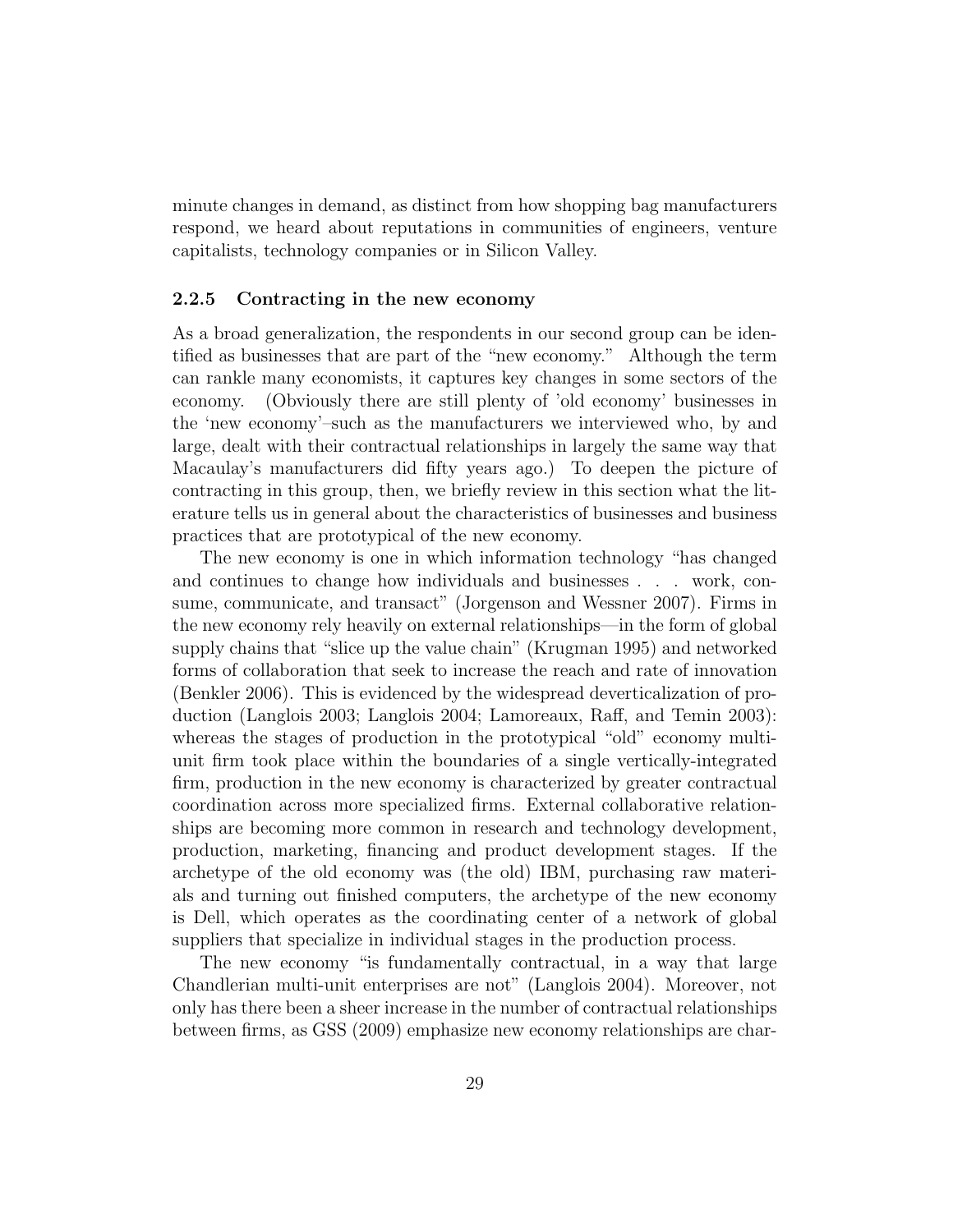acterized by "a new form of contracting [that] supports iterative collaboration between firms by interweaving explicit and implicit terms that respond to the uncertainty inherent in the innovation process." That is, the demand for contractual tools to support inter-firm relationships has clearly increased in the new economy at the same time as the complexity of what contracts must accomplish has increased: a contract for the supply of raw materials or finished products—or even for standardized "modules" that can be inserted in intermediate production—is a less complex contract than one that must manage the process of collaboration when the form and output of collaboration is subject to high degrees of uncertainty (Sabel and Zeitlin 2004). The fact that deverticalization is occurring despite the increased cost of complex contracting is evidence that the production benefits of networked collaboration and specialization substantially outweigh the transaction costs. This puts a new economy twist on the prediction from transaction cost economcis that greater uncertainty and asset specificity will drive firms from markets into hierarchies. Williamson (1991) expected that with greater uncertainty (more frequent or more consequential disturbances in transactions), the efficacy of all governance modes would decline but the hybrid form ("long-term contracting, reciprocal trading, regulation, franchising, and the like") would be especially susceptible because adaptations would depend on time-consuming mutual consent of parties involved [p. 291]. As a result, Williamson expected that at high levels of asset specificity and uncertainty parties would navigate towards hierarchical forms of governance (where adaptations can be handled by fiat). Instead, businesses are revealing a preference for complex hybrid forms, over vertical firm structures despite the increased costs of transacting.

A wide variety of factors make contracting in the new economy and specifically in innovative settings a challenge. The very things that drive reliance on networks of external relationships—the need for access to specialized experience, diverse perspectives, and readily adaptable production units—make specification of the classic complete contract effectively impossible. The nature of the contractual obligations might be simply impossible to anticipate, for example, precisely because the goal of the relationship is to invent something new. This is the prototypical case considered by GSS: collaboration to develop a new drug or medical device. Or it may be that the "product" is a fundamentally emergent one, intended to take on constantly evolving attributes generated from complex interactions among a large set of individuals and entities. Products and services based on social networks have this characteristic. The dimension of uncertainty and exposure to shocks may be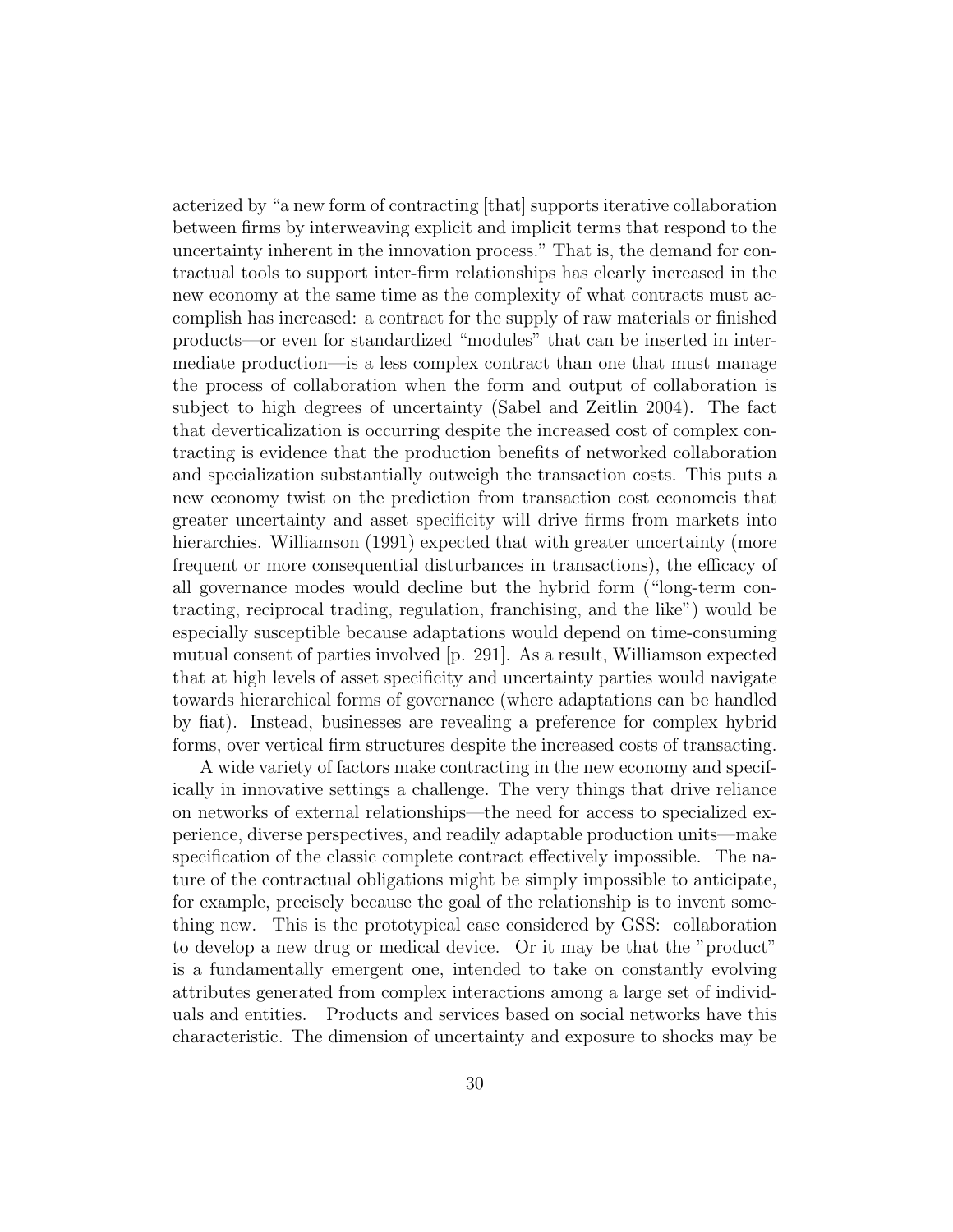of enormous magnitude due to a complex web of interdependent relationships that span the globe, as in global supply chains that link attributes such as delivery time and product quality for North American consumers to political, social, and economic events in unstable or unfamiliar environments such as a remote Chinese province or an African village. Constant adjustment and modification of relationships in this environment is the norm (Sabel and Zeitlin 2004; Gilson, Sabel, and Scott 2009). Uncertainty, heterogeneity, and rapid rates of change all contribute to a formidable contracting challenge for firms that cannot simply opt out of networks and into a vertically-integrated solution.

Even if parties can write contracts, formal legal enforcement will be both expensive and highly unpredictable in this environment, making the threat of formal enforcement rarely credible. Given a high degree of contractual incompleteness, it will often be the case that the cost of providing adequate proof of breach or performance outweighs the gains from formal enforcement (Scott and Triantis 2006). These costs loom particularly large in many innovative settings where large-scale electronic discovery is likely, generating both direct costs associated with document production and review services and indirect costs that arise as the attention and time of employees and management is diverted to discovery compliance. Extensive discovery also increases the risk of exposing trade secrets. Litigation in these settings will also often be highly inaccurate as a result of the unavoidable presence of significant contractual gaps and vague terms (Scott 2006). Moreover, even if obligations can be articulated with reasonable clarity and performance or breach proved at reasonable cost, the potential remedies if breach is shown will often far fall short of providing sufficient compensation. In many cases, remedies come too late in fast-moving industries or systematically underestimate actual losses due to high levels of uncertainty about the prospects for fundamentally novel or emergent network goods and services. This is how we understand the frequent complaint from our innovator respondents about the cost of litigation as a means of ensuring contract compliance: the high cost is not simply due to high hourly rates for lawyers. It is fundamentally due to the complex, often discovery-intensive and often multi-jurisdictional nature of litigation in the context of highly incomplete contracts in novel, complex, dynamic, often global, relationships. Litigation is perceived as costly because it costs far too much relative to what it can do for contractors in relationships.

Firms in these relationships will thus inevitably have to rely on a wide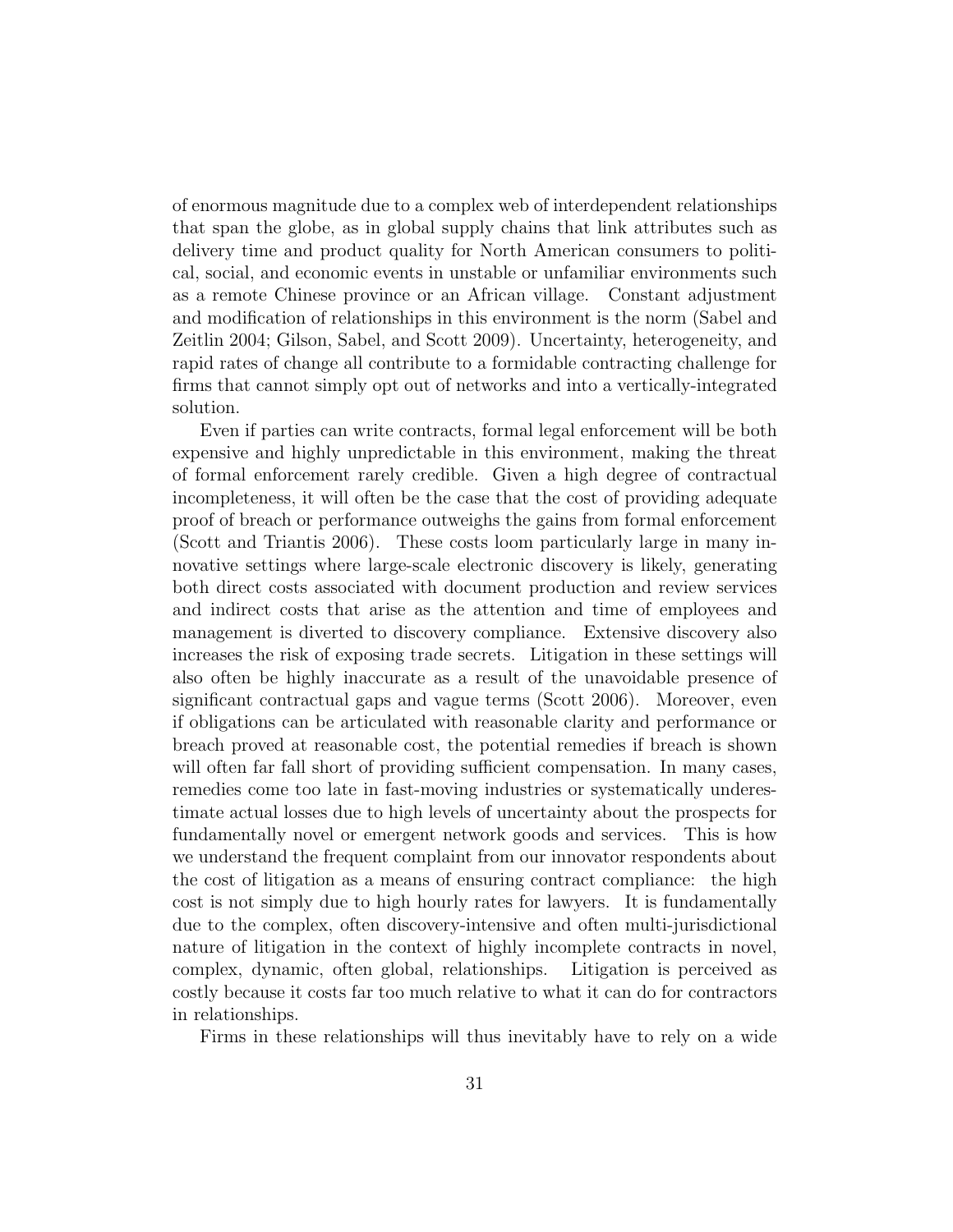range of informal mechanisms to secure commitments to cooperation, investment of funds and assets (including information), confidentiality, quality, adaptation and value-sharing. These extra-legal enforcement mechanisms include a variety of ways in which incentives can be better aligned to joint profit-maximizing goals without the imposition of formal legal penalties. The self-interest of a contracting partner is a key mechanism. Indeed, the ideal for a business relationship is one in which self-interest on both sides is aligned with the type of cooperation that promotes joint profits. Where such interest alignment is not available, parties can sometimes make up-front changes in the structure of their relationship—such as allocating ownership of assets to one of the parties (Grossman and Hart 1986) to secure the benefits of self-interest. The threat to discontinue business dealings is also a key mechanism as is its extension to larger groups of potential future business relationships through reputation. In some organizations, preferences for reciprocity—conferring (withholding) benefits on those who have conferred (withheld) benefits –can support commitment if these preferences are strong enough and held by key actors in the organization. Similarly, preferences for honesty and trustworthy behavior—meaning that a person derives utility directly from speaking truthfully and living up to the legitimate expectations of others—can help to secure commitment. Informal norms of behavior can help establish these legitimate expectations as to what constitutes acceptable and fair behavior among business actors; these norms can help to support expected behavior if individuals have internalized the norm and/or there are negative social consequences for people who violate them.

# **3 A simple coordination model of formal contracting to support informal enforcement**

If partners in innovative relationships do not expect that formal enforcement of their contracts is likely, or likely to be very effective, why do we nonetheless see evidence that they make considerable use of formal contracts? Our preliminary interviews suggest that firms expend considerable resources retaining lawyers to draft extensive agreements, seeking legal advice about contractual "obligations" throughout the relationship, and resorting to legal advice and negotiations to address disputes. We see more here than just bargaining in the shadow of the law (Mnookin and Kornhauser 1979): the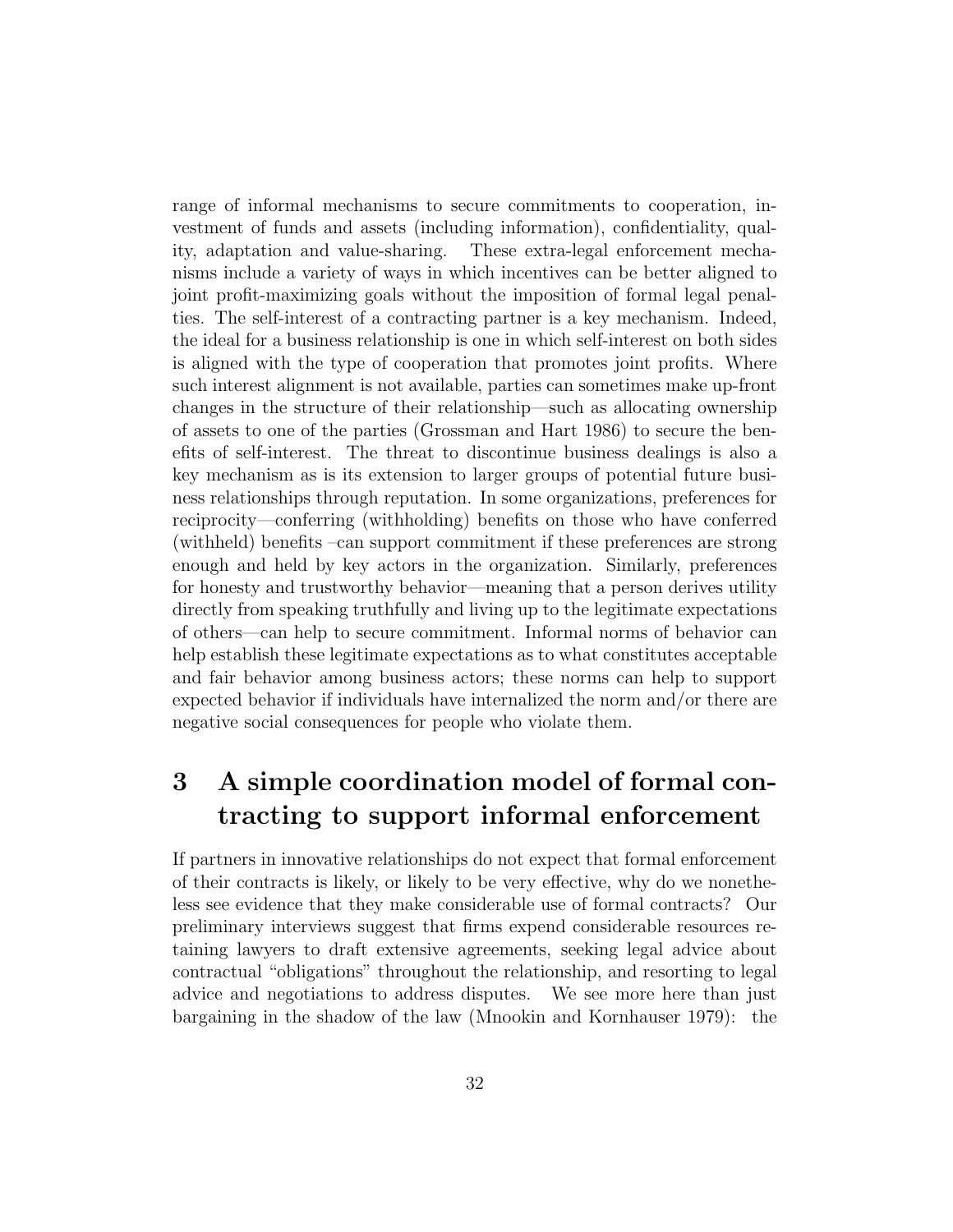threat of litigation, as seen by our respondents, is often not seen to be credible. Perceiving litigation threats as largely empty in this setting is also predictable from an understanding of how litigation works in practice when contracts are complex and incomplete. So what function is being played by all this formal legal structure if it is not providing a credible threat of coercive penalties for breach?

In a recent paper, Hadfield and Weingast (2011), provide a framework for thinking about a function for law and formal legal structure that exists independently of the availability of formal coercive enforcement by a centralized authority such as the state. They propose that law–as a distinctive system of reasoning to reach classifications of conduct as 'wrongful' or not–serves to coordinate decentralized enforcement mechanisms such as collective refusals to deal and multilateral reputation mechanisms. They emphasize that coordination of these decentralized mechanisms faces the fundamental problem of overcoming ambiguity in classification of conduct: decentralized enforcement requires a common knowledge basis for classifying conduct and hence predicting when others will also participate in punishment when punishment is ineffective or too costly if conducted unilaterally. (A single person boycott, for example, is likely to be ineffective at changing the behavior of a seller and so produces a cost without return benefit for a unilateral boycotter.) A reliable basis for predicting when others will boycott is also necessary for a more subtle reason, namely, ensuring that participation in collective punishment when someone else is cheated is incentive compatible. Hadfield and Weingast (2011) present a model in which participation in collective punishment is supported by the incentive to secure the payoff associated with coordinated punishments that reduce the risk that an individual participant suffers wrongs in the future. (This is in contrast to a large literature in experimental economics (Fehr and Gächter 2001) and evolutionary biology (Boyd, Gintis, and Bowles 2010) studying collective punishment as altruistic punishment, where punishers do not secure direct material gains for assisting with costly punishments.) In deciding whether to participate, and hence signal a willingness to participate (this signaling requirement is also recognized by Boyd, Gintis and Bowles (2010)), individuals need to be able to determine reliably what conduct will trigger a collective punishment in the future and hence assess the likelihood they will benefit from the threat.

We propose that formal contracts can perform a coordination function to support decentralized ("informal") enforcement of contractual obligations. To develop this, we build on the model presented in Hadfield and Weingast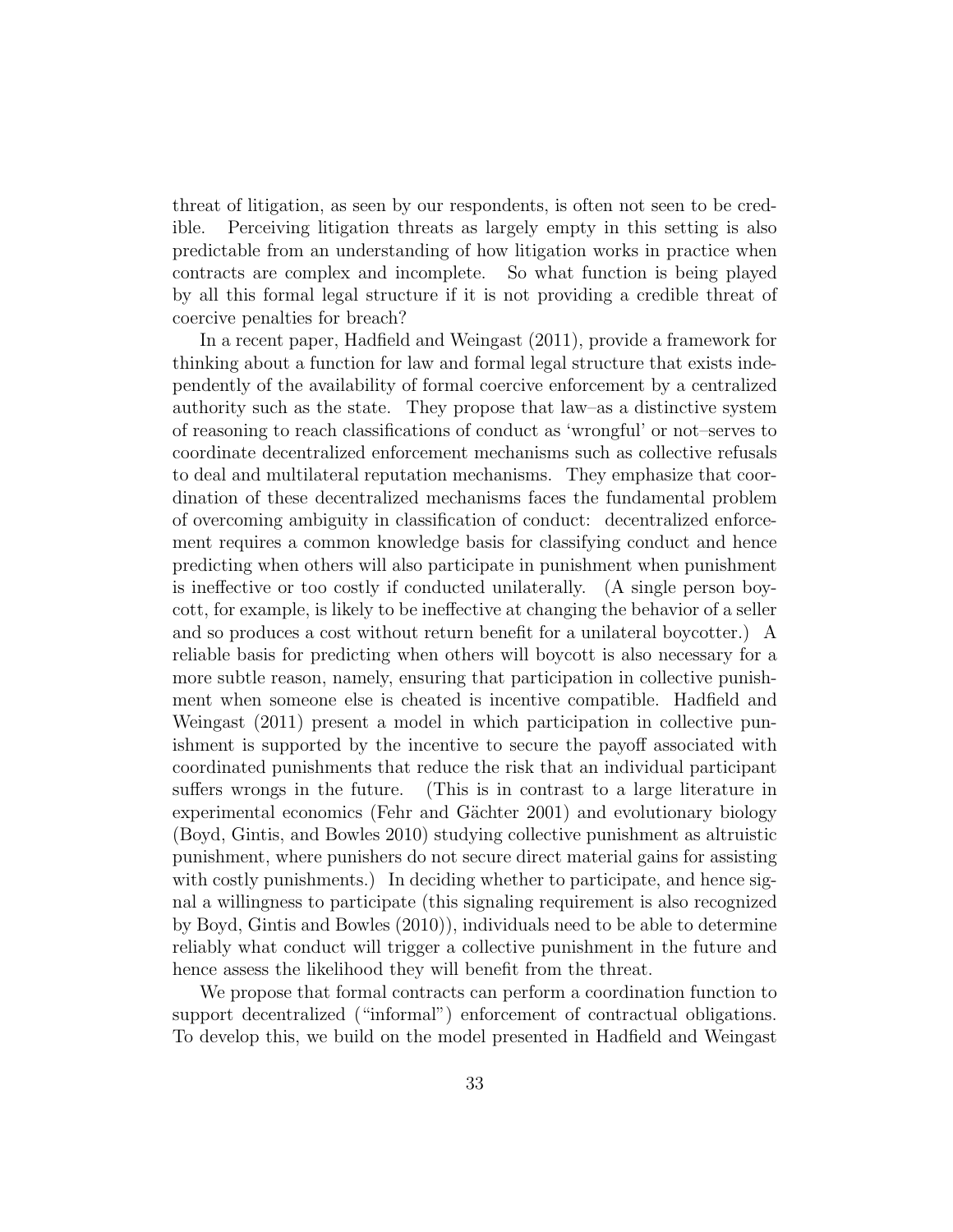(2011). The model we present here is a simple one; it cannot capture the richness of the interactions we discovered in our interviews with innovative companies. But with this simple model in hand, it is easier to interpret the more complex behavior we learned about and to place it in context.

Suppose we have two parties, *A* and *B*, that are contemplating a cooperative venture. Formally, *A* and *B* have an option to enter into a series of repeated interactions over an infinite horizon. (An infinite horizon captures the idea that there is no definitive end date for this relationship, not that it must in fact continue in perpetuity.) In each period *t*, we suppose that *A* and *B* each take an observable action,  $x_t^A \in \mathfrak{X}^A$  and  $x_t^B \in \mathfrak{X}^B$ , respectively. The current period expected payoff associated with that action for each agent  $i, i = A, B$ , is given by  $V_t^i(x_t^i, x_t^j)$  $\sum_{t}^{j}$ ;  $X_{t-}$ ,  $E^{i}X_{t+}$ ) where  $X_{t-}$  is the history of actions taken by both players up to date *t* and  $E^{i}X_{t+}$  is *i*'s expectation about the future path of the relationship. For each agent the expected continuation value of the relationship, discounted and evaluated in period *t*, is given by  $C_t^i(X_{t-}, X_{t+})$ . We will speak of a continuation of "the relationship" even if the parties abandon their cooperative venture and thus pursue future actions that may be competitive or completely unrelated to one another. The expected payoff for an action  $x_t^i$  is then the sum of  $V_t^i$  and  $C_t^i$ .

One of the key features of the environment we are trying to capture is the difficulty of determining and articulating future actions: in highly innovative settings, parties often may not know today what their actions, or even their action sets, will look like tomorrow. Rather than describing a contract, *K*, as a sequence of particular future actions, then, we suppose that a contract sets out a procedure for determining in each period as it arrives what actions are required from each party. In the language of Hadfield and Weingast (2011), a contract constitutes a *common logic* for analyzing available information and options and classifying behaviors as either "*wrongful*" or "*not wrongful*"; in contract language, the common logic is a *contract logic* that classifies conduct as "*breach*" or "*performance*." Formally,

$$
K(x_t^i) = 0 \tif\t x_t^i \tis \tbreak \text{beach}
$$
  

$$
K(x_t^i) = 1 \tif\t x_t^i \tis \t\text{performance}
$$

This formalization captures the essence of contractual analysis and a primary feature of what contract lawyers do: they provide advice about what behaviors are, and not, likely to constitute a breach of contract. Conducting contract analysis is a complex process that draws on contract language,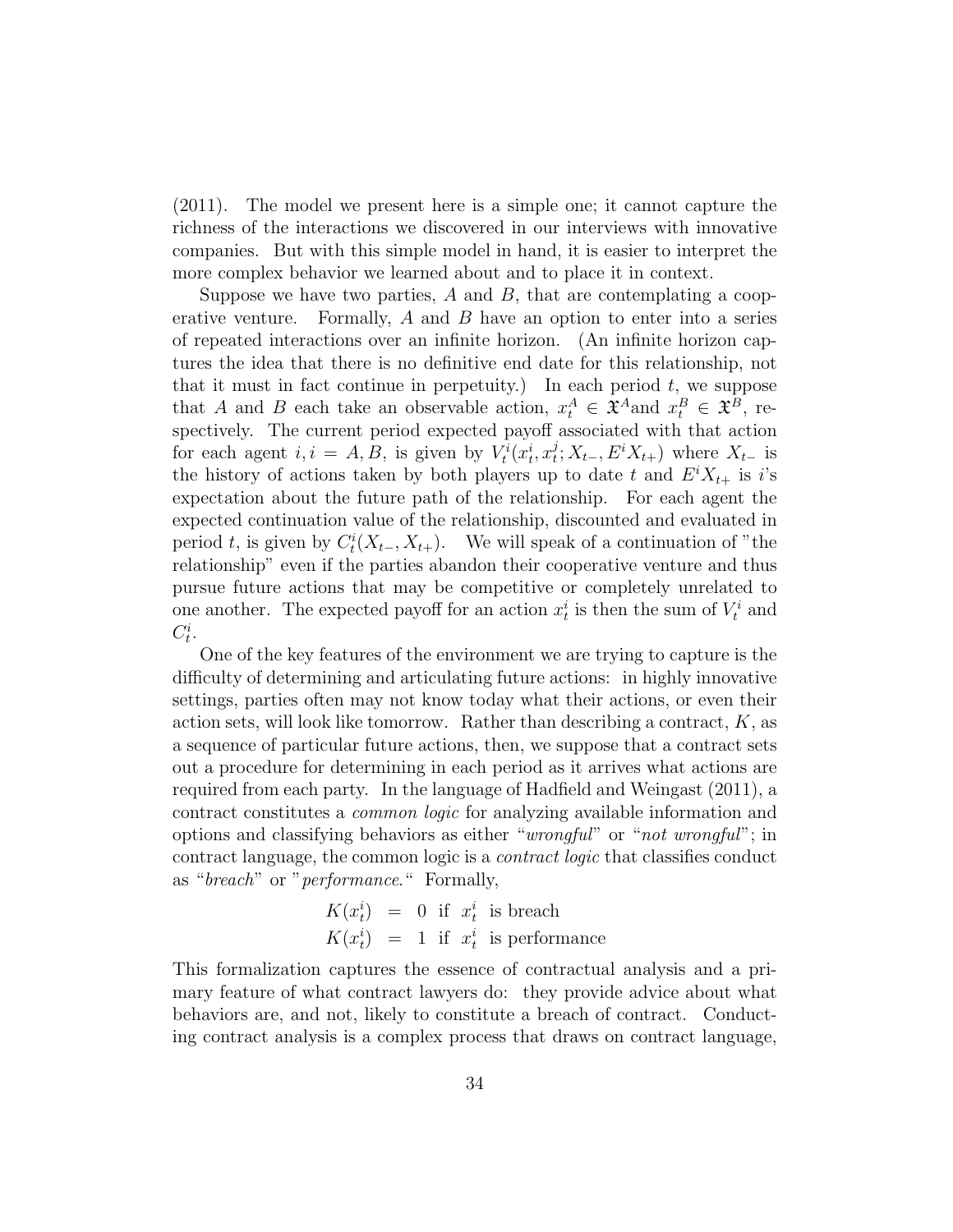norms, jurisdiction, judicial practice, and more to reduce potentially complex actions in complex circumstances to binary classifications: breach or not. We assume that the contract reaches, in theory, a deterministic classification of behaviors: in theory, there is a yes/no answer to the question of whether action x constitutes a breach, just as there would be ultimately a yes/no answer to that question if the case were litigated to conclusion and all appeals exhausted. In practice, there is, of course, uncertainty about what answer the contract gives to any particular question. But for the purposes of developing this simple model, we will presume that in any period *t* both parties, drawing on legal advice as needed, are able to determine precisely whether an action  $x_t^i$  is classified as breach or not by a contract *K* and are able to form expectations about the classification of future actions.

We can then think of *K* as generating a particular expected path for the continuation value of the relationship for each party, specifically the continuation value under the assumption that in each period both *A* and *B* choose actions that are classified as "performance" by the contract. That is, we can speak of  $C_t^i(K)$  as the expected continuation value for agent *i* under the assumption that both parties are expected to perform in all periods *t >* 1 as required by the contract *K*. Note that each agent can form an expectation that a party will choose future actions that are or are not classified as breach, without predicting what specific actions will be taken. This is a substantial reduction in the complexity of the problem facing contracting partners.

We contrast the expected payoff on the contract path,  $C_t^i(K)$ , with the expected payoff on the next-best alternative non-contract path,  $C_t^i({\tilde{\ } K})$ . On the non-contract path, both parties are expected to choose optimal actions in all periods  $t > 1$  without regard to whether the contract logic classifies them as breach or performance. If the cooperative venture continues, this could mean that the parties continue to negotiate in each period and choose their actions cooperatively on some basis other than the contract *K*. They might, for example, renegotiate to adopt a new contract, *K′* . Alternatively, they might continue in the venture but each choose their actions unilaterally. Or the cooperative venture may come to an end and the parties may become competitors or cease to interact in economic terms entirely.

We treat each agent's expectations about the continuation payoffs on the contract and non-contract paths as matters of what Hadfield and Weingast (2011) call an *idiosyncratic logic*. By this we mean that each agent has a means, largely inaccessible to outsiders, for reaching judgments about the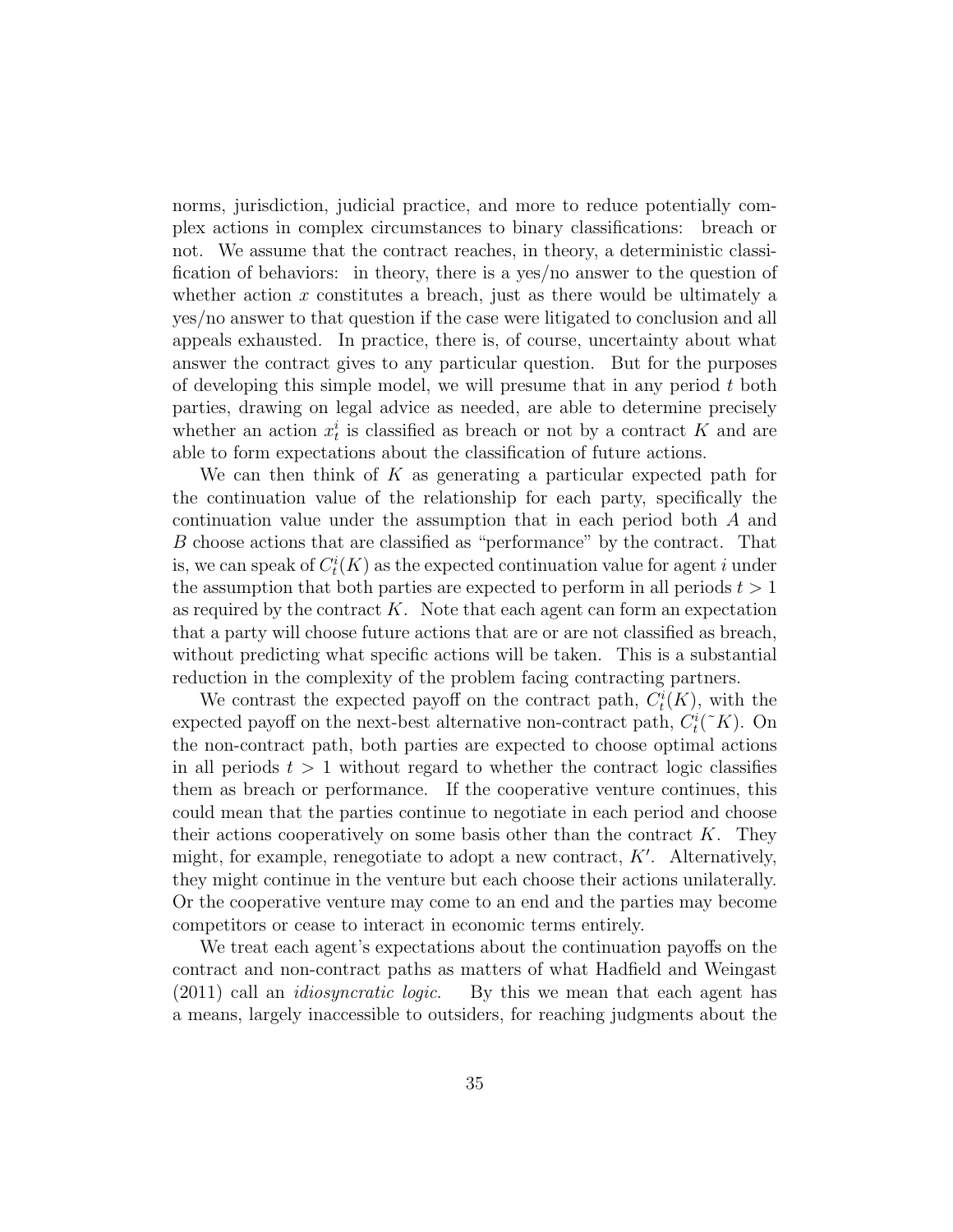relative value of the contract and non-contract continuation paths. Formally,

$$
I_t^i(K) = 0 \quad \text{if } C_t^i(K) < C_t^i({\tilde{\kappa}}) I_t^i(K) = 1 \quad \text{if } C_t^i(K) \ge C_t^i({\tilde{\kappa}}) .
$$

That is, agent *i*'s idiosyncratic logic reaches an ultimately binary assessment at each time *t* about whether or not the contract path produces a higher expected payoff than the non-contract path. We think of this as not necessarily reflecting (only) a mathematical assessment of probabilities and values; it can also reflect business judgment in the context of organizational norms, processes and practices, factors that would ultimately influence an entity's choice between continuing on the contract path and abandoning it. This is what makes the idiosyncratic logic (largely) inscrutable to outsiders; it does not necessarily follow from mathematical formulas about the probabilities of profit associated with the contract in each period, appropriately discounted to the present. It is the product of practical judgment within an organization and judgment exercised in the context of high degrees of uncertainty in the sense of being irreducible to measurement as in Knight (1921). The ultimate classification rests not only on information but also on processes and the way in which information is shared and acted upon within an organization. The private idiosyncratic logic is thus akin to the public contract logic, which similarly is capable of reaching an ultimate decision, through particular procedures and evidentiary practices, about a complex question of whether a particular action constitutes performance or breach. Both logics judge which of two actions or paths constitutes the 'right' choice: the idiosyncratic logic judges whether continuation of the contract is the right choice for the entity; the contract logic judges whether a particular action is the right choice under the contract. The important distinction between the contract logic and the idiosyncratic logic is that the classifications reached by the contract logic are accessible to both parties, and this is common knowledge, whereas those reached by an idiosyncratic logic are not. Both parties can know what the contract classification of any particular contract action will be in the current period; but an agent's predictions at any point in time about the value of continuing contract performance relative to the alternative non-contract path are private information. An agent only learns about the idiosyncratic judgments about the value of the contract made by the other agent by observing the choices that agent makes.

As in Hadfield and Weingast (2011), we will refer to a contract *K* as *sufficiently convergent* with agent *i*'s idiosyncratic logic in period *t* if  $I_t^i(K) = 1$ .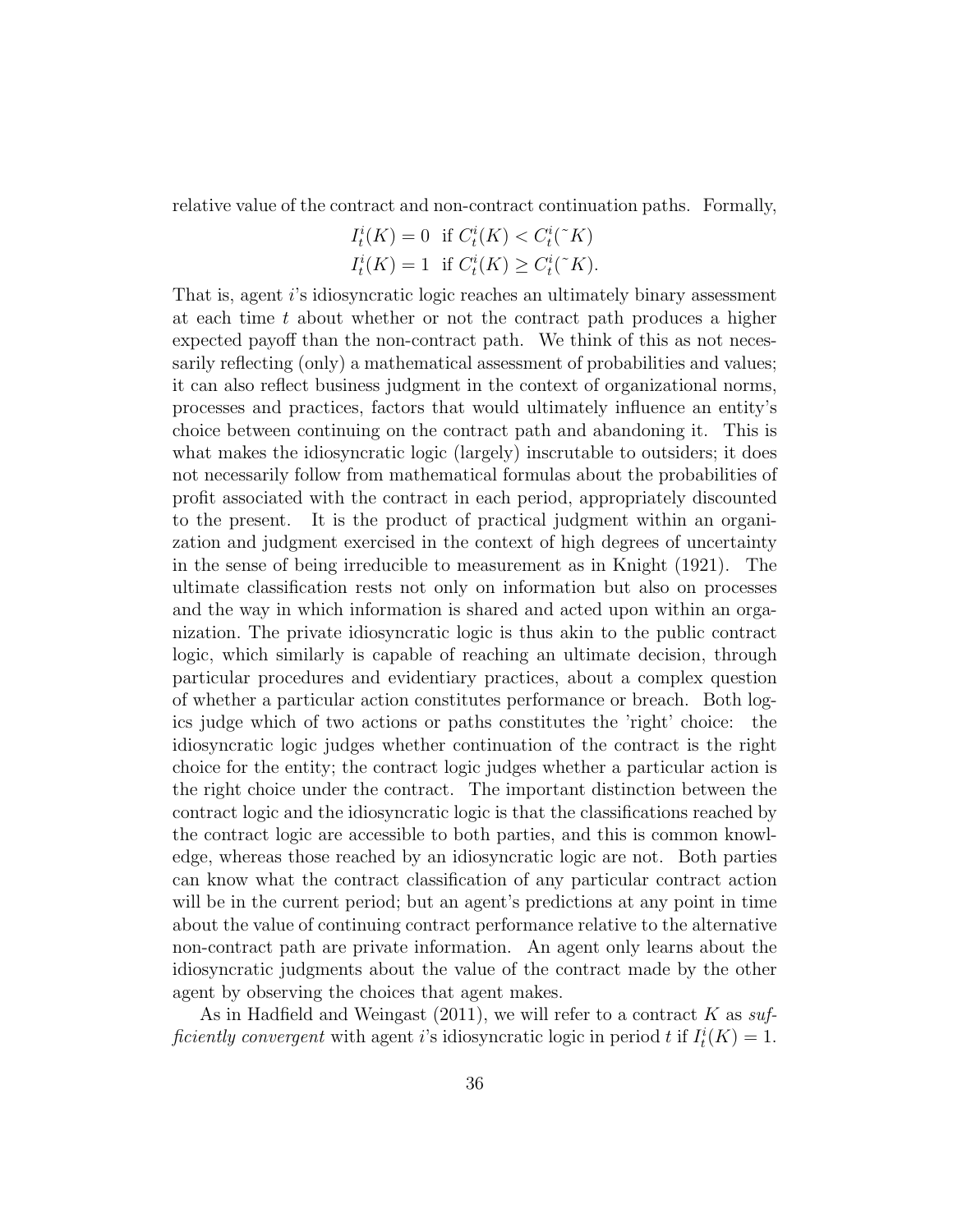When a contract is sufficiently convergent with an agent's idiosyncratic logic, the agent has concluded that–given what it knows now–the contract's expected classification of actions as breach or performance generates a higher payoff than the alternative of following an unconstrained non-contract path. The contract picks out as 'performance' actions that, often enough and with value enough, match the agent's own assessment of what is required by an optimal path. The essence of each agent's private information, then, is the yes/no answer to this question: does *K* map out a path for this relationship that, assuming the other party also follows the contract, produces a higher expected payoff than the alternative of abandoning the contract? This is an assessment that can change over time, as the environment evolves and the parties learn about how *K* resolves into classifications of breach and performance. A contract that is initially sufficiently convergent for one or both parties can diverge because alternative opportunities become more valuable, for example, or because the contract plan constrains behavior in initially unexpected, and unprofitable, ways that are not sufficiently compensated by the contract.

With this framework, the question we analyze is this: under what conditions will the parties choose to enter into a contract *K* and make behavioral choices that follow the contract path? Here we make an important final assumption. We assume that the prospect of formal contract enforcement is remote: the threat of third-party coercive penalties to secure contractual commitment is not credible. The parties must thus rely exclusively on informal enforcement mechanisms to produce desired actions. (We are not supposing that this is descriptively accurate for all aspects of the contractual relationships we describe in our empirical discussion; rather, this is an assumption we make in order to focus in on the elements of relationships that are effectively beyond the reach of reasonable formal enforcement.)

In a comparable but more highly specified setup, Hadfield and Weingast (2011) show the conditions under which a common classification logic can secure a perfect Bayesian Nash equilibrium with behavior that follows its classifications (avoiding conduct classified as 'wrongful' by the logic) despite the absence of a centralized coercive force that imposes penalties on wrongful conduct. The equilibrium relies only on punishments of 'wrongful' conduct delivered in a decentralized way by agents in the model. This equilibrium can obtain when the common logic is sufficiently convergent with the idiosyncratic logic of each agent and sufficiently public and clear to allow the agents to coordinate their expectations about how conduct will be classified,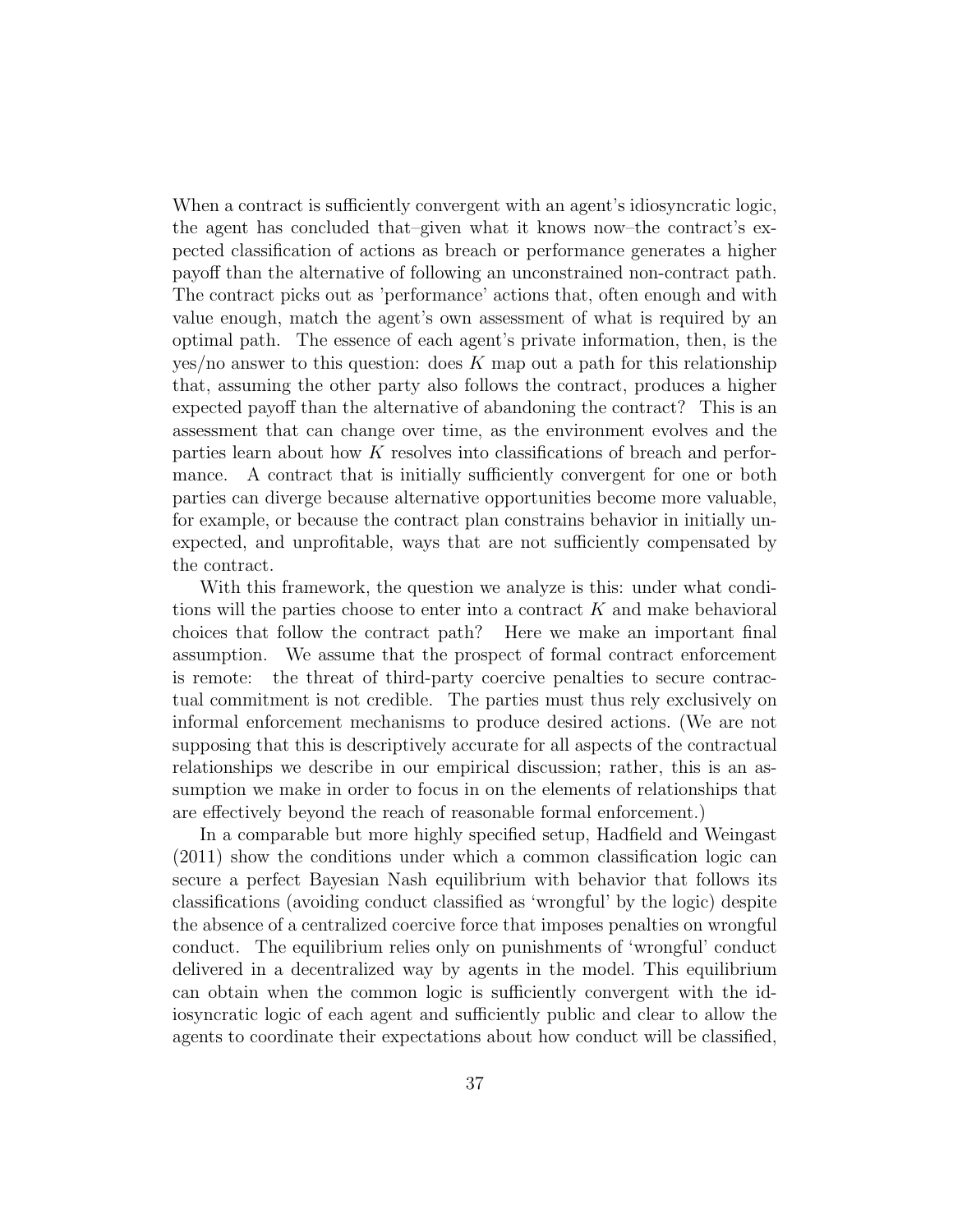and thus coordinate their punishment activity. We do not reproduce a detailed proof here but rather work through the intuition of this result as it applies in the current setting.

We start by supposing that *A* and *B* can identify in period 0 a contract K that provides a mechanism for classifying any action  $x_t^i$  as either breach or performance and for which  $I_0^i(K) = 1, i = A, B$ . That is, both agents, drawing on their idiosyncratic logic, judge the expected continuation payoff under the contract *K*, assuming both parties always choose actions classified by *K* as performance, to be higher than the next-best alternative non-contract path:  $C_0^i(K) > C_0^i({\tilde{\kappa}}), i = A, B$ . The only publicly observable aspect of this judgment process is the result: *A* and *B* both agree to enter into contract *K*. We do not analyze the question of when such a contract will exist, or how it will be found. Instead, we focus on the question of whether, assuming the parties can reach such a contract, the contract can generate compliance with its terms despite the absence of formal contract enforcement.

Once the contract is formed, each agent must select an action,  $x_t^i$ , in each period. We have assumed that the contract *K* provides a common contract logic, accessible to both *A* and *B*, that produces common knowledge binary classifications of all possible actions for a given period as either breach or performance. Although there might be substantial uncertainty about how the contract will classify future actions, in period *t* both *A* and *B* can determine the classification for their own action and that of the other party. Let  $V_t^i(K, K)$  be *i*'s expected payoff from choosing an optimal action from the set of actions that *K* classifies as performance, given the expectation that *j* also chooses an action that *K* classifies as performance. Let  $V_t^i({\tilde{\mathcal{K}}}, K)$  be *i*'s expected payoff from choosing an optimal action from the set of actions that *K* classifies as breach, given the expectation that *j* chooses an action that *K* classifies as performance. Similarly, let  $V_t^i(K, K)$  and  $V_t^i({\tilde{K}}, {\tilde{K}})$  be *i*'s expected payoff from choosing optimal contract and noncontract action, respectively, when *j* is not expected to perform in period *t*. We will use comparable notation,  $C_t^i(K, K)$  and  $C_t^i({\tilde{K}, \tilde{K}})$ , to represent the expected continuation payoff for *i* when both players are expected to follow the contract and non-contract path, respectively. We assume that  $C_t^i({\tilde K}, {\tilde K}) > C_t^i(K, {\tilde K})$ : an agent who expects the other party to abandon the contract strictly prefers to abandon the contract as well and make unconstrained action choices after period *t*.

Both the current period payoff and the continuation payoff depend on *i*'s beliefs about *j*'s current action and the path of actions for both agents in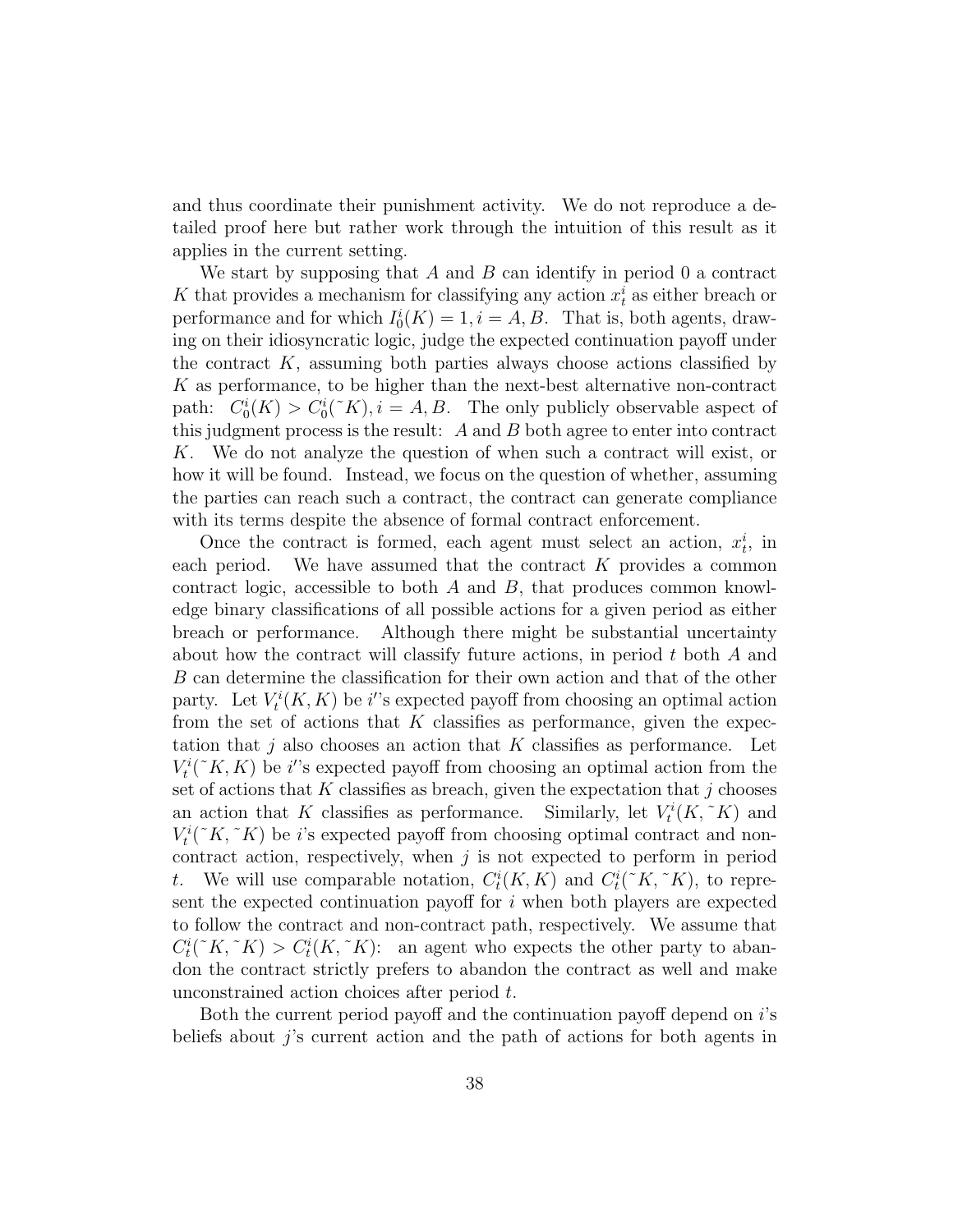the future. (We are assuming that the history of actions,  $X_{t-}$ , is common knowledge in period *t*.) What we want to show is that there is a specification of these beliefs, together with a set of strategy choices, that supports a perfect Bayesian Nash equilibrium in which both agents continue to comply with the contract–despite the absence of third-party coercive penalties–so long as the contract relationship remains sufficiently convergent–that is, more valuable than the non-contract relationship–for both parties.

The proposed equilibrium strategies and beliefs are these:

• Agent *i* chooses  $x_t^i(K, K)$  so long as

$$
V_t^i(K, K) + C_t^i(K, K) \ge V_t^i({\tilde{\ } K}, K) + C_t^i({\tilde{\ } K}, {\tilde{\ } K}) \qquad i = A, B
$$

• Agent *j* maintains the belief that  $I_t^i(K) = 1$  if and only if agent *i* chooses  $x_i^i \ni K(x_i^i) = 1, i = A, B$ .

To show that these strategies and beliefs generate an equilibrium, we need to confirm that the strategies are optimal for each agent given the beliefs and that the beliefs are consistent with those strategies.

We can easily see that the strategies and beliefs constitute an equilibrium which generates contract performance for as long as both parties value continuation of the contract path over the non-contract path. We will first confirm that the proposed equilibrium strategy of following the contract path in a given period is indeed optimal for each agent so long as the continuation payoff is higher on the contract path than the non-contract path and the other agent is expected to follow the equilibrium strategy and maintain equilibrium beliefs. To see this, assume  $I_t^i(K) = 1$ , meaning that player *i* has concluded that the expected continuation value generated if both players choose actions classified as performance under the contract in periods  $\tau > t$  is higher than under the alternative non-contract path. Suppose, for a contradiction, that *i* decides to breach in period *t*, choosing action  $x_t^i({\tilde{\zeta}} K, K)$ . Given the expectation that player *j* will perform as required by the contract, this action secures for *i* the current period payoff  $V_t^i({\tilde{\kappa}}, K)$ . Suppose  $V_t^i({\tilde{\kappa}}, K) > V_t^i(K, K)$ , so that breach raises *i*'s current period payoff. This action will be observed by *j* and under the specified beliefs, *j* will update its beliefs to conclude that  $I_t^i(K) = 0$ ; that is, that implementing its idiosyncratic logic, *i* has concluded that the continuation value of the non-contract path exceeds that of the contract path. With this belief, *j*'s best response after period *t* is also to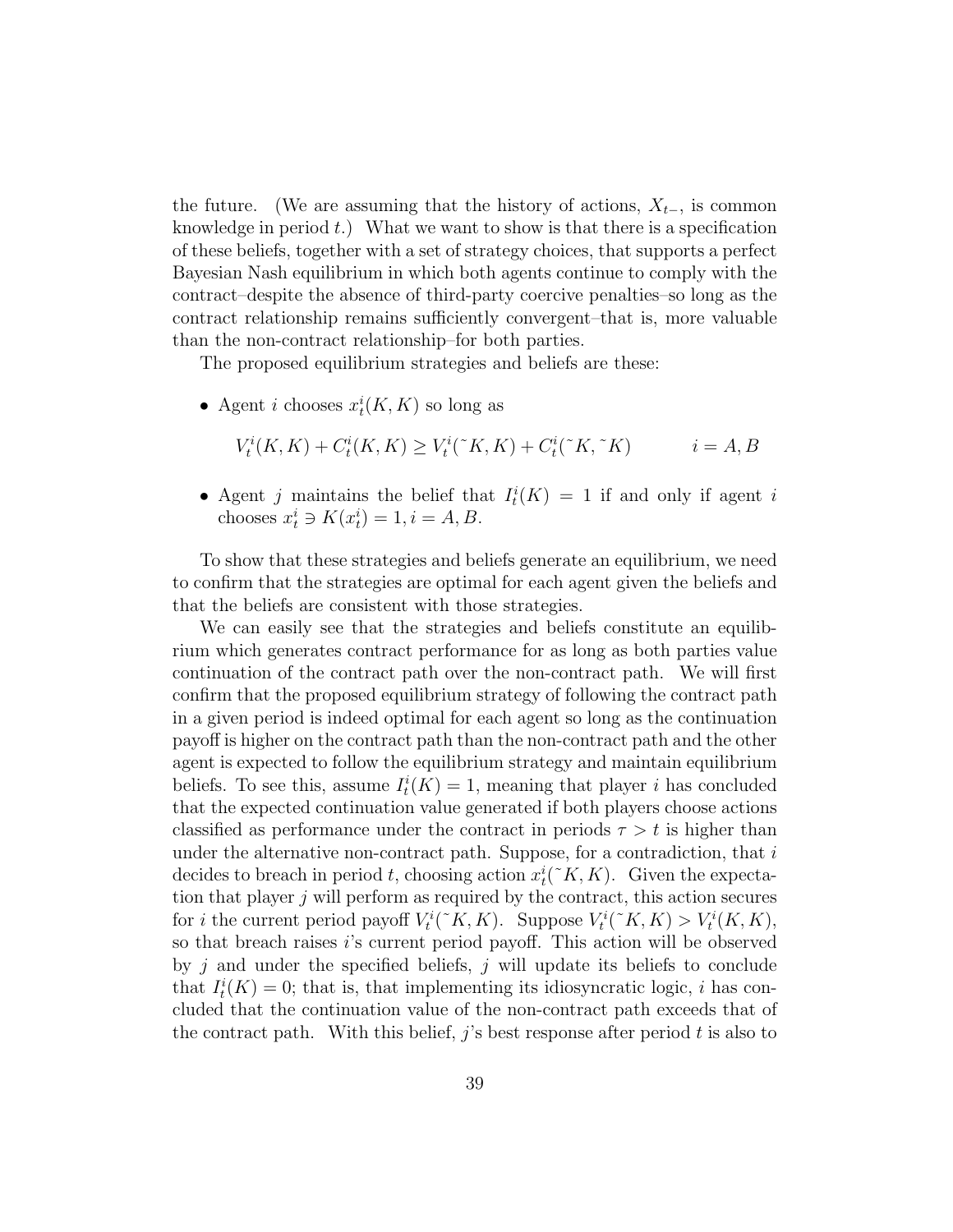follow the non-contract path,  $X_{t+}(\tilde{K})$ , in future periods. Anticipating *j*'s interpretation of its conduct, *i* will only choose  $x_i^i({\tilde{\ } K})$  if  $I^i(K) = 0$ , that is, *i* prefers the non-contract continuation payoff to the contract payoff. Thus we have a contradiction: if  $I_t^i(K) = 1$ , in equilibrium *i* will not choose to breach. Clearly, the same result holds if  $V_t^i({\tilde{\kappa}}, K) \leq V_t^i(K, K)$ : choosing to breach in these circumstances lowers the current period payoff as well as the continuation payoff because it leads *j* to adjust its beliefs and abandon the contract in future periods. This demonstrates that the equilibrium strategy calls for *i* to choose an optimal action. It also confirms the consistency of *j*'s belief: if *i* chooses to breach  $(x_i^i \notin K(x_i^i))$  then it must be the case that *i* has concluded that the non-contract continuation path is preferable to the contract path  $(I_t^i(K) = 1)$ .

# **4 The role of formal contract law in supporting informal enforcement**

The simple model presented in the previous section is an application of a well-known result in game theory. As we have formulated the contract relationship here, it has a structure similar to a repeated prisoners' dilemma game: in a period in which the risk of breach exists, the potential breaching party is better off (in terms of current period payoff) breaching, regardless of whether the other party breaches or not (that is, breaching is a dominant strategy).<sup>8</sup> The potential deterrent to breach is the risk that this one-time breach will cause a loss of all the future value of the contract by leading the other party to abandon the contract. A party that responds to a one-time breach by defecting permanently from the cooperative strategy (abandoning the contract) is pursuing a "grim trigger strategy."<sup>9</sup> If the game is one of

<sup>8</sup>The difference between the contract relationship we describe and a repeated prisoners' dilemma game is that in the repeated prisoners' dilemma, both players have a dominant strategy–cheat–in each period of the one-shot game. In a contract relationship, there may be lots of periods during which both parties prefer to cooperate so long as they expect the other player to cooperate.

<sup>9</sup>More generally, the Folk Theorem (Fudenberg and Maskin 1986) says that in any repeated game there exists a set of strategies that will sustain cooperation; these strategies have the structure of punishing a defector with future periods of low payoffs. Because we have assumed that a player's best response to a non-contract action is also a non-contract action, the punishment of abandoning the contract is credible for a player who expects the other player to abandon the contract.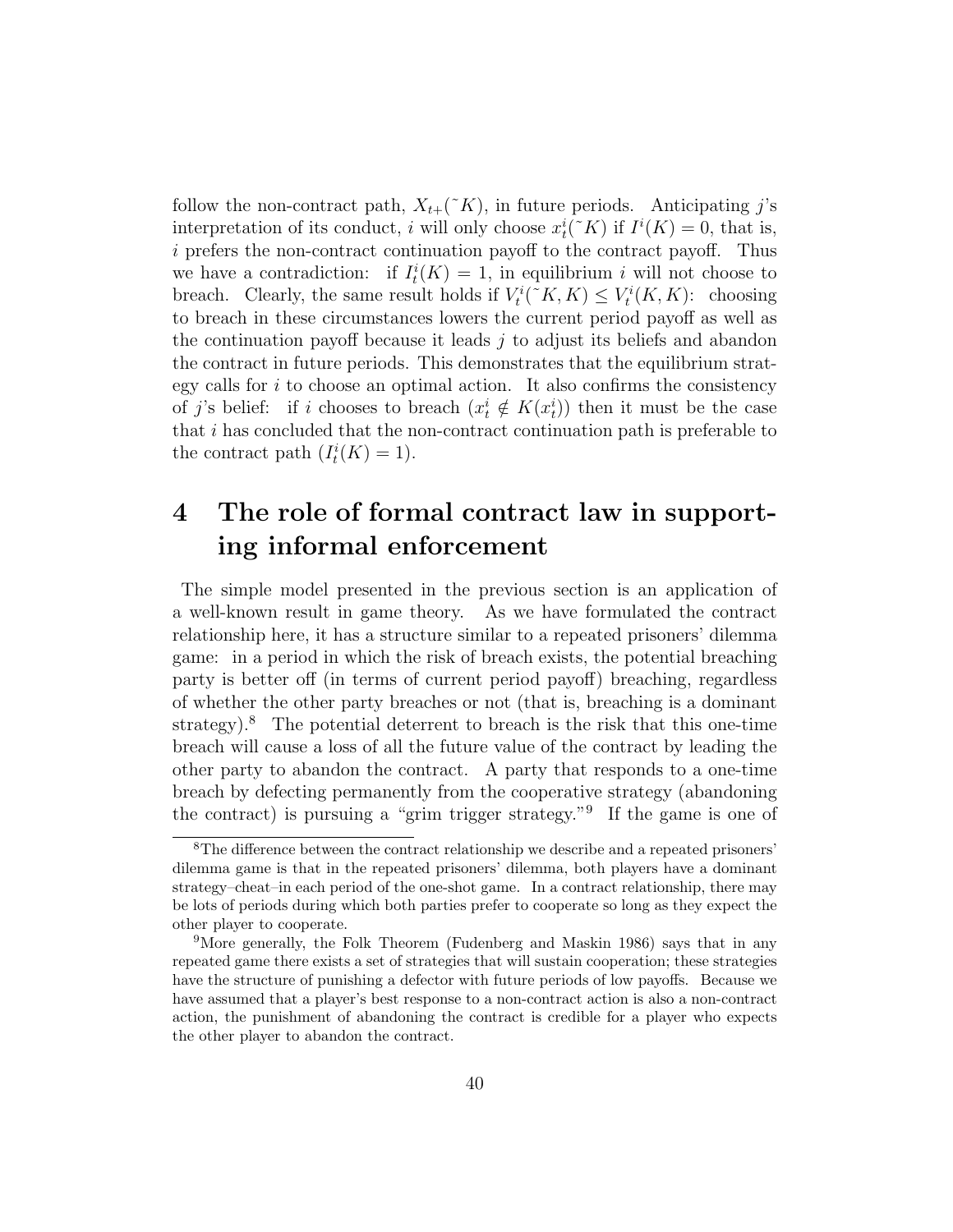incomplete information, the credibility of the threat to punish a defector rests on the inferences that a contracting partner will draw from an action choice. In the famous "Gang of Four" paper (Kreps, Milgrom, Roberts, and Wilson 1982), for example, cooperative play in the finitely repeated prisoner's dilemma (where grim trigger strategies under complete information unravel because it is not rational to cooperate in the final period, even if there has been cooperation up to that point) is achievable if each player believes that there is some small chance that the other is not rational and hence will play the grim strategy, cooperating even in the final period. In that setting, cooperating when it is rational to cheat leads to higher payoffs by supporting the inference that one is an irrational type.

The game theory that shows that a grim trigger strategy can secure cooperation in these settings standing alone, however, does not take us very far down the road of providing a plausible explanation of actual contracting behavior. An equilibrium supported by a particular pair of grim trigger strategies is just one of many, many equilibria in a repeated game like this. The challenge is to provide a reasonable account for why *this* set of strategies might emerge. Why would actual contracting parties land on the strategies, and beliefs, we propose?

This, we argue, is where we can find a significant role for contract law. Our approach is in the same vein as the literature that recognizes the role that law can play as a focal point to select from multiple equilibria in a coordination game (McAdams 2000; McAdams and Nadler 2005; Myerson 2004). Unlike that literature, however, we are not analyzing the selection of equilibrium in a coordination game in which both players always prefer to cooperate if the other cooperates. Instead, we are analyzing the selection of 1) a common knowledge procedure for classifying complex conduct in simple binary way and 2) a common knowledge inferential scheme for assigning significance to conduct that falls into one classification or the other, specifically a scheme that instructs the user to infer that breach behavior implies a private conclusion that continuing under an existing contract is less valuable than an alternative. The incentive to adopt these procedures comes not from the incentive to coordinate–as it does in the standard focal point account of law–but rather from the incentives created by the (particular) grim trigger strategies that these procedures for belief formation support: choose actions that the procedures classify as "performance" so long as you privately conclude that the contract path is more valuable than a non-contract path and so long as the other party has not chosen an action that the procedures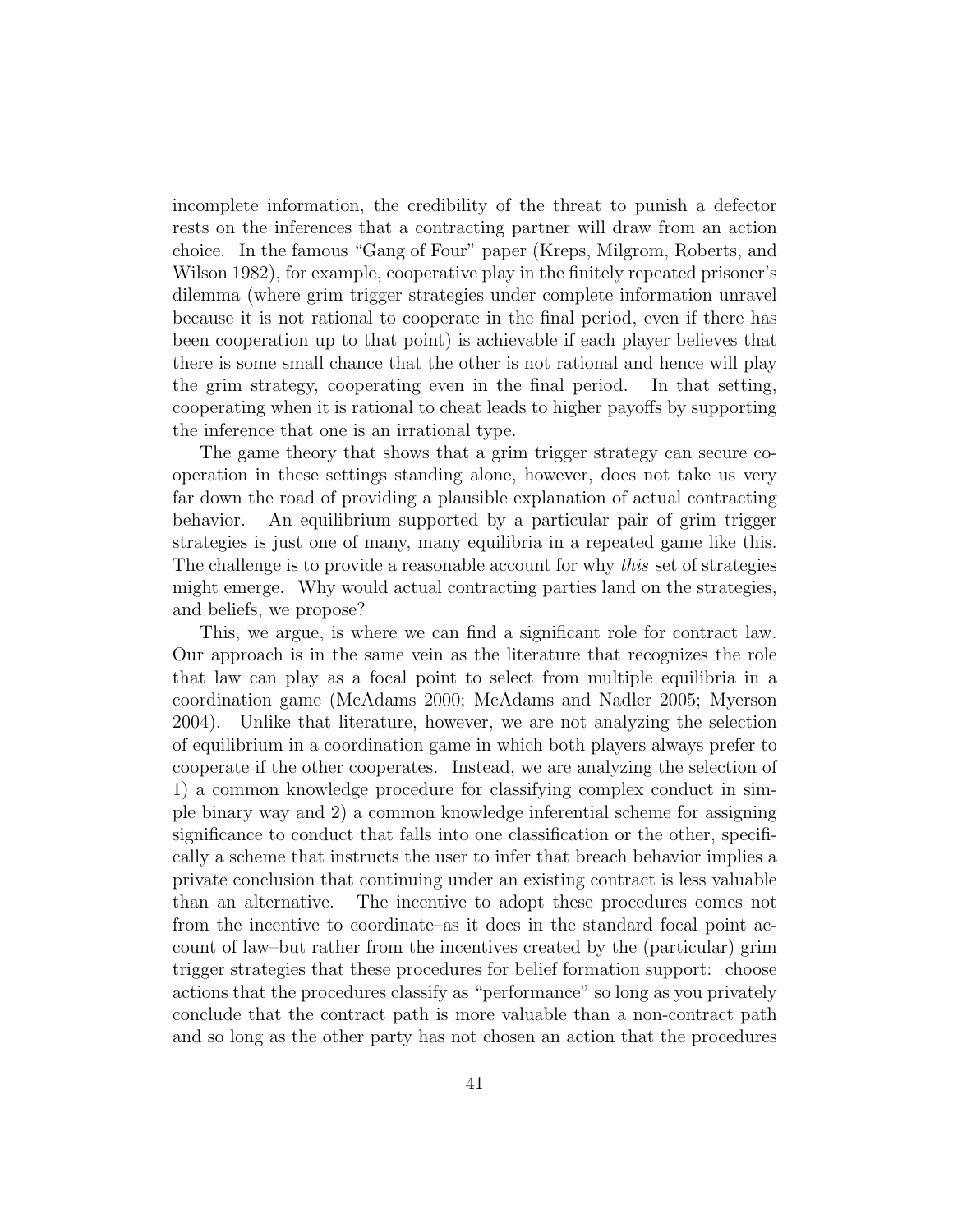classify as "breach."

In the abstracted context of game theory, players are observing whether the other has played "the equilibrium strategy" or "cheated." But in realworld contexts, this implies a difficult problem of inference. In order to play these strategies in the deeply complex settings that our innovator subsample faces, contracting partners will be constantly engaged in trying to interpret the other's behavior in order to predict what they will do in the future, and by extension, to discover what they have already done that may have been based on expectations about the future. Will the contracting partner continue to invest in the relationship? Will they enter into competing relationships? Have they already made decisions about investment or competing opportunities based on a downgrading of expectations about the current relationship? We saw considerable evidence of this in our interviews.

*It is a behavioral process where communication over time signals a rise in importance of the proposed business. It furthers the relationship and their commitment to share information and further the proposed deal...You are trying to get the other player to sink more and more money into the project so that he is important to you and then you also become important to them.* (vendor of database systems)

*For us the primary value of the contract is a guide on how to answer questions about the relationship, but the ultimate remedy for us usually is not if you breach the contract, then screw you! The remedy is, you breached the contract, and you're not the kind of company we want to do business with. So it's a litmus test for: do they value us, do they have integrity, do we want to [continue to] do business with them?* (online business service provider)

*If you have to rely on your contract to enforce the interest alignment that you thought you had, there is probably a bigger problem. Because the other party should be interested in meeting their obligations and if they start [going off ] on their own it's because they are getting value from [that]. So when in my experience, one party determines their value from a contract is decreasing, they are less likely to care about adhering to their own obligations. When their value is high they are very interested in the aligned terms; they want to [fulfill] their obligations but when the value*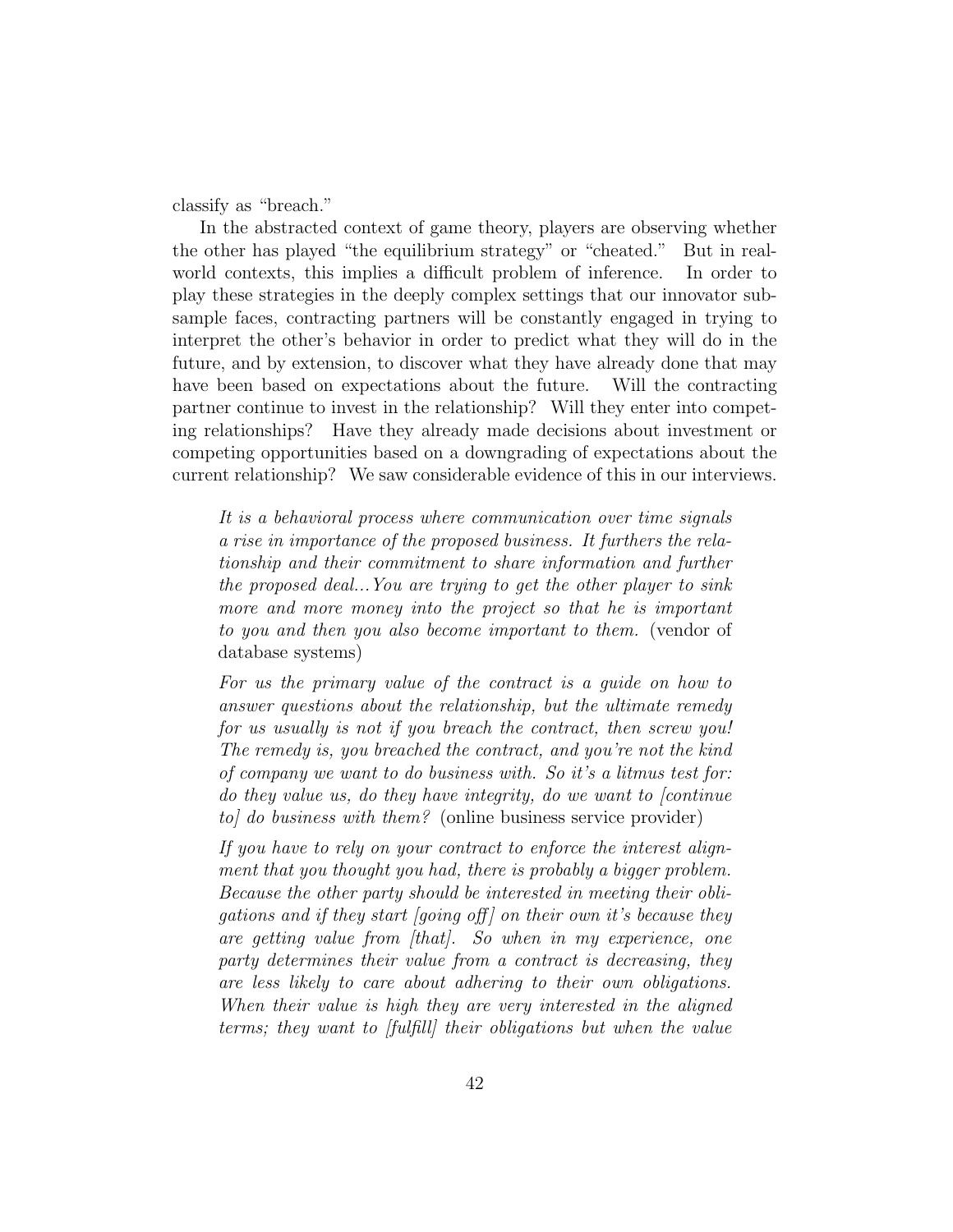*goes down then they don't care as much that the other party is upset.* (information technology)

*I'm finding a lot more as I get into this [relationship] that I'm sitting down, sitting across from someone and assessing them and saying, "I think you have the same goals in mind, which is to make this really successful and grow this the way I want to grow it, I think we are of like mind here." And you can't put that in a contract, in the same way you can't put it in a marriage, and that's truly the case. Contracts and marriages, relationships and business are identical, almost, in certain matters. So you have to sit down and say, does this person fit with my business?* (online service provider)

Contracting partners in innovative relationships will also be engaged in complex second-order inferences as they gauge the possible consequences of their own choices: how will my contracting partner interpret my decisions about investments of time, money, intellectual property, or personnel? Or about my participation in other ventures? We also saw evidence of this in our interviews.

*...and it is infrequent that [when] you take [the contract] out of the drawer [that you] then talk to other party about it. Because you would not want to tell the other party that you are evaluating your obligations. I frequently analyze the contract [to determine] if something we are considering doing complies with our relationship but I won't talk to the other side about it. There is no upside; there is no benefit in telling them; there is little benefit in one telling others "I am considering divorcing you - I am considering other options." What would be the upside? It destabilizes the relationship.* (information technology)

These inferences underpin the informal enforcement mechanisms on which contracting partners rely in the absence of robust credible threats to litigate. As we have seen, in the absence of such formal enforcement, parties rely on assurance that their interests continue to be aligned (making the threat of cutting off the relationship an incentive to comply), reputation, and the slowly revealed organizational character of the contracting partner to support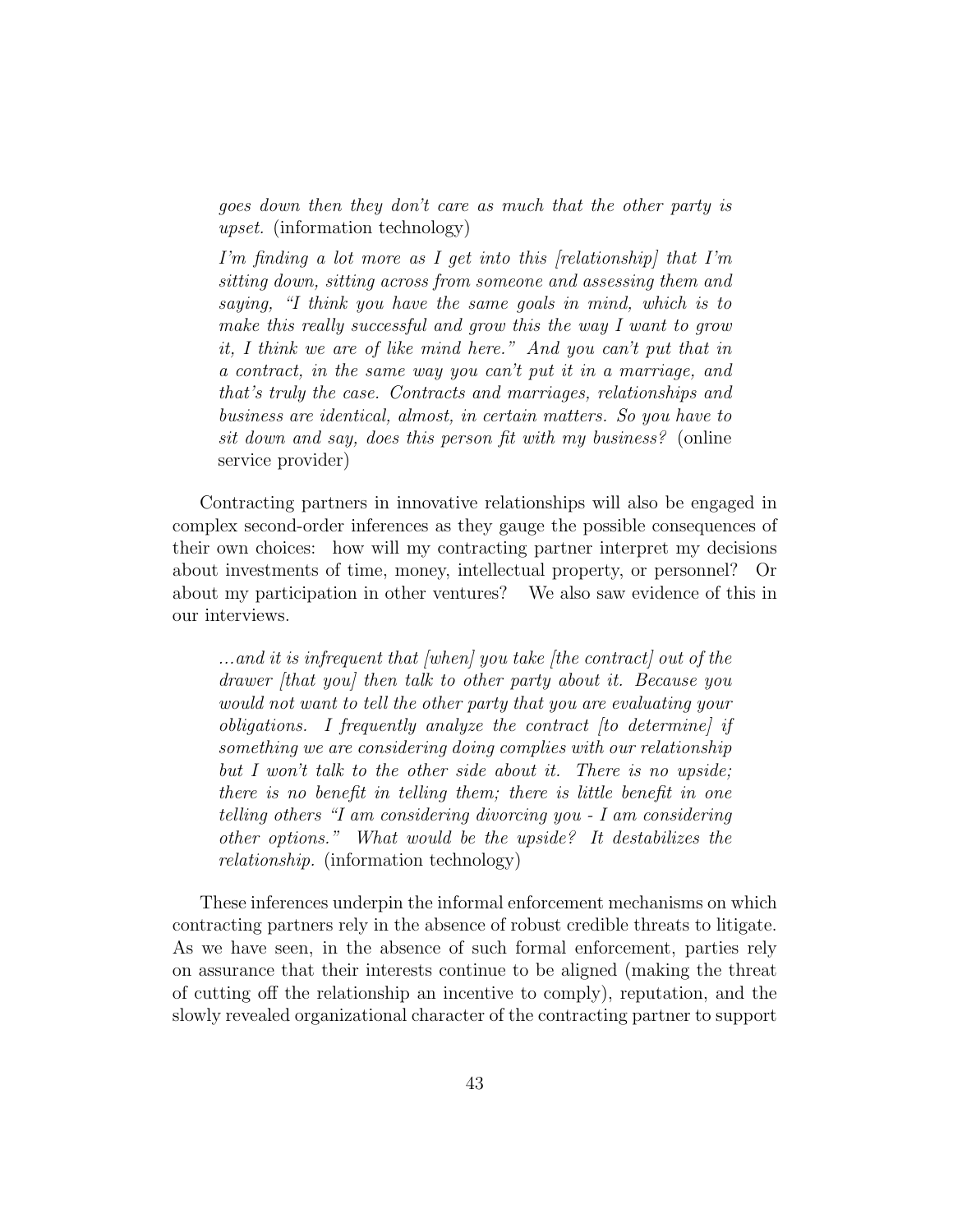their reliance on the contract. These informal mechanisms require the parties to interpret behavior in order to update their beliefs about the interests of the partner and their capacity and willingness to continue to perform on the contract. This is also true of trust mechanisms, which, strictly speaking, are not captured by our formal model but which undoubtedly also play a role. Trust is an expectation of cooperative behavior and it is based upon knowledge of how the other party will exercise its idiosyncratic logic to judge between compliance and non-compliance. This private information, however, is revealed through conduct which then serves as the basis for trust formation. In our strict model, one instance of non-compliance terminates the contract. In a more general model, we would expect contract termination to follow a history of non-compliance. In other words, there would be a more gradual process whereby breach or non-breach in each period revises the prior and updates the expectation on performance in the future. If a breach occurs in period 2, for example, this may push the expectation below the threshold for abandonment - i.e. form the belief that the other party judges contract path to no longer be more valuable than the non-contract path. If, however, the breach occurs in period 20, the prior on the expectation for future performance is much stronger (each period in the past gave a basis for updating beliefs about the convergence between the contract and the alternative noncontract path). Thus a single breach may not lead the expectation to cross the threshold of abandonment. Past compliance, along with beliefs about personal preferences, organizational competence and availability of outside options to the other, helps to raise the prior on the expectation of performance, hence endogenously building trust that the other party will continue to judge the contract path to be more valuable than the non-contract path.<sup>10</sup> This endogenously formed trust is then available for enforcing aspects of the relationships that are not formally enforceable.

For trust to be endogenously built by repeated observations of cooperative behavior, it must be the case that the parties have a basis for determining what behavior should be classified as "cooperation" (performance) and not (breach). Formal contract law and reasoning, implemented by legal specialists (lawyers), who have a shared background in the application

<sup>10</sup>Note that this discussion accommodates multiple definitions of trust - from the notion of calculative trust, where given the right incentives parties will cooperate, to more psychological definitions of trust based on cognitive and affective processes that result in a positive expectation that the other party will cooperate (Lewicki, Tomlison, and Gillespie 2006).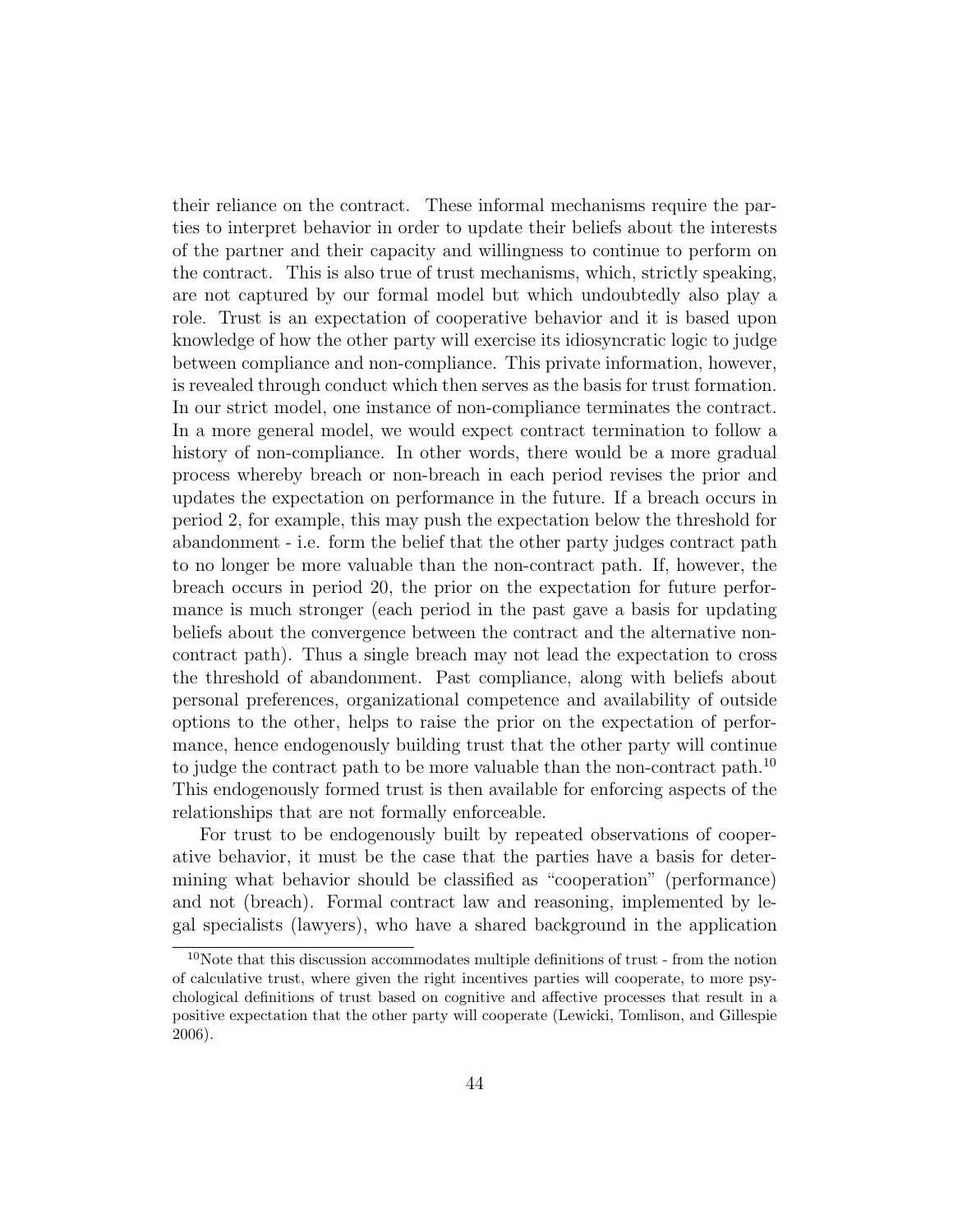of that reasoning, provides a common template for conducting the complex inferences that are required by these informal enforcement mechanisms in the complex environment of innovative contracting. By entering into formal contracts, contracting parties give each other a reason to expect that it will be common knowledge that both will be focused on interpreting conduct as breach or not using formal contract law and that breach behavior will and should generate the inference that the partner has concluded privately that continuation of the contract is no longer more valuable than alternative noncontract options. This is one sense in which we say that the formal contract provides scaffolding for the informal relationship: it supports the formation of the belief structure that underpins trust by reducing ambiguity in the interpretation of behavior.

Indeed, our interviews suggest that the formal interpretation of a contract– often using formal legal advice, norms, and expertise–is a key piece of the 'mental map' of contracting partners.

...[Y]ou can have a very complex set of terms that is difficult *to remember or record. Even if it is not, the writing that immortalizes what you think you agreed to, it helps. It reminds both parties what their expectations were and what their obligations were. [Contracts]are frequently revisited to understand your own obligations and the other party's obligation.* (information technology, legal counsel)

*Also without a contract, there is no way to suggest that someone violated the contract and therefore their reputation should be tarnished. You know: "If a tree falls in the forest and no one is around to hear it, does it make a sound?" They are operational documents that lets everyone know how they can proceed; it is the basis for reviews and performance assessments. It shows the level of commitment between me and the company for others to see, like my investors. I can tell them, look we just signed a deal with these guys.* (database systems vendor)

*If there's something new, or an addendum or an amendment, something like that, a contract that we haven't put in place before. We'll send that to an attorney.* (logistics services provider)

*I have an in-house counsel that does look at all contracts. If supplier contracts with stipulations that we're not sure about, we check [with counsel], and modify maybe a little bit. So that keeps*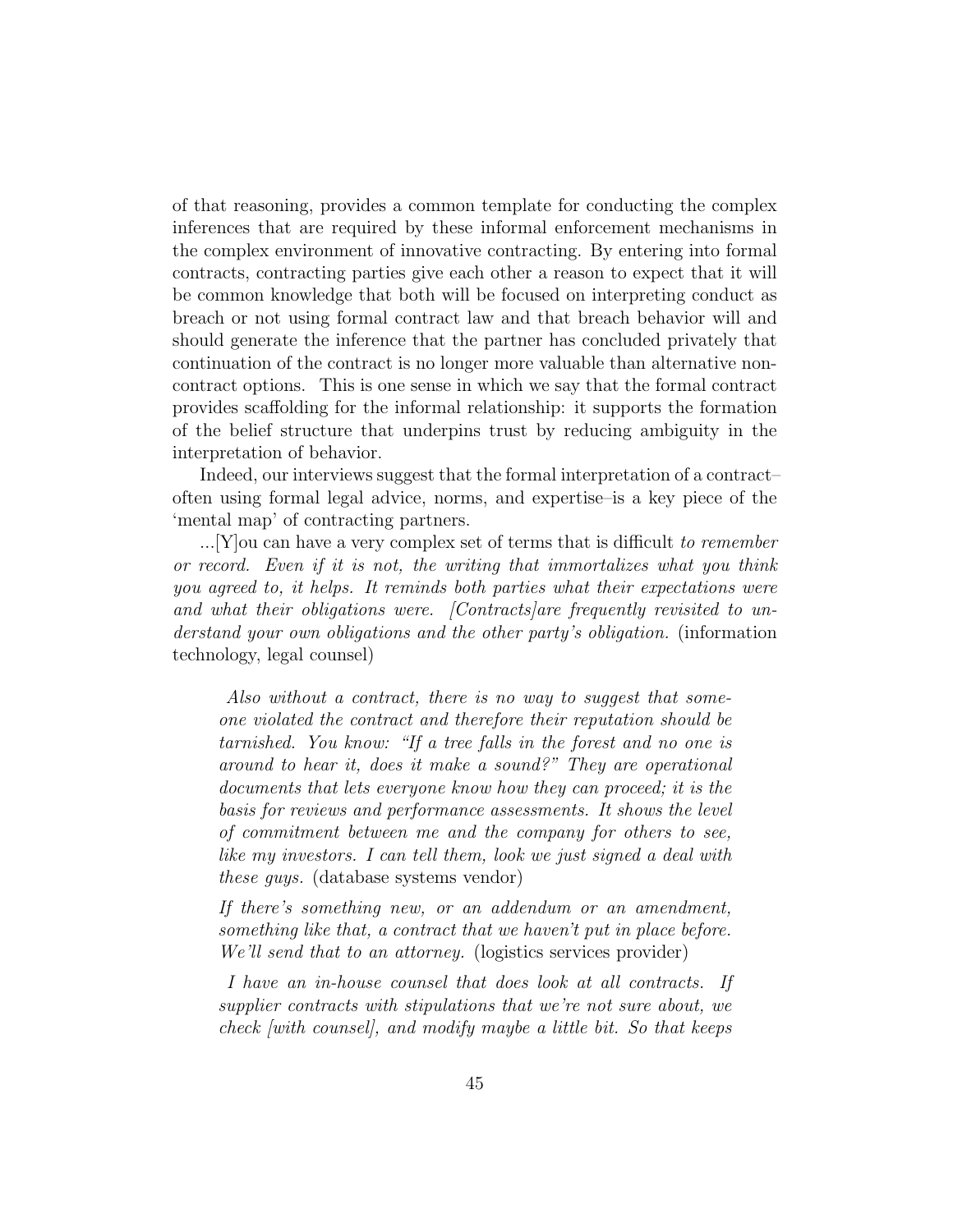*us out of trouble. I know when somebody doesn't pay. . . it always looks good when legal counsel writes a letter and sends it to them, they tend to react a little bit more seriously. We [used to have] quite a few of those where distributors didn't end up paying me, so we changed the way we operate there.* (optical equipment manufacturer)

*[By using legal counsel in dispute resolution] you can almost use the good cop bad cop. "Look, I have to send you the letter because my board will go crazy if they know that I'm not following up on this. But I got to do it, I don't want to do it. You're going to get a letter from our lawyers, but I think we can really resolve this. The board said I've got to do this." A little bad cop, good cop. I mean you know, you can use the lawyers as the bad cop. Specifically to the CEO. . .I say, "if I go to that meeting, then you have no room to negotiate because I'm sitting there. So you need room to work, okay, so you can get the lay of the land, understand and try to get to a resolution. And you still have a fallback because you get to talk to me about it, okay?"* (optics systems, legal counsel)

*...the odds are reasonable that you're going to be successful and make this investment, but it has no guarantees, so the contract has to serve in some places to insure that . . .one side or the other doesn't withdraw if their expectations are not immediately met. Because it's very common that one side is in fact all- "we're going to make so much money off this!" and the other side is "That's great, I'll be satisfied if we do this." "You expect to do this, I'll be happy with this." Well, let's put a contract in place, so we're kind of defining the level of effort such that, since we don't really know how things are going to go, we are clear on what we're going to put into this to try to be successful. And if we're not, well then okay.* (online productivity platform)

Of course, parties that are seeking to reach common ways of interpreting behavior could do this expressly: through conversation. Our Macaulay subsample clearly speaks to this: many of our respondents spoke about getting on the phone to work out problems. But express efforts to reach shared interpretations of behavior are not costless, particularly in the environments facing our innovator sub-sample. These are settings in which information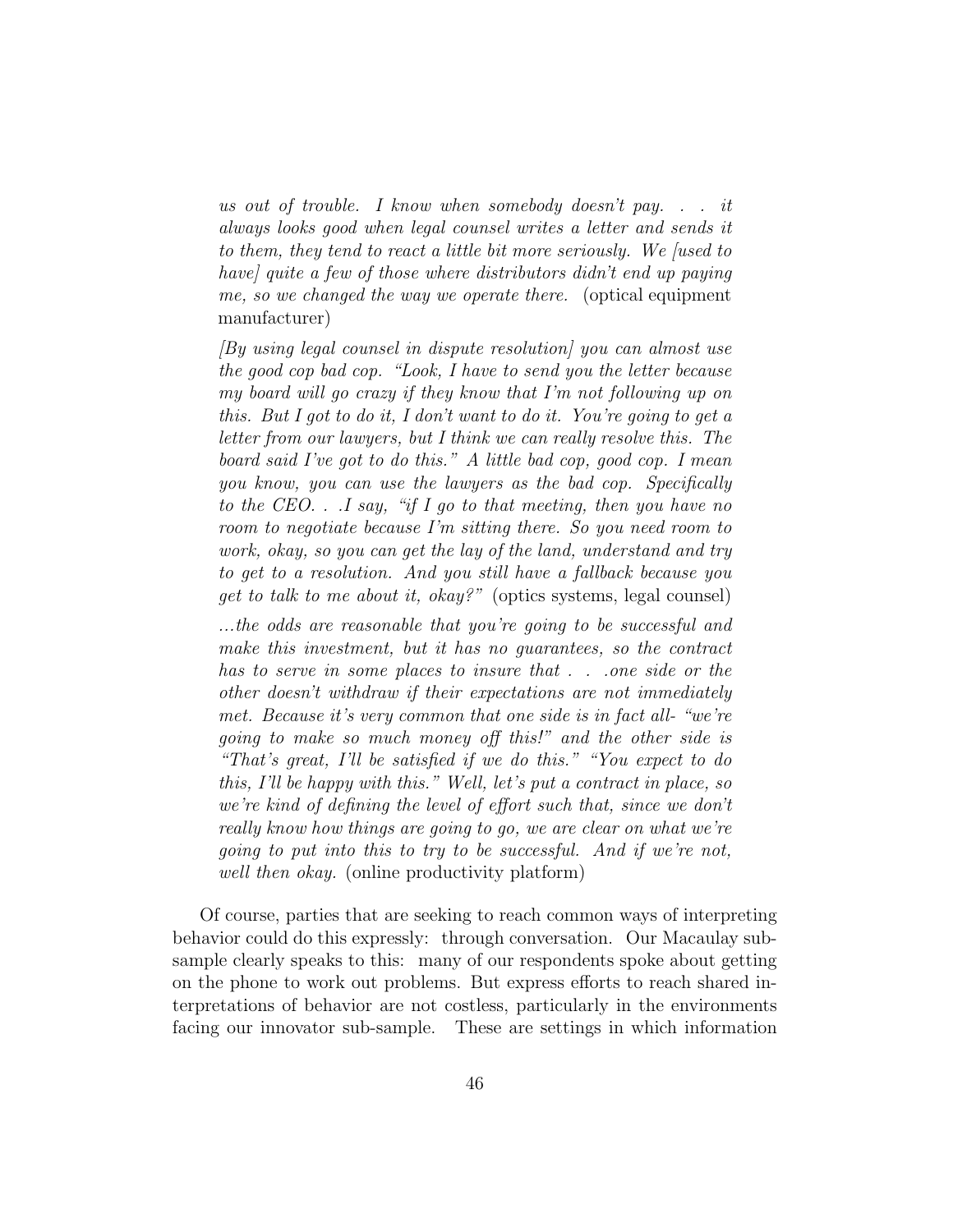is (and even more often, perceived to be) a highly valuable commodity; contracting partners in relationships that are relatively new and undefined will be reluctant to, as one telling<sup>11</sup> technology cliche puts it, "open the kimono" and speak freely to promote convergence in their interpretive strategies. Our interviews also help explain why the parties in these relationships are particularly interested in a coordinating device that allows them to reach common inferences in complex settings without having to engage in routine discussion to do so: doing so is costly both in terms of time and the risk of disclosing private information.

This is not to say that contracting partners in innovative relationships do not get together to hammer out their understanding of their contractual obligations and the inferences they draw from each other's behavior. Our approach helps to understand a motivation for this behavior. Because it is costly, both in time and resources and in terms of disclosures of private information, and generates external benefits for the other partner, we should expect that contracting partners underinvest in joint problem-solving. The structure of the model we have presented, relaxed to incorporate the realistic possibility that contract reasoning does not lead to a single, unambiguous, classification of conduct, suggests an added incentive to incur problemsolving costs and thus overcome at least some underinvestment. That incentive is the incentive to avoid the inference of breach, by either side, where it is not intended and hence is not a signal that a party has reached the private assessment that the contract path is no longer optimal. Suppose *A* engages in action  $x$ , for example, that it believes is not breach but which it recognizes may with some probability be interpreted as breach by *B*. In this setting, *A* does not want *B* to infer that *A* has concluded that the contract is no longer valuable as this will induce *B* to abandon the contract. *A* therefore has

 $11$ It is telling about many things, including the centrality of information sharing decisions to the mindset of the technology sector and the popularity of terms that analogize business relationships to personal relationships. While we did not hear this particular phrase in our interviews, we did hear many in the technology industry use marriage or dating metaphors to describe their relationships. *"So for example, you go out on a date, you don't really know in the first month if this is somebody you want to invest the time in. Right? If you have a customer that comes in, it's the first time they've ever used your product, you don't know if they're just going to use it, and they're gonna dump it, or they're going to keep using it. So you really can't assume.. and usually there's more money involved over long term. I mean usually relationships grow over a longer term, right? [...] Like my wife, we've been married 28 years. We got a lot more at stake. There's a lot more invested in this. So it's the same thing with a business relationship.*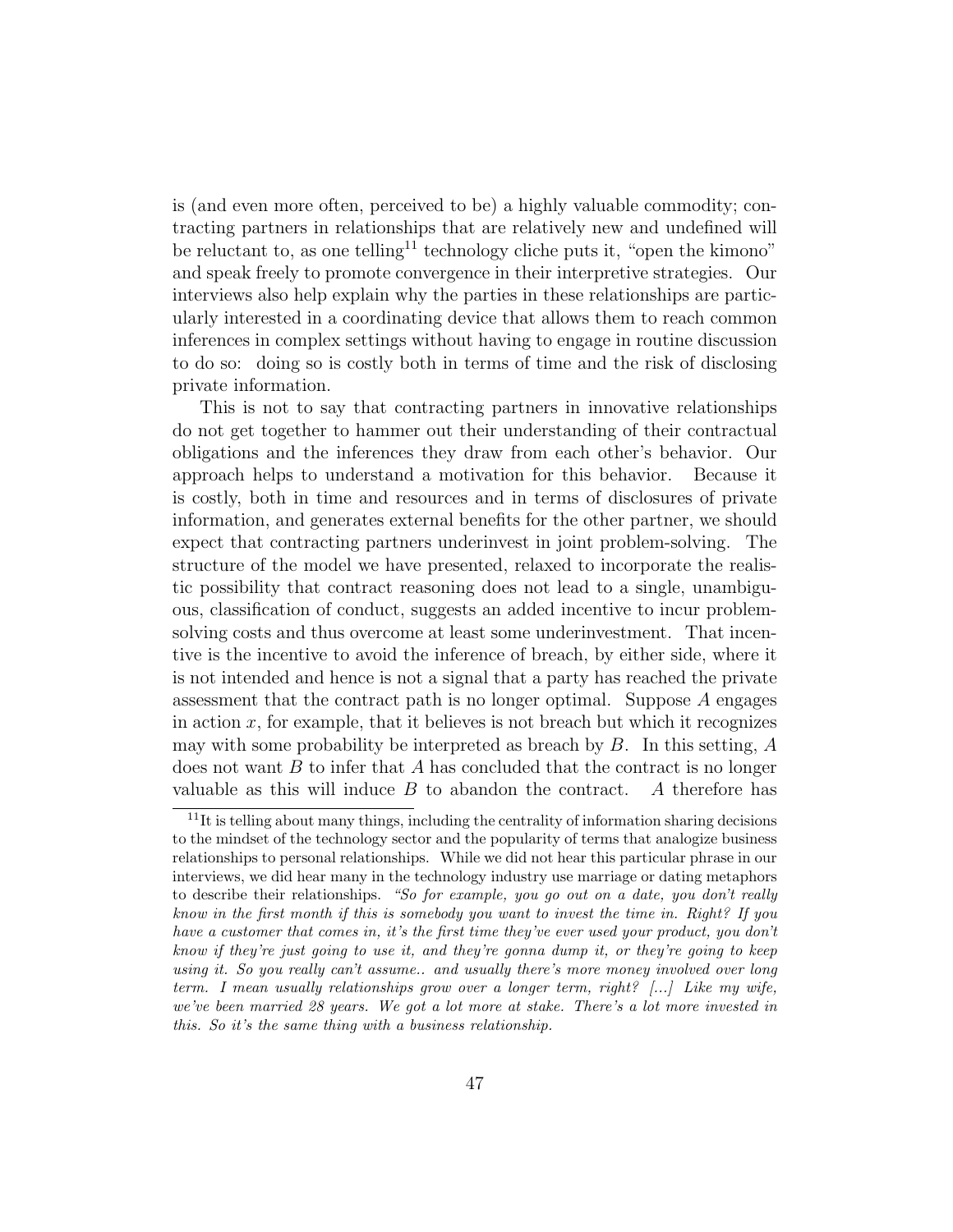an incentive to incur the cost of problem-solving and discussion to attempt to reach a shared determination that *x* should not be classified as breach under the contract. This is another way that formal contracts provide the scaffolding for informal relations: formal contracting offers the structure that encourages joint problem-solving and information exchange which advances the relationship or limits the scope of disagreement in the future.

*You can have an honest disagreement that if you read [the contract] rationally, well I understand why you disagree. Well I gotta figure this: you're a good customer, you're a good distributor, you're a good partner, okay. Well let's come up with something, let's extend the terms, let's change the royalty rate, let's do this, let's do that. Or come up with something that we both win-win. You know, I want to keep the relationships, I don't want to blow it up over this, and you don't either. But I understand that you've got a problem with it, and it's not working for you. Or vice versa, not working for me.* (optical systems)

*You know, we've had issues like this [where we disagree about obligations] happen before. Most of them get resolved informally, when you state to someone: "you agreed that it would only be 3 days, here is the latest turnaround sheet where you can see the average turnaround time is 4.5 days, what's going on?" And if the person comes back and says, "we had a huge volume increase, it wasn't normal, I'm staffing up people, I've had someone recently quit", they have a good reason for it, you give them some more time. Like I said, it's a cure. These businesses, they're not held to perfection, they're held to trying for perfection, which is easier to attain.* (online service provider)

*And the agreements that tend to look more like business partnerships, which comes closer to the case of our investor/strategic partner, [those] depend on active participation on both sides to make it successful. One can define very specific [terms], like "we will agree to do this. many sales seminars, we will agree to provide this level of support with this" and you can get very specific, but . . .agreeing to have a sales seminar doesn't mean you're going to get a sale, agreeing to do a sales seminar doesn't mean you're going to do a good sales seminar. All you can say is "we'll*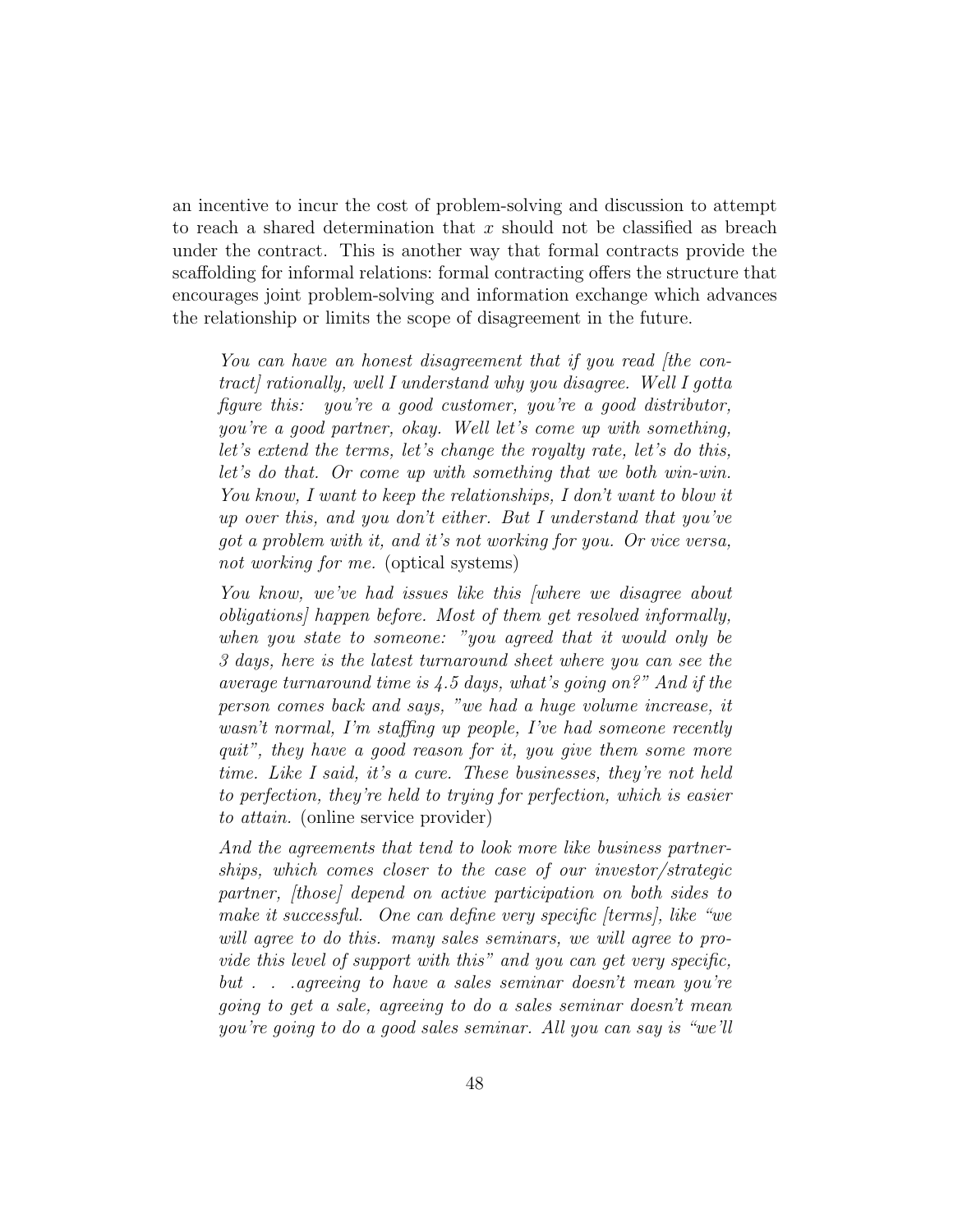*agree to do this," so if you do a couple of them and you find that one side's putting a lot of work into it and the other side is just showing up, that's going to be a discussion: "well, we worked our butts off to make this successful, you guys just waltzed in here and didn't do a damn thing- if that's the way you're going to do it, we're not going to do any more sales seminars." ...If it ever gets to [someone saying] "if you don't do the sales seminar, we'll sue you" and [the other person saying] "okay we'll be there," and you go through the motions to fulfill the terms–well, by then the marriage is lost. You walking into the same house together, but you're not speaking, and for all practical purposes it's over. So you decide, ultimately, . . . [to] say [instead],"let's try something else." And you carry on the spirit of [the agreement]... the contract may say "seminars" and you end up doing something totally, totally different. But the spirit of it was such that we're going to jointly work to try to close business together. And, yes, we said seminars, but now we know more, and it's better if we try this other thing. And maybe on the third thing you try, you find a solution.* (online productivity platform)

Shared determination as to what constitutes breach under the contract may prompt a clarification or modification of contract language or a formal amendment. Putting clarification, modifications or amendments into the formal document, as we heard some respondents do, then secures the benefit of this joint problem-solving for the future of the relationship: it aligns interests better and increases the information that particular actions convey to the other side by reducing the scope for disagreement across the organization and between partners about whether a party is in breach or not.

*We need to put our fixes in writing and how we agreed to resolve it in case different people come on board. That way the next person knows what to do* (space technology)

*If they acknowledge that the goal set was not achieved, then negotiations are easier, things can slide. Sometimes there is no need to update the contract. If there are repeated violations, the contract may get amended in the sense that emails [that] mention that some performance goals will be allowed to slide for that period are recorded.* (database systems vendor)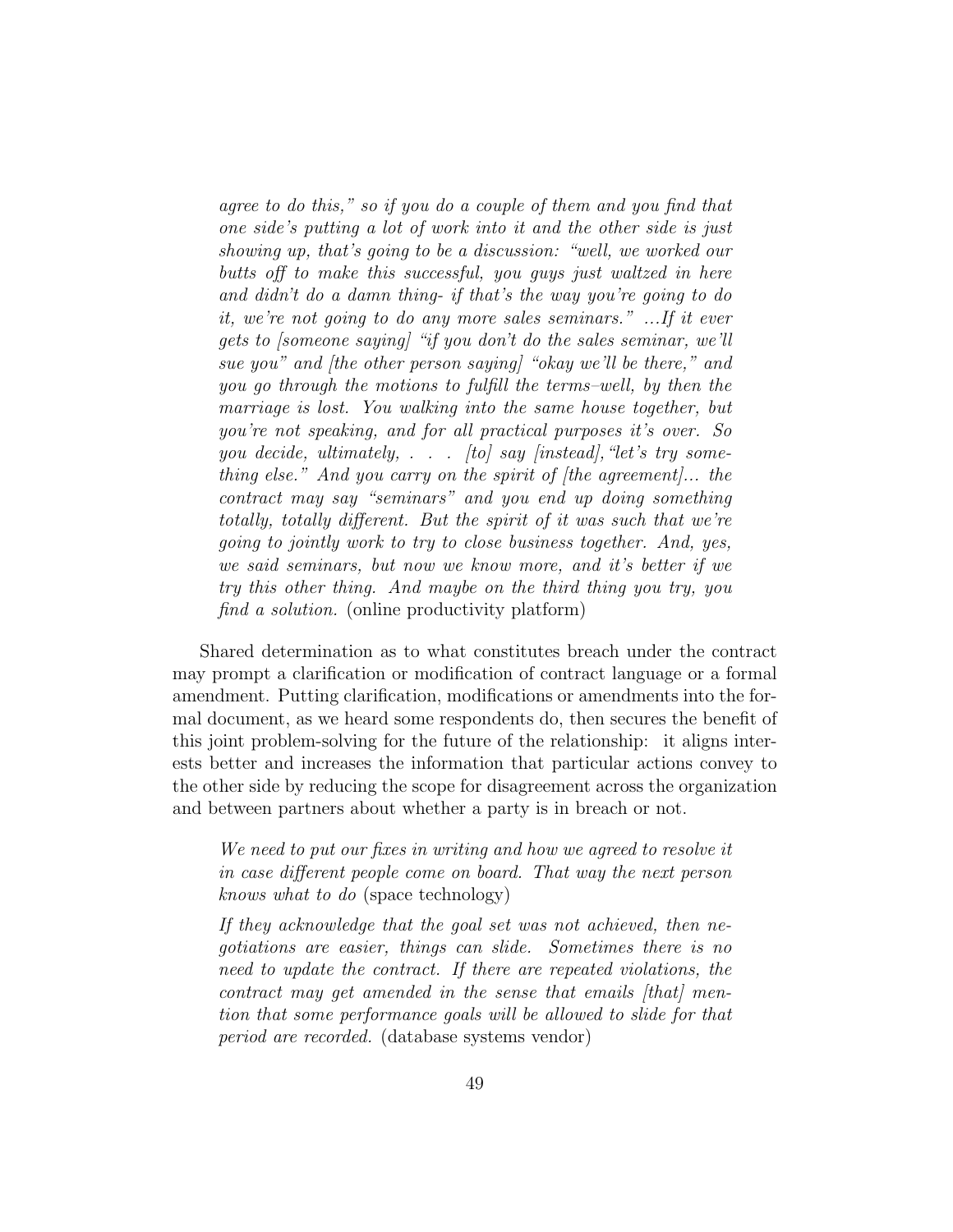*When this company was in its infancy, it very much relied on confirming emails, more than formalization of contract. If you tell someone I'd like you to start turning stuff around in 3 days, and then they say okay and they're turning it around in 3 days, and they do so for the next 6, 8, 10 months, and they keep going, to many entrepreneurs who don't find the risk great, that's enough. They don't need to go then and say now let's put that in the contract and we'll amend that term and take care of it. That being said, if that contract has a termination date where it says it will expire on this date, and it's coming close to that date, they'll say we need to sign an agreement again, so they'll take those terms they had informally agreed to and put them in the new one, and sign that agreement. So it's a little bit of a patchwork quilt, but then it's what I call restated, and then it moves forward again with maybe some patchwork, hopefully less.* (online service provider)

#### **4.1 A role for formal contract doctrines as scaffolding**

The scaffolding role of contract law that we are emphasizing is not simply that it provides a common language, although it certainly does do this and this is a source of value. The deeper observation is that specific contract doctrines can also be seen to play a role in generating the natural emergence of the particular structure of beliefs that support contract compliance equilibria even in the absence of formal contract enforcement. We illustrate here the role specific contract doctrines might play.

It is one of the most well-worn cliches of legal education that the first year of law school teaches students how to "think like a lawyer." In first-year contracts, this transformation is most apparent in the process that students go through in learning that the words on the page of a contract are read by lawyers through a distinctive lens, different from the one they themselves deployed just a few short months ago. Contracts professors drive home two key ideas necessary to understand the legal import of a contract. First, the "contract" is not necessarily the same thing as the words in a document that look like-may even be titled-the "contract." The contract is the product of the intent of the contracting parties and the document may only be evidence of what that intent was. Second, the "intent" lawyers look to in discerning the content of a contract is not the privately held subjective intent of the contracting parties, but rather the objectively reasonable interpretation of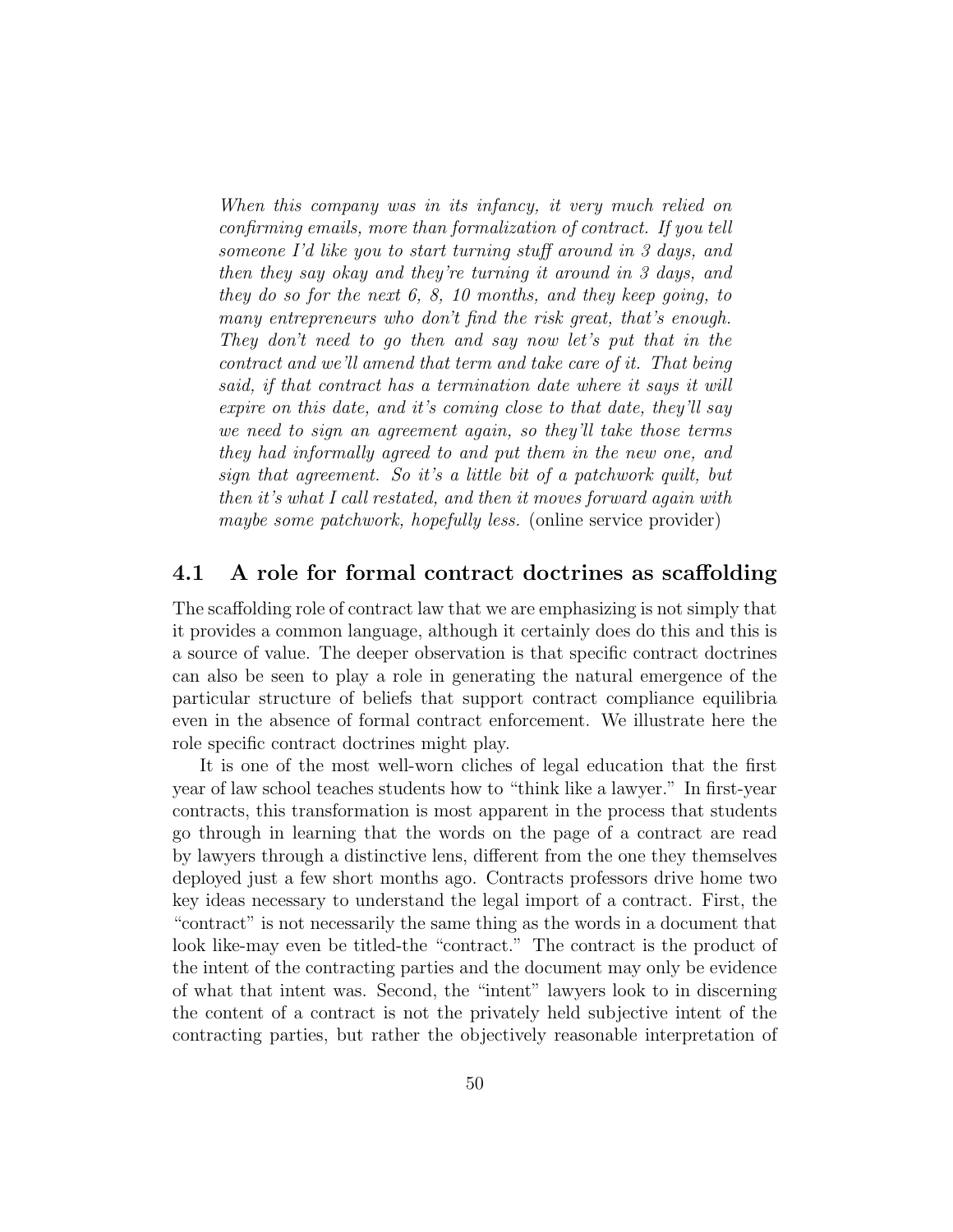the intent of each of them, as judged by the words and actions made manifest to the other party.

These two key ideas are examples of the way in which lawyers' distinctive methods of contract reasoning can coordinate the classification of behavior as breach or performance. As struggling first year students discover, it is not obvious or easy to apply these techniques to answer the question of whether a particular set of words or actions gave rise to a particular obligation. Is a man who was drinking and joking around when he signed a paper saying "I promise to sell my land for \$50,000" bound to sell the land?<sup>12</sup> Students new to the law can see many possible answers to that question. They can use ideas about fairness or reliance or 'real' intent or the moral obligations of those who drink and fool around to argue about what the answer should be. And yet, over time, students discover that Anglo- American lawyers don't disagree much about whether the joker is bound to sell: fairness, reliance, moral obligations, subjective intent: these are all irrelevant considerations. The only thing Anglo-American lawyers focus on is whether it was objectively reasonable for the person to whom the signed paper was given to believe that the offer was seriously intended. There may be some scope for disagreement among lawyers about the answer to *that* question, but it is far less than the disagreement that will exist in the absence of that clean reduction of the problem to a single inquiry. Moreover, *every* Anglo-American lawyer will agree that this single inquiry is the only one that needs to be conducted.

There is a further idea that first year students in contracts come to understand about how lawyers approach contract interpretation. Lawyers interpret contracts and look for the obligations they contain not in order to produce an accurate description of an object or interpretation of a text. They do it for the decidedly practical purpose of determining whether particular actions are breach or not. If a contract calls for the delivery of "chicken,"<sup>13</sup>to choose another chestnut of the first year Contracts curriculum, the task of contract interpretation is not to arrive at the best understanding of what the parties meant by that term in the abstract, but rather to answer the very specific question of whether the delivery of "stewing chicken" constitutes a breach.

There many other distinctive features of the way contract law reasons its

 $12$ Lucy v Zehmer 84 S.E.2d 516 (Va. 1954)

<sup>13</sup>Frigaliment Importing Co. v. B.N.S. International Sales Corp. 190 F.Supp 116 (S.D.N.Y. 1960)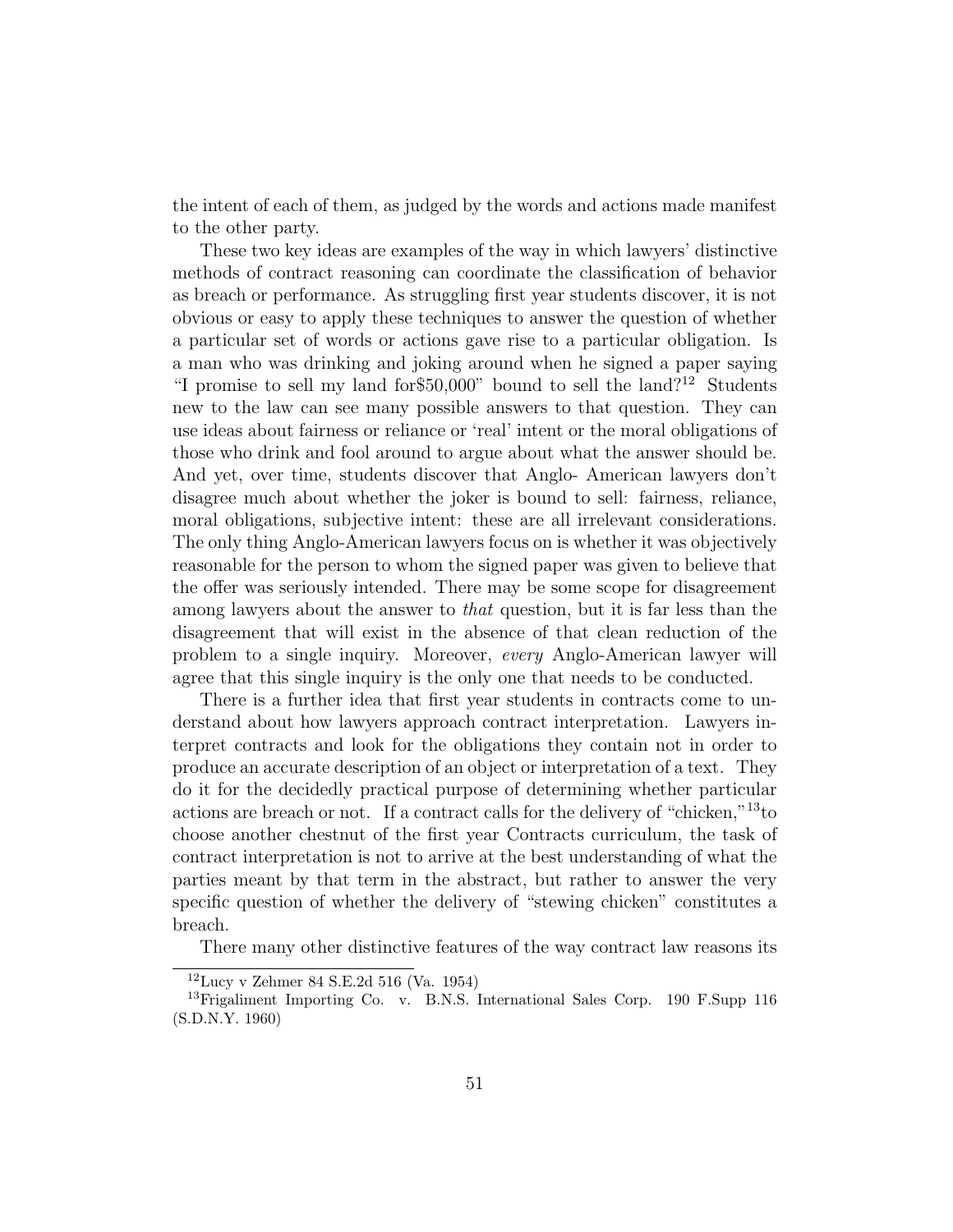way towards a determination of whether a contract classifies particular conduct as breach. Contract interpretation is understood by Anglo-American lawyers to take place within a framework that privileges-in the sense of assigning greater, sometimes preclusive, weight to-particular kinds of written documents. When the process of negotiating an agreement has resulted in the production of a writing that purports to contain the agreement, the parol evidence rule carves up the statements made by the parties into those that are in a writing and those that are not. If the parties did not produce a written representation of their agreement, what a seller told a buyer about delivery times may be relevant to determine whether a delivery that is later than the buyer expected is a breach or not. But it won't be if they did produce a written representation that it was objectively reasonable for each to understand to be a final and exclusive statement of the seller's delivery obligation and that statement is unambiguous. (Unless this is a contract that is governed by the Uniform Commercial Code and the statements that were made by the seller arose in the course of previous dealings. And so on.) This particular way of carving up the world is unlikely to emerge spontaneously between two individuals with no knowledge of American contract law; it is the only one that an American lawyer would use, and would expect another American lawyer to use. The same is true of the set of rubrics the Second Restatement of Contracts calls "rules in aid of interpretation": express terms are favored over implied terms, a reasonable interpretation is favored over an unreasonable one, terms should be given a meaning that as much as possible makes all the terms in a contract effective and consistent, terms used by the drafter of a standardized agreement should be construed against the drafter, an interpretation based on evidence of course of performance should be preferred to one based on course of dealing which should in turn be preferred to one based on trade usage, and so on. This is how all legally trained American experts approach the problem of interpretation and classification. Becoming a legal expert-learning to think like a lawyer-means precisely to coordinate on this particular approach.

When contracting parties enter into a formal contract and invite lawyers and contract law into their relationship, then, they are naturally led to engage in a common process: looking at the words, looking at the context, and filtering that material through contract doctrines to determine answers to the questions that contract law says should be asked. More precisely, they are focused on the activity of assessing the content of contract obligations in order to classify conduct as breach or not. And, critically for our analysis,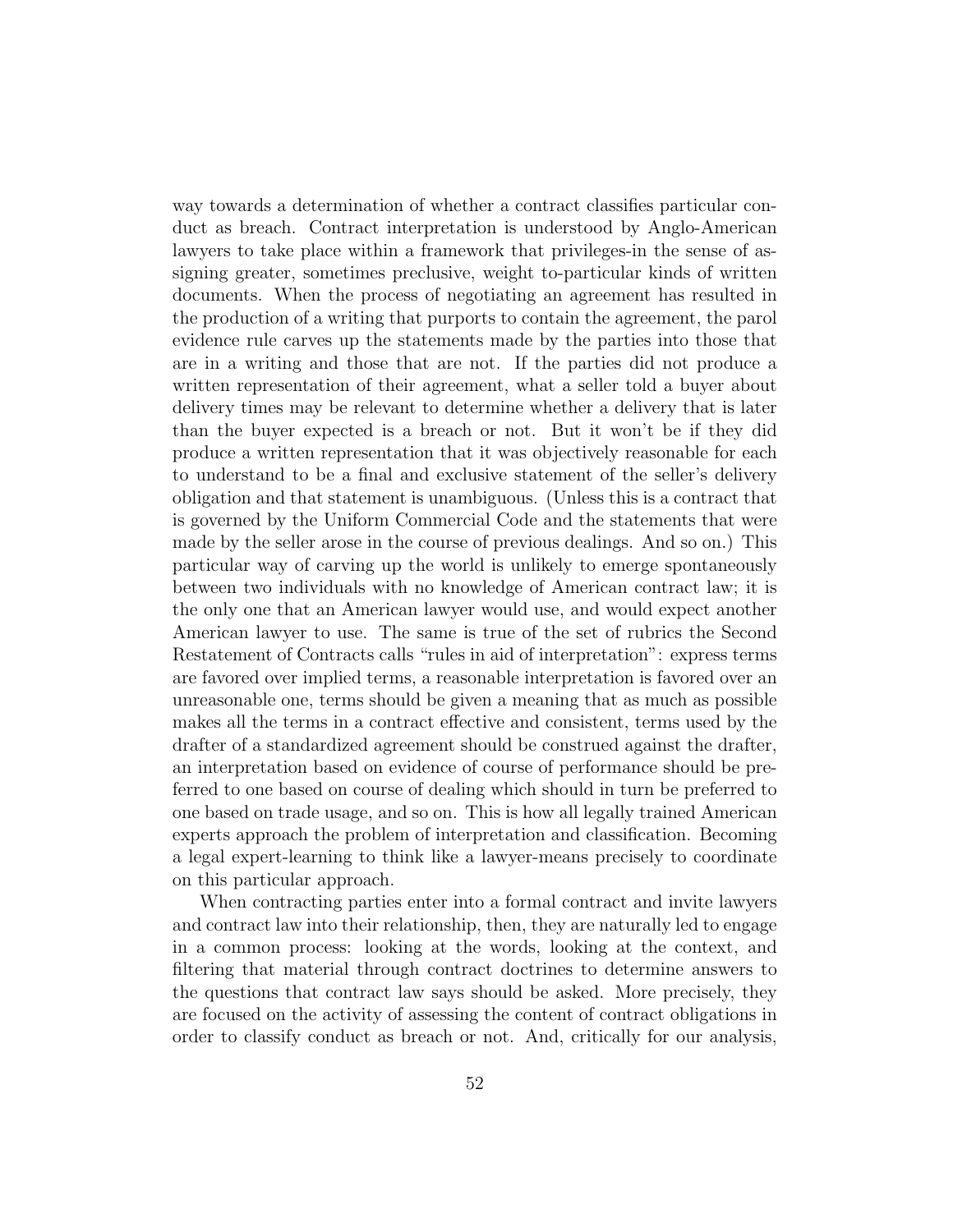they are self-consciously engaged in what they understand to be an effort to arrive at the *same* classification as other experts. They are not reading the text for their own private assessment of its proper classification; they are actively engaged in trying to locate the meaning that *the law* ascribes.

This is precisely the form of the belief structure that underpins the trigger strategies we propose in the equilibrium, above. The trigger is unique: breach. The classification procedure is unique: the relevant body of contract law. And once it is common knowledge that parties are looking to law and lawyers for assistance in organizing their relationship through the use of a formal contract, it is natural to expect that they will land, as a matter of common knowledge, on this particular system of belief formation. This can be a reason to use formal contracts to provide scaffolding in support of the formation of this belief structure.

The content of contract law provides an even deeper basis for the structuring of the belief system we describe, going beyond the coordination of classification of conduct as breach or not. Contract law naturally orients analysis of a complex set of facts in terms of whether a breach is "material" or not, or whether there is some "condition" that must be met before a performance is due. Even if breach has not occurred, contract law, in the appropriate circumstances, prompts lawyers to ask whether there has been "repudiation" or not. Moreover, the implication of determining that a breach is "material" or that there has been "repudiation" or that there has been a failure of a "condition" is that the other party is released from their contractual obligation: a future non-contract action by them will not be classified by contract law as a breach.

This framework for analysis of a complex set of circumstances grounds the reasoning of the belief structure we propose. If *A* concludes that *B* has engaged in unambiguous material breach or unambiguously repudiated, then *A* no longer has a contract reason to choose contract actions: it will be common knowledge that no action *A* takes in these circumstances will be classifiable as breach. This should lead *B* to expect that *A* will no longer perform when a non-contract action yields *A* higher value, and this expectation by *B* will also be common knowledge. If *A* anticipates that *B* anticipates that *A* will no longer be obliged to perform, then *A* should anticipate that *B* will no longer perform. It is certainly true that the determination of whether a particular breach is material, or whether actions constitute repudiation, or whether an event was a condition of performance, is ambiguous in some cases. But even in those cases, the process of assessing how strong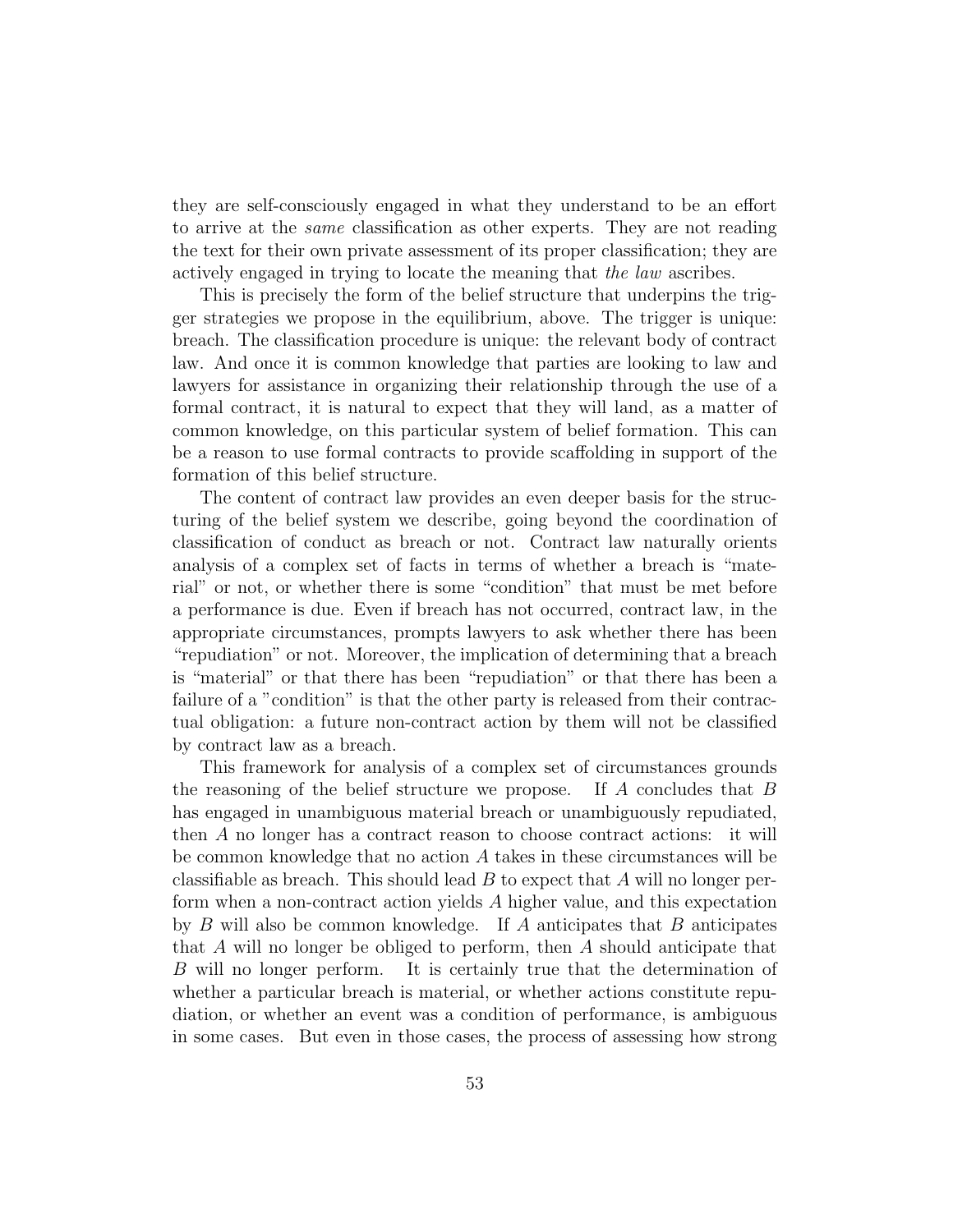is the claim of material breach, repudiation, or failure of a condition will be common knowledge, and there will coordination on a determination that the risk to *A* of being judged to be in breach of contract in the future will be correspondingly lower.

The point we wish to emphasize is that the beliefs that we propose support an equilibrium in which an informal enforcement mechanism-terminating a valuable contract-can be derived from reasoning grounded in a particular set of legal doctrines. In predicting that this equilibrium can help to explain why parties use formal contracting in their relationships, we are thus not relying purely on the game theorist's equilibrium reasoning (that is, the reasoning that says that the parties play these strategies and arrive at these beliefs because that is what the equilibrium calls for.) We can make a stronger claim: not just that this particular structure of beliefs and strategies *can* be an equilibrium but that there is good reason to believe that it *is* the equilibrium contracting parties who rely on formal contracts but do not expect to rely on formal contract enforcement are playing.

There is another contract doctrine that we believe we can see at work in supporting the equilibrium behavior we may be seeing among our innovator respondents. This is the doctrine of waiver. This doctrine says that (in some cases) if *A* does not object to *B*'s choice of an action that is classified by the contract as breach, then the contract will not classify similar actions by *B* as breach in the future. The doctrine is of particular relevance when there is ambiguity about what constitutes performance, so that although legally-aided interpretation significantly narrows the range of possible classifications, it does not lead to a singular classification. In these circumstances, the risk of waiver–which changes the value of the contract to *A*–generates an incentive for *A* to invest in costly efforts to problem-solve with *B*. As we have seen, contracting parties pay close attention to the path of deviations from the formal agreement, seeking clarifications and amendments to memorialize the product of their problem-solving or accommodations to unexpected contingencies. Again, because the doctrine of waiver is part of the structure of contract, we can see why the use of formal contracts would focus both sides on the need for attention and concordance between performance and contract language–in order to reduce disagreement in the future about what should, and should not, be classified between them as breach.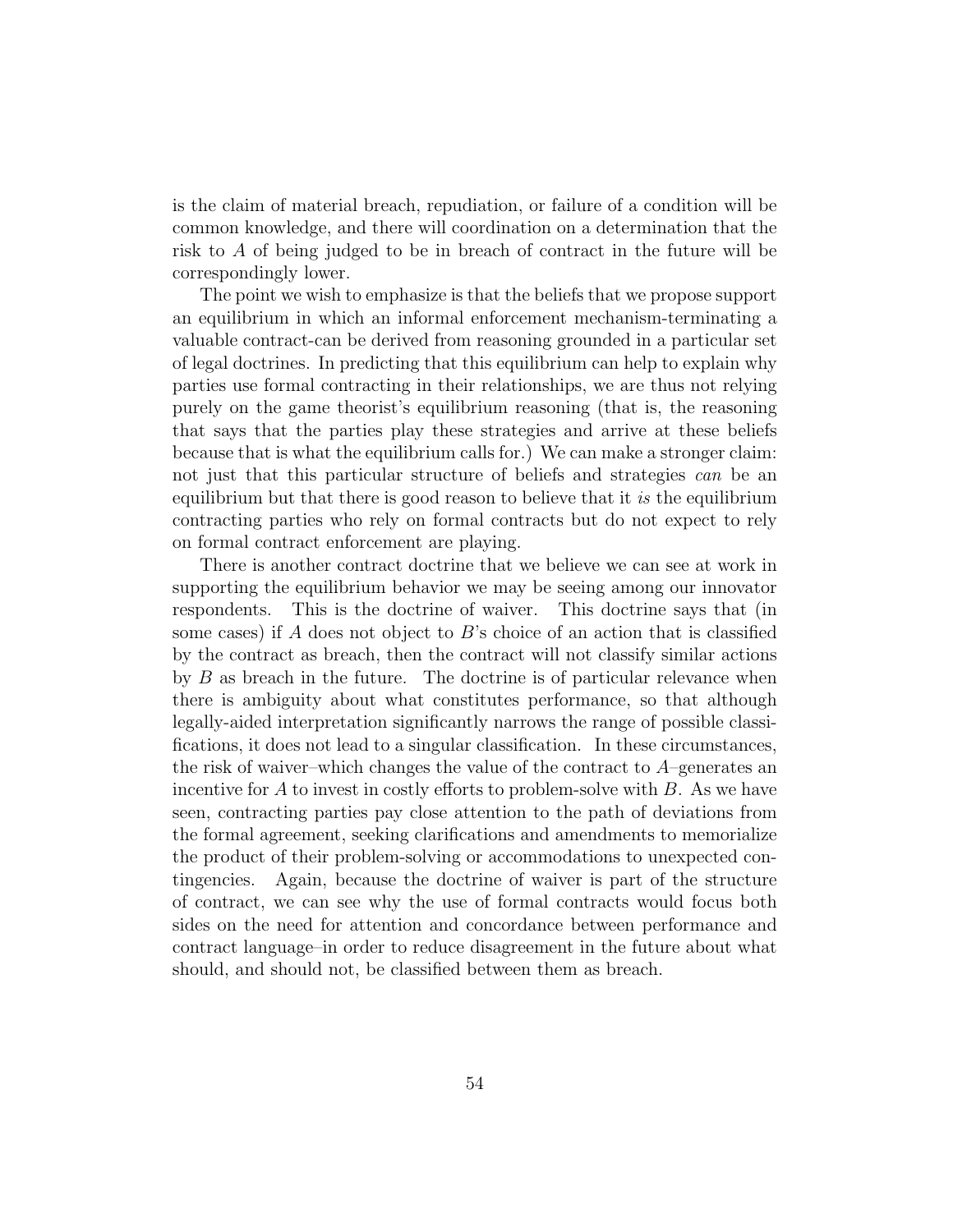## **5 Conclusion**

Fifty years ago, Stewart Macaulay's conversations with leading companies in the economy of the 1960s upended the simple idea that contracts and contract law serve as the platform on which businesses operate. His work illuminated the complex role of informal norms and enforcement, even in the sophisticated commercial world of mega-corporations like G.E. and S.C. Johnson. Our conversations with leading companies of the economy of the early 21st century add a further dimension of complexity to the interrelationship of formal contract law and informal mechanisms in commercial life. We have found suggestive evidence that the relationship between formal and informal mechanisms to support commitment in innovative business partnerships is deeply complementary. Specifically, where the dynamism of an innovative sector generates relationships in which it is difficult ex ante to specify what contracting partners should do to further their joint enterprise, we see partners turning to formal contract law and legal advice to structure the terms of their deals. But they do so not in order to secure the threat of formal contract remedies - as the conventional view in the literature holds but, we argue, in order to coordinate the inferences each makes, and expects the other to make, about their commitment to the joint enterprise. Contract law, we suggest, plays a key role in providing a common system for classifying complex behavior as either 'breach' or 'performance.'

In this way, formal contract law serves as scaffolding that allows transactional partners to bridge the incompleteness of the inescapably informal structure of complex relationships in settings of high uncertainty. Informality serves the purposes of firms in these settings precisely because it is flexible and ill-defined in an ex ante sense. It thus allows accommodation to a rapidly changing and significantly unpredictable environment; its content is filled in only as information develops over time, as opportunities and alternatives evolve, as new companies, products and markets emerge. The benefits of informality are clear. But so too are the costs: how are the contracting partners to know what is expected of them when their obligations are filled in only after they commit to each other? Formal contract law lays down a structure that bridges the gaps in the informal relationship as it is built: when the future arrives, if the parties run the risk of looking at each other across a gulf in understanding - I think it is okay to staff our sales sessions with our existing sales force, you think we need specialists to address a key set of potential customers - the formal contract lays down a structure for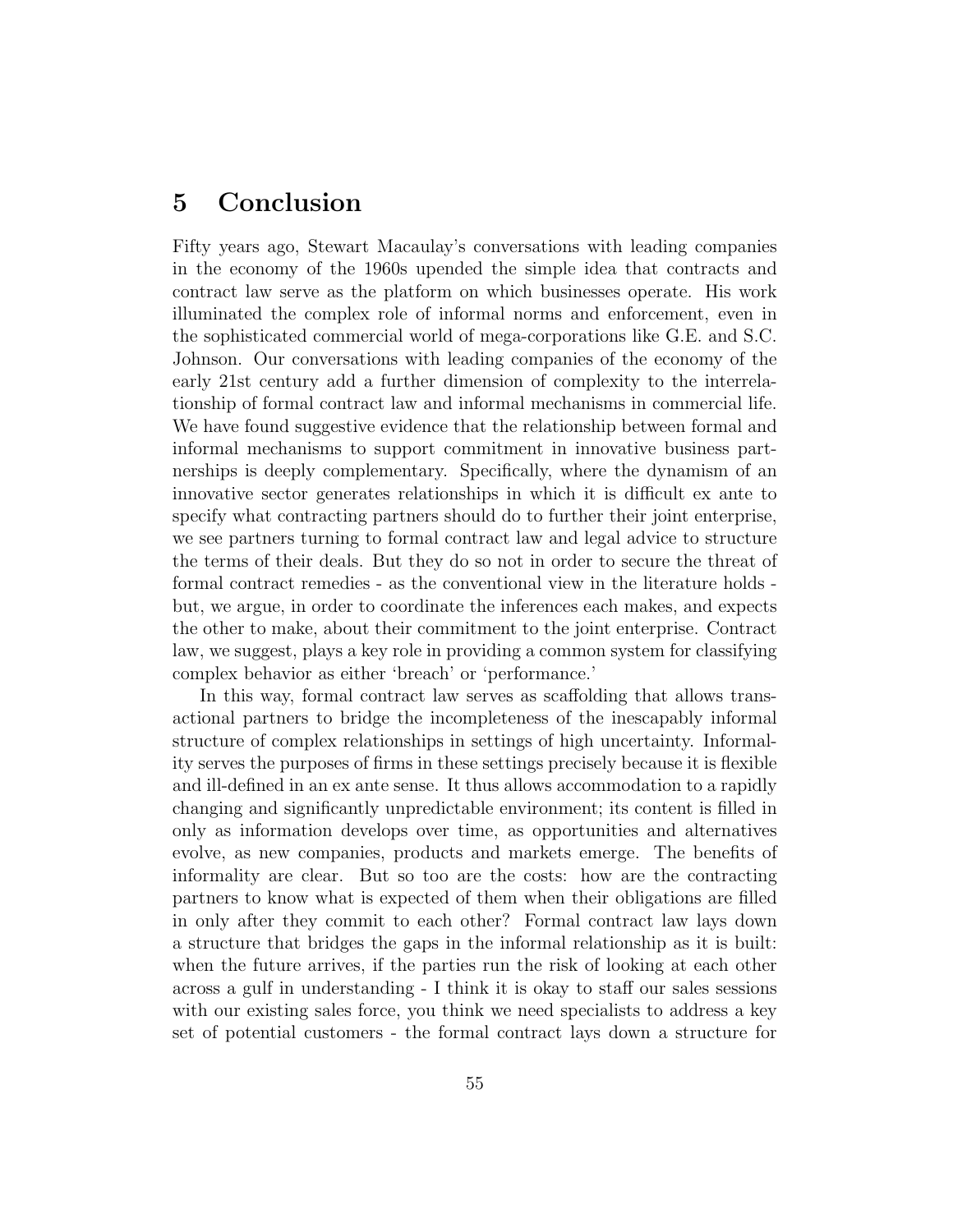bringing our beliefs to the same point. It does this not by leading us to agree on the optimal composition of the sales force, for example, but by leading us to agree that the contract specifies a particular composition. If the contract's specification does not match my private assessment of what I should do, I will think hard before I stay on my side of the gulf: with the scaffold's plank in front of me, I will know that you know I could get over to your side if I wanted to. If I don't cross over, I know you will conclude that I must not be interested in living in this structure with you any longer. If I don't want to abandon the structure, I will walk my way across the plank to your side. Or I will call across to you and suggest we both invest the time and resources in filling in the gap ourselves.

In this sense, we can see the role of formal contracting in the endogenous generation of trust in business relationships. As Gilson, Sabel and Scott (2010) (GSS) emphasize, trust is something that grows with relationships. This is a critical insight. If the extent of trust between two entities is a fixed attribute, then businesses in search of new transactional partners have no option but to search within the set of people and businesses they already trust sufficiently to support the risks of an uncertain future. This is a fairly restricted set, especially in highly innovative industries. But if trust can be generated endogenously within a relationship, then the set of potential partners expands. This draws our attention to the availability of structures that can support the growth of trust. GSS propose one role for formal contracts in this regard: the use of formally enforceable agreements to exchange information and engage in specified decisionmaking and dispute-resolution procedures to directly improve the information available to each party.

Our framework provides another mechanism by which formal contracts can build trust endogenously - even in the absence of formal enforcement. Our framework also emphasizes the connection between trust and information: businesses trust each other more when they know more about how their partner perceives its interest, values its alternatives, and manages its organization. In our model, however, contracting parties learn about each other indirectly by observing each other's choices about whether to select an action that the contract deems "performance" or one that the contract deems "breach." A partner that consistently chooses "performance" is trusted more than one that sometimes takes a "breach" option when it is available: the probability that the contract will survive is higher for the partner that chooses performance than the one that chooses breach. Partners can build trust, then, by demonstrating that they will consistently choose performance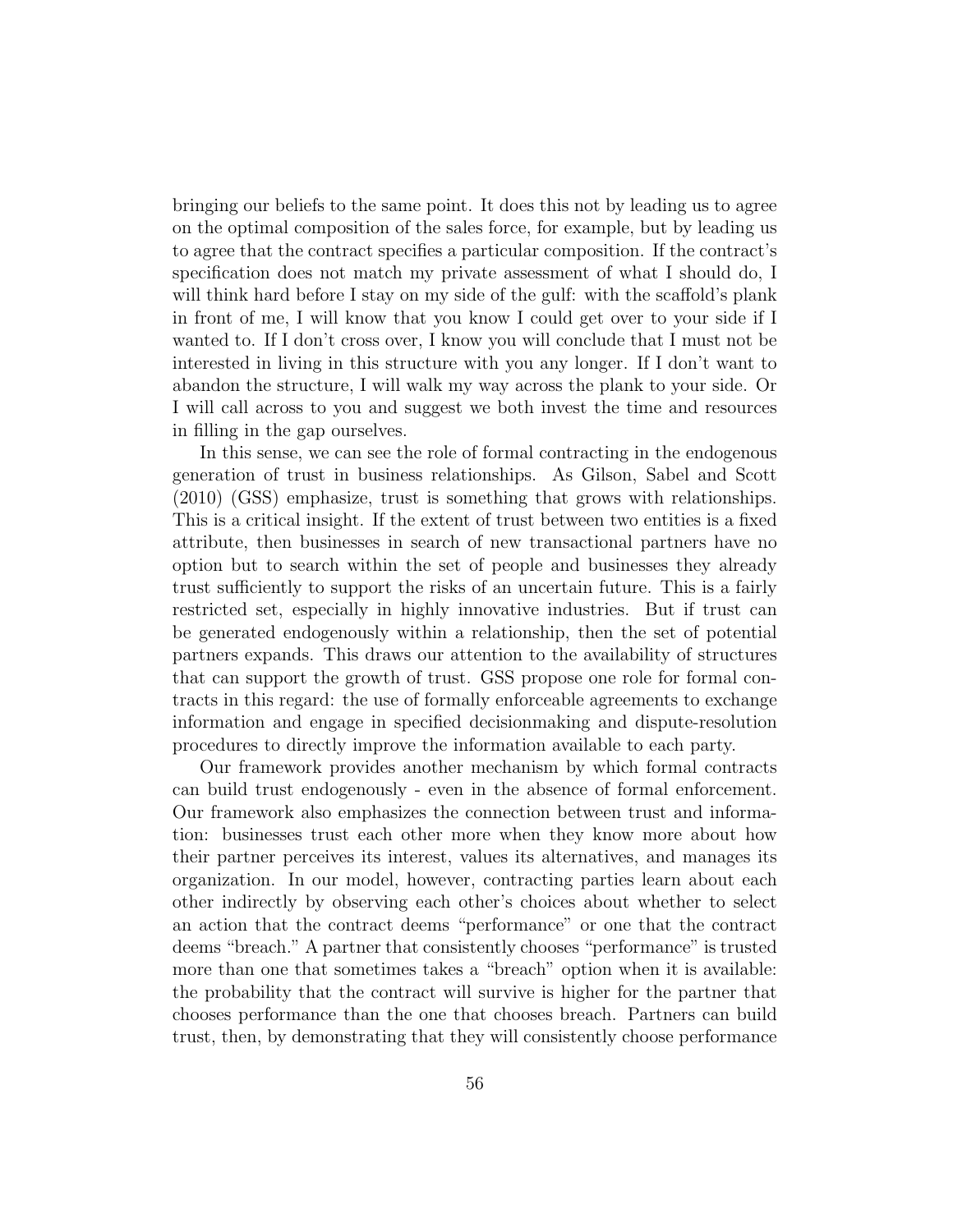over breach. Formal contract law supports this process by supplying a common definition of what counts as performance and breach, precisely in the settings in which it will be difficult to provide a common definition at the outset of the relationship. More precisely, formal contract supplies a common process for resolving complex in-the-moment information into a binary breach/performance classification. Ex ante the parties designate this common process; ex post they both refer to it to fill contractual content as needed. A set of formally contracted terms which are informally enforced then secures the commitment of parties to problem solve and exchange information to advance their relationship.

We think this is, in fact, much like the process Stewart Macaulay uncovered in his original research half a century ago. For Macaulay's manufacturers - as for the modern businesses we spoke to who did not perceive their industries as particularly innovative - the scaffolding for their informal relationships comes from stable industry norms. As Macaulay observed for his respondents, "most problems are avoided without resort to detailed planning or legal sanctions because usually there is little room for honest misunderstandings or good faith differences of opinion about the nature and quality of a seller's performances." Contractual relationships in dynamic innovative settings, however, are rife with the potential for honest misunderstanding and good faith difference of opinions. In those settings, we argue, formal contract law fills in for the missing norms. It provides the scaffolding that helps to bridge misunderstanding, supporting the informal relations on which contracting parties in innovative enterprises ultimately rely.

### **References**

- Benkler, Y. (2006). *The Wealth of Networks: How Social Production Transforms Markets and Freedom*. Yale University Press.
- Boot, A. W. A., S. I. Greenbaum, and A. V. Thakor (1993). Reputation and discretion in financial contracting. *The American Economic Review 83* (5), 1165–1183.
- Boyd, R., H. Gintis, and S. Bowles (2010). Coordinated punishment of defectors sustains cooperation and can proliferate when rare. *Science 328*, 617–62.
- Fehr, E. and S. Gächter (2001). Do incentive contracts crowd out voluntary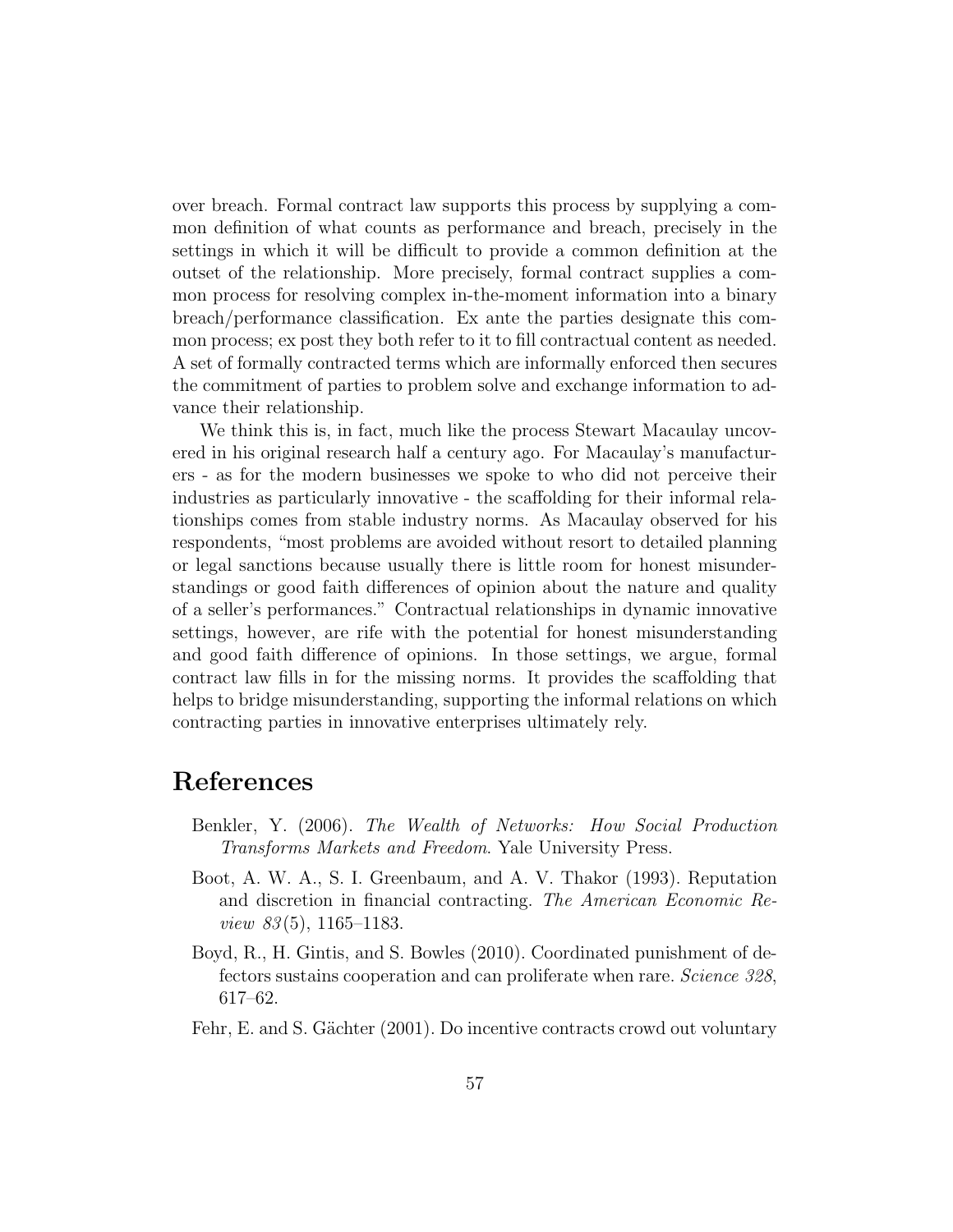cooperation. USC CLEO Research Paper C01-3.

- Fudenberg, D. and E. Maskin (1986). The folk theorem in repeated games with disounting or with incomplete information. *Econometrica 54* (3), 533–554.
- Galanter, M. (2001). Contract in court, or almost everything you may or may not want to know about contract litigation. *Wisconsin Law Review*, 577–625.
- Gilson, R. J., C. F. Sabel, and R. E. Scott (2009). Contracting for innovation:vertical disintegration and interfirm collaboration. *Columbia Law Review 109* (3), 431–502.
- Gilson, R. J., C. F. Sabel, and R. E. Scott (2010). Braiding: The interaction of formal and informal contracting in theory, practice and doctrine. *Columbia Law Review 110* (6), 1377–1447.
- Grossman, S. J. and O. D. Hart (1986). The costs and benefits of ownership: A theory of vertical and lateral integration. *Journal of Political Economy 94* (4), 691–719.
- Hadfield, G. (2011). Legal infrastructure and the new economy. *I/S:A Journal of Law and Policy for the Information Society*. Forthcoming.
- Hadfield, G. K. and B. R. Weingast (2011). What is law? a coordination account of the characteristics of legal order. *Journal of Legal Analysis*. Forthcoming.
- Hart, O. D. and J. Moore (2008). Contracts as reference points. *Quarterly Journal of Economics 123* (1), 1–48.
- Hermalin, B. E., L. Li, and T. Naughton (2011). The welfare consequences of legal system improvement. Available at http://weblaw.usc.edu/centers/cleo/workshops/documents/Hermalin.pdf.
- Jones, C., W. S. Hesterly, and S. P. Borgatti (1997). A general theory of network governance: Exchange conditions and social mechanisms. *Academy of Management Review 22* (4), 911–945.
- Jorgenson, D. W. and C. W. Wessner (2007). Enhancing productivity growth in the information age: Measuring and sustaining the new economy. The National Academies Press, Washington DC. Available at:http://www.nap.edu/catalog/11823.html.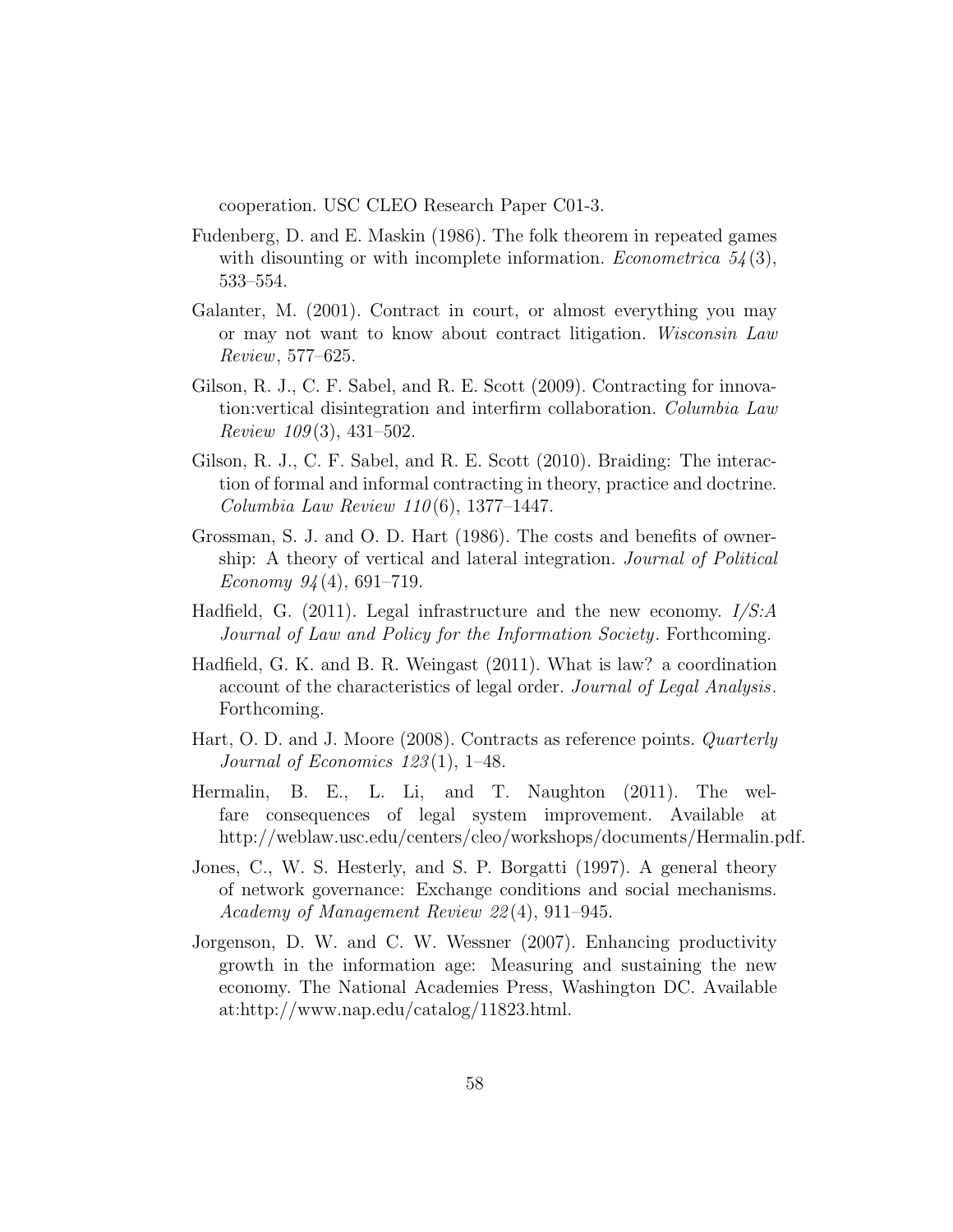- Kessler, D. P. and D. L. Rubinfield (2007). Empirical study of the civil justice system. In M. A. Polinsky and S. Shavell (Eds.), *Handbook of Law and Economics*, Volume 1, pp. 343–402. Amsterdam: Elsevier.
- Knight, F. H. (1921). *Risk, Uncertainty and Profit*. Boston, MA: Hart, Schaffner & Marx.
- Kreps, D. M., P. R. Milgrom, J. Roberts, and R. Wilson (1982). Rational cooperation in the finitely repeated prisoners' dilema. *Journal of Economic Theory 27* (2), 245–252.
- Krugman, P. (1995). Growing world trade: Causes and consequences. *Brookings Papers on Economic Activity 1995* (1), 327–377.
- Lamoreaux, N. R., D. M. Raff, and P. Temin (2003). Beyond markets and hierarchies: Toward a new synthesis of american business history. *The American Historical Review 108* (2), 404–433.
- Langlois, R. N. (2003). The vanishing hand: The changing dynamics of industrial capitalism. *Industrial and Corporate Change 12* (2), 351–385.
- Langlois, R. N. (2004). Chandler in a larger frame: Markets, transaction costs, and organizational form in history. *Enterprise & Society 5* (3), 355–375.
- Lazzarini, S. G., G. J. Miller, and T. R. Zenger (2004). Order with some law: Complementarity versus substitution of formal and informal agreements. *Journal of Law, Economics & Organization 20* (2), 261–298.
- Lewicki, R. J., E. C. Tomlison, and N. Gillespie (2006). Models of interpersonal trust development: Theoretical approaches, empirical evidence, and future directions. *Journal of Management 32* (6), 991–1022.
- Macaulay, S. (1963). Non-contractual relations in business: A preliminary study. *American Sociological Review 28* (1), 55–67.
- Macneil, I. R. (1978). Contracts: Adjustment of long-term economic relations under classical, neoclassical, and relational contract law. *Northwestern University Law Review 72*, 854–905.
- McAdams, R. H. (2000). A focal point theory of expressive law. *Virginia Law Review 79*, 339.